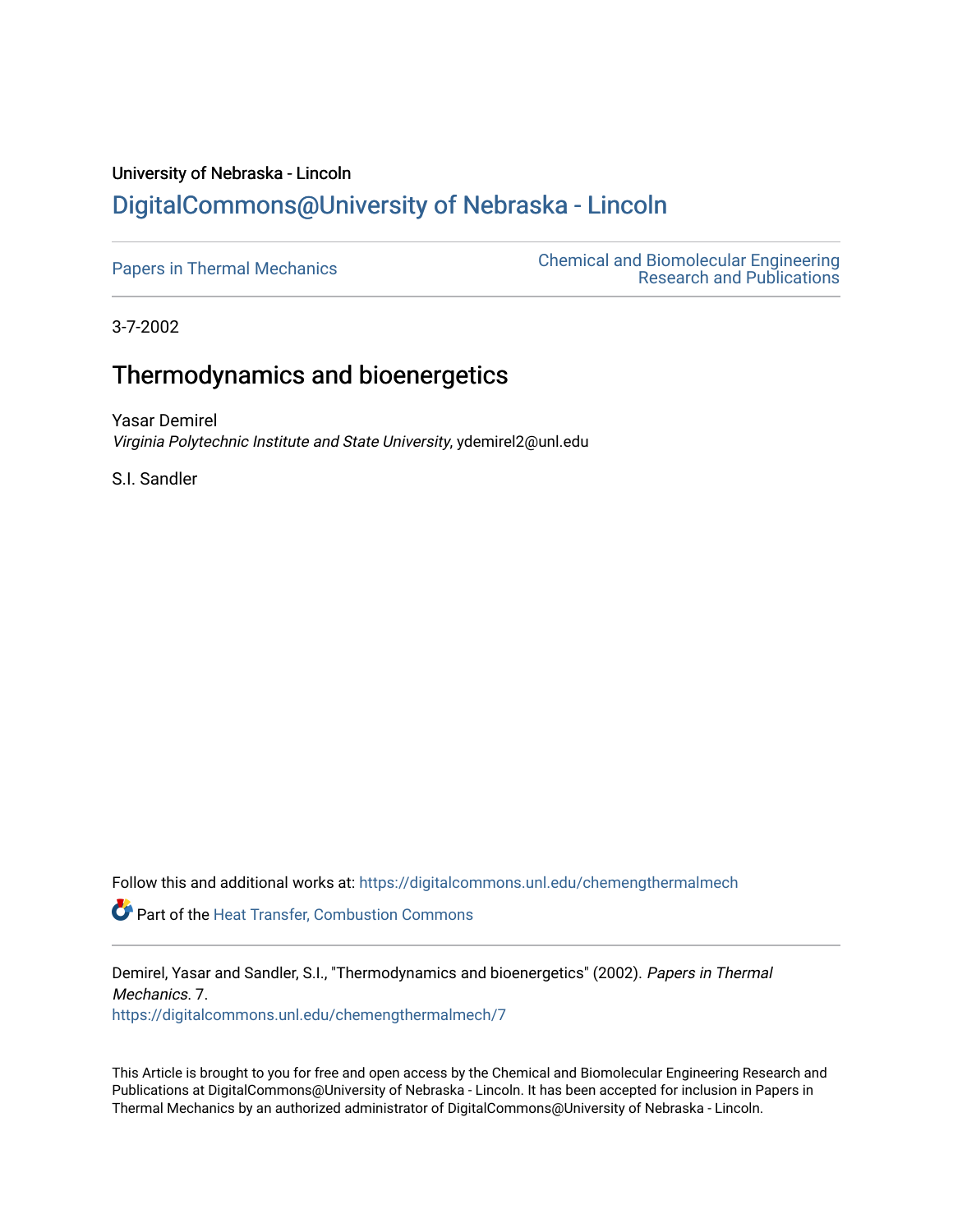

Biophysical Chemistry

www.placvicoconflocate/spe-

# **Thermodynamics and bioenergetics**

# **Abstract**

Bioenergetics is concerned with the energy conservation and conversion processes in a living cell, particularly in the inner membrane of the mitochondrion. This review summarizes the role of thermodynamics in understanding the coupling between the chemical reactions and the transport of substances in bioenergetics. Thermodynamics has the advantages of identifying possible pathways, providing a measure of the efficiency of energy conversion, and of the coupling between various processes without requiring a detailed knowledge of the underlying mechanisms. In the last five decades, various new approaches in thermodynamics, nonequilibrium thermodynamics and network thermodynamics have been developed to understand the transport and rate processes in physical and biological systems. For systems not far from equilibrium the theory of linear non-equilibrium thermodynamics is used, while extended nonequilibrium thermodynamics is used for systems far away from equilibrium. All these approaches are based on the irreversible character of flows and forces of an open system. Here, linear non-equilibrium thermodynamics is mostly discussed as it is the most advanced. We also review attempts to incorporate the mechanisms of a process into some formulations of nonequilibrium thermodynamics. The formulation of linear non-equilibrium thermodynamics for facilitated transport and active transport, which represent the key processes of coupled phenomena of transport and chemical reactions, is also presented. The purpose of this review is to present an overview of the application of non-equilibrium thermodynamics to bioenergetics, and introduce the basic methods and equations that are used. However, the reader will have to consult the literature reference to see the details of the specific applications. © 2002 Elsevier Science B.V. All rights reserved.

**Comment**: This paper was originally published in the Journal of "Biophysical Chemistry", 97  $(2002)$  87-111, 2002  $\odot$  of this paper belongs to Elsevier.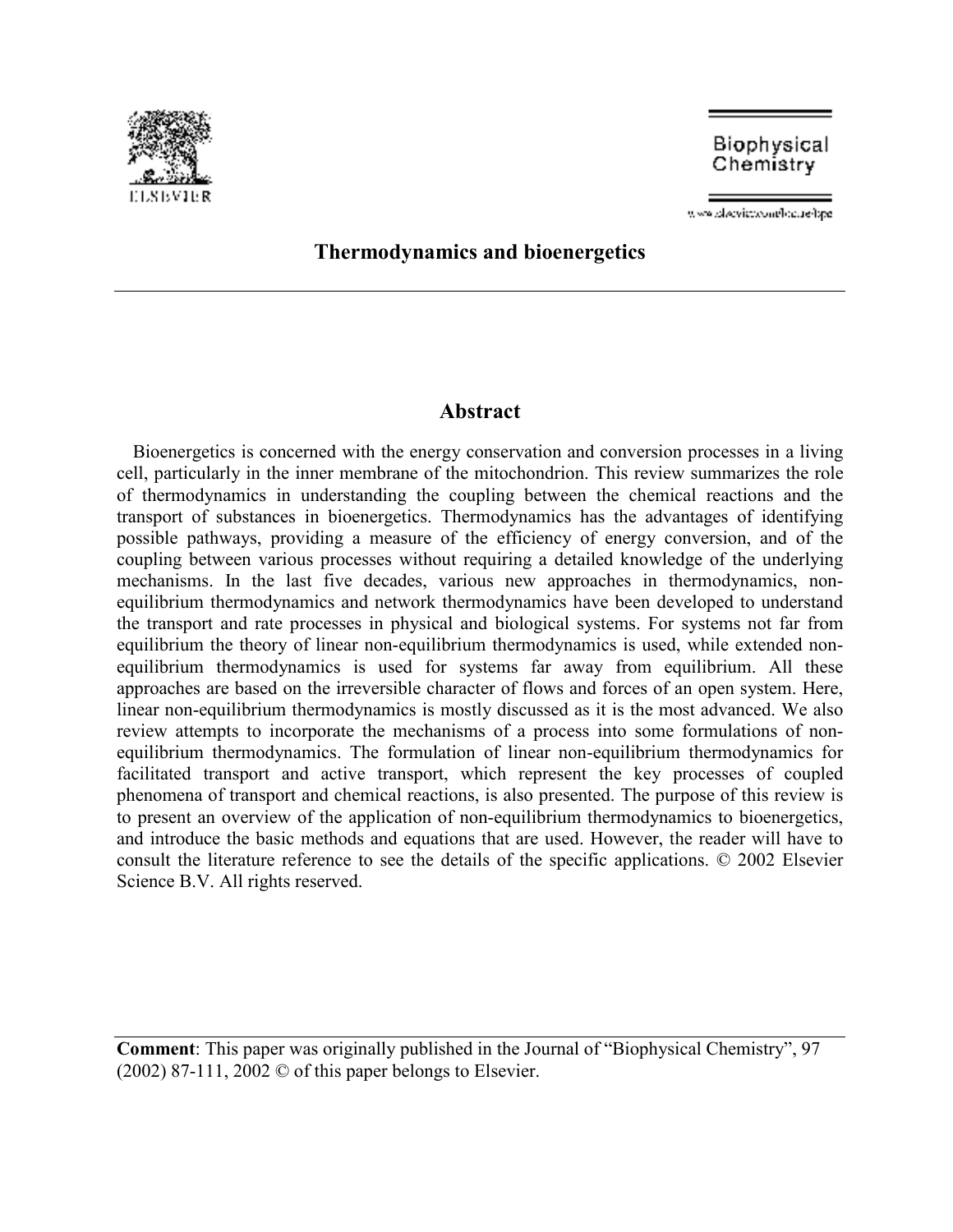# **Introduction**

It is believed that an evolved and adapted biological system converts energy in the most efficient manner for transport of substances across a cell membrane, the synthesis and assembly of the proteins, and muscular contraction. In this process the source of energy is adenosine triphosphate (ATP), which has been produced by oxidative phosphorylation (OP) in the inner membrane of the mitochondria. This is a coupled-membrane bound process. Classical thermodynamics analyzes the interconversion of energy for systems in equilibrium and provides a set of inequalities describing the direction of change. Systems may exhibit two different types of behavior: (i) the tendency towards maximum disorder; or (ii) the spontaneous appearance of a high degree of organization in space, time and/or function. The best examples of the latter are dissipative systems at non-equilibrium conditions, such as living systems. As living systems grow and develop, outside energy is needed for organized structures for the ability of reproduction and surviving in changing conditions [1].To maintain a state of organization requires a number of coupled metabolic reactions and transport processes with mechanisms controlling the rate and timing of the life processes. As Schrodinger proposed that these processes appear to be at variance with the second law of thermodynamics, which states that a finite amount of organization may be obtained at the expense of a greater amount of disorganization in a series of interrelated (coupled) spontaneous changes [1–5]. Many physical and biological processes occur in non-equilibrium, open systems with irreversible changes, such as the transport of matter, energy and electricity, nerve conduction, muscle contractions, and complex coupled phenomena. Kinetic equations and statistical models can describe such processes satisfactorily. However, it has been argued that these procedures often require more detailed information than is available, or only sometimes obtainable [6–9]. After the inspiring work and discussions of Onsager, Prigogine and Schrodinger a non-equilibrium thermodynamics (NET) approach emerged to replace the inequalities of classical thermodynamics with equalities in order to describe biological processes quantitatively [2,4,5,10–17].

There exist a large number of 'phenomenological laws' describing irreversible processes in the form of proportionalities, such as Fick's law between flow of a substance and its concentration gradient, and the mass action law between reaction rate and chemical concentrations or affinities. When two or more of these phenomena occur simultaneously in a system, they may couple and cause new effects such as facilitated and active transport in biological systems. In active transport a substrate can be transported against the direction imposed by its electrochemical potential gradient. If this coupling does not take place, such 'uphill' transport would be in violation of the second law of thermodynamics. As explained by NET theory, dissipation due to either diffusion or chemical reaction can be negative, but only if these two processes couple in an anisotropic medium and produce a positive total dissipation.

The linear non-equilibrium thermodynamics (LNET) theory is valid for near equilibrium systems in which the Gibbs free energy change is small that is  $\Delta G \ll 2.5$  kJ/mol [2,3,17], and linear relationships exist between flows and forces identified in the dissipation function. The dissipation function is obtained from the Gibbs relation and the general transport equations of mass, momentum, energy and entropy balances of a multicomponent system. After properly identifying the forces and flows, the matrix of cross coefficients of the linear phenomenological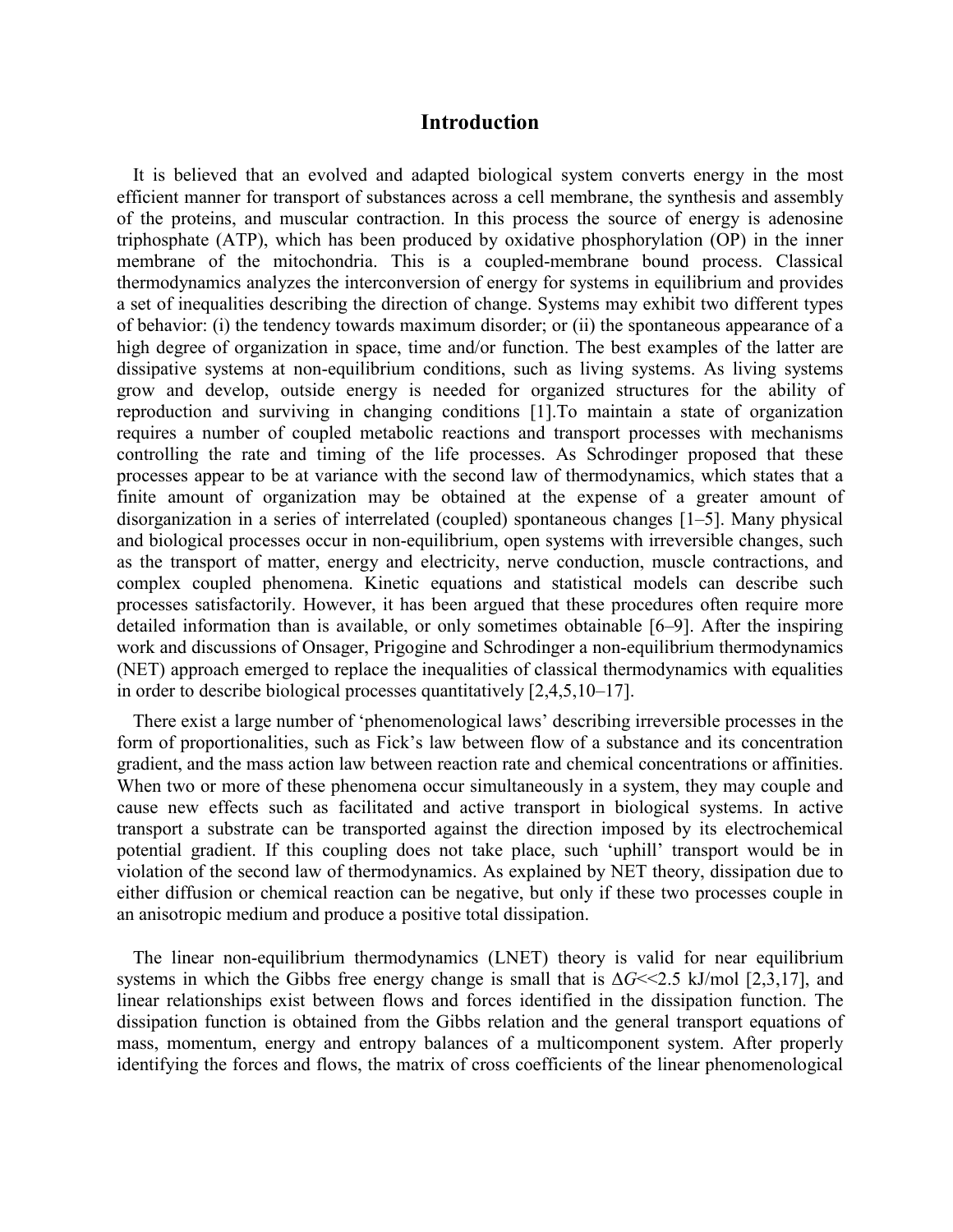equations becomes symmetric according to the Onsager reciprocal relations. The cross coefficients naturally relate the coupled flows. Through coupling a flow can occur without or against its conjugate force. This theory does not require knowledge of mechanisms of the biological process, while a complete analysis requires a quantitative description of the mechanisms of energy conversion. In practice, it is impossible to describe all the enzymes involved and the thermodynamic limitations of the possible process pathways in a kinetics formulation [18]. Therefore, network thermodynamics [19] and rational thermodynamics [20] have also been used, and they will be briefly discussed later.

Can we analyze the coupled processes in bioenergetics by a phenomenological approach using the LNET theory? This question has been discussed since the publications of Kedem and Katchalsky [21], Kedem [22], and Kedem and Caplan [23] of the analyses of transport problems in biological membranes by the LNET theory with the Onsager relations. In order to address this question, we first present a short description of the mitochondria and energy transduction in the mitochondrion. Second, LNET theory and the coupling between reactions and the transport of substances are presented. We also summarize the discussions of the proper pathways and the study of multi-inflection points that justify the use of the LNET in bioenergetics. Third, we present the concept of thermodynamic buffering caused by soluble enzymes. Besides LNET, other thermodynamic approaches namely, network thermodynamics, and rational thermodynamics are briefly summarized. Lastly, some important processes of bioenergetics are presented using the LNET formulation.

# **Background**

# *2.1. Irreversibility*

Consider the equations that describe time-dependent physical processes. If these equations are invariant to the algebraic sign of the time, the process is said to be a reversible process; otherwise it is an irreversible process. For example, the equation describing the propagation of waves in a non-absorbing medium is invariant to the substitution -*t* for *t*; hence, the propagation of waves is a reversible process. However, Fick's equation of diffusion is not invariant with respect to time, and it describes an irreversible process. Most of the physicochemical and biological processes are irreversible processes. Phenomenological laws, which are asymmetric in time control irreversible processes. All natural processes proceed towards an equilibrium state, thus dissipating their driving force.

The word irreversibility also refers to the directedness of time evolution of a system; irreversibility implies the impossibility of creating a state that evolves backward in time. The arrow of time is related to the unidirectional increase of entropy in all natural irreversible processes.

# *2.2. Energy conservation and conversion in mitochondria*

Typical mitochondria are approximately 2–3 mm long and 0.5–1 mm wide, and have an outer membrane and a folded inner membrane w24x. The membranes are constructed with tail-to-tail bilayers of phospholipids into which various proteins are embedded. Outer and inner membranes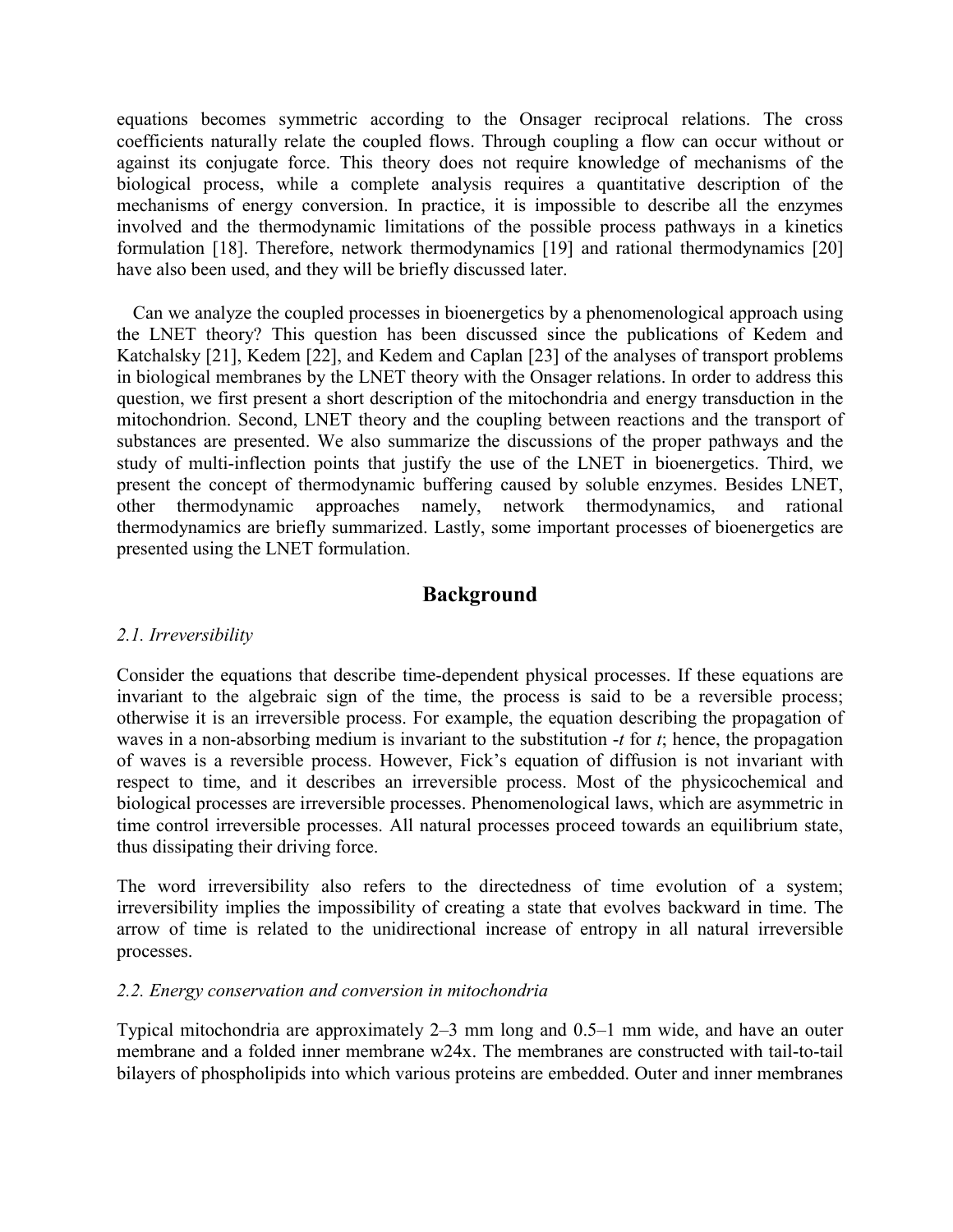produce two separate compartments, the intermembrane space (C-side) containing enzymes, and the matrix (M-side) rich in proteins, enzymes and fatty acids enclosed by the inner membrane. The inner membrane, 60–70 A° thick, has subunits on its very large inner surface area and recently, Mannella [25] reported new insights for the internal organization of mitochondria. Inner membrane fragments may reform into vesicles known as submitochondrial particles, which are covered by subunits. The subunits have the major coupling factors F 1 and F 0 protein parts, which together comprise the large ATPase protein complex. ATPase can catalyze the synthesis and the hydrolysis of ATP, depending on the change of electrochemical potential of proton  $\Delta \mu$ <sup>-</sup>*H*. Three-dimensional images show that inner membrane involutions (cristae) have narrow and very long tubular connections to the intermembrane [25]. These openings lead to the possibility that lateral gradients of ions, molecules, and macromolecules may occur between the compartments of mitochondria. The compartment type of structure may influence the magnitude of local pH gradients produced by chemiosmosis, and internal diffusion of adenine nucleotides. The information on the spatial organization of mitochondria is important to understand and describe the bioenergetics. Mitochondria cause the interactions between the redox system and the synthesis of ATP, and are referred to as 'coupling membranes' [26]. The membrane is an efficient and regulated energy-transducing unit as it organizes the electron transfer and the associated reactions leading to ATP synthesis. Photosynthetic energy conservation occurs in the thylakoid membrane of plant chloroplasts. Bioenergetics is concerned with energy metabolism in biological systems [4, 17, 24], which compromise the mechanism of energy coupling [27– 29] and control [30–32] within cells. The cluster of orthologous gene database identifies 210 protein families involved in energy production and conversion; they show complex phylogenetic patterns and cause diverse strategies of energy conservation [33]. The respiration chain generates energy by the oxidation of reducing equivalents of nutrients (nicotinamide adenine nucleotides NADH and the flavin nucleotides FADH 2), which is conserved as ATP through OP. Cytochrome *c* oxidase, terminal enzyme of the chain, (i) reduces dioxygen to water membrane, 60–70 A thick, has subunits on its with four electrons from cytochrome c and four protons taken up from the matrix of mitochondria, and (ii) pumps protons from the matrix into the intermembrane space, causing an electrochemical proton gradient across the inner membrane, which is used by ATPase to synthesize ATP [34]. There is also another cycle (the Q cycle) around the cytochrome *bc*1 complex, which causes substantial proton pumping. Synthesis of ATP is an endergonic reaction and hence, conserves the energy released during biological oxidation–reduction reactions. Photosynthesis, driven by light energy, leads to production of ATP through electron transfer and photosynthetic phosphorylation. Hydrolysis of 1 mole of ATP is pH and  $[Mg^{\pm 2}]$ -dependent, and is an exergonic reaction releasing 31 kJ/mol at pH 7. This energy drives various energy-dependent metabolic reactions and the transport of various ions such as H<sup>+</sup>,K<sup>+</sup> and Na<sup>+</sup>[33–39].

Animals adjust the energy demands by coupling of respiration to the rate of ATP utilization, efficient use of nutrients under starvation, degradation of excess food, and control of ATP production and response to stress conditions w34x. Experiments indicate that the ratio of ATP produced to the amount of oxygen consumed, which is called the P/O ratio, changes in the range of 1–3, and is characteristic of the substrate undergoing oxidation and the physiological organ role w26x. In the case of excess substrate, oxygen and inorganic phosphate, the respiratory activity of the mitochondria is controlled by the amount of ADP available. In the controlled state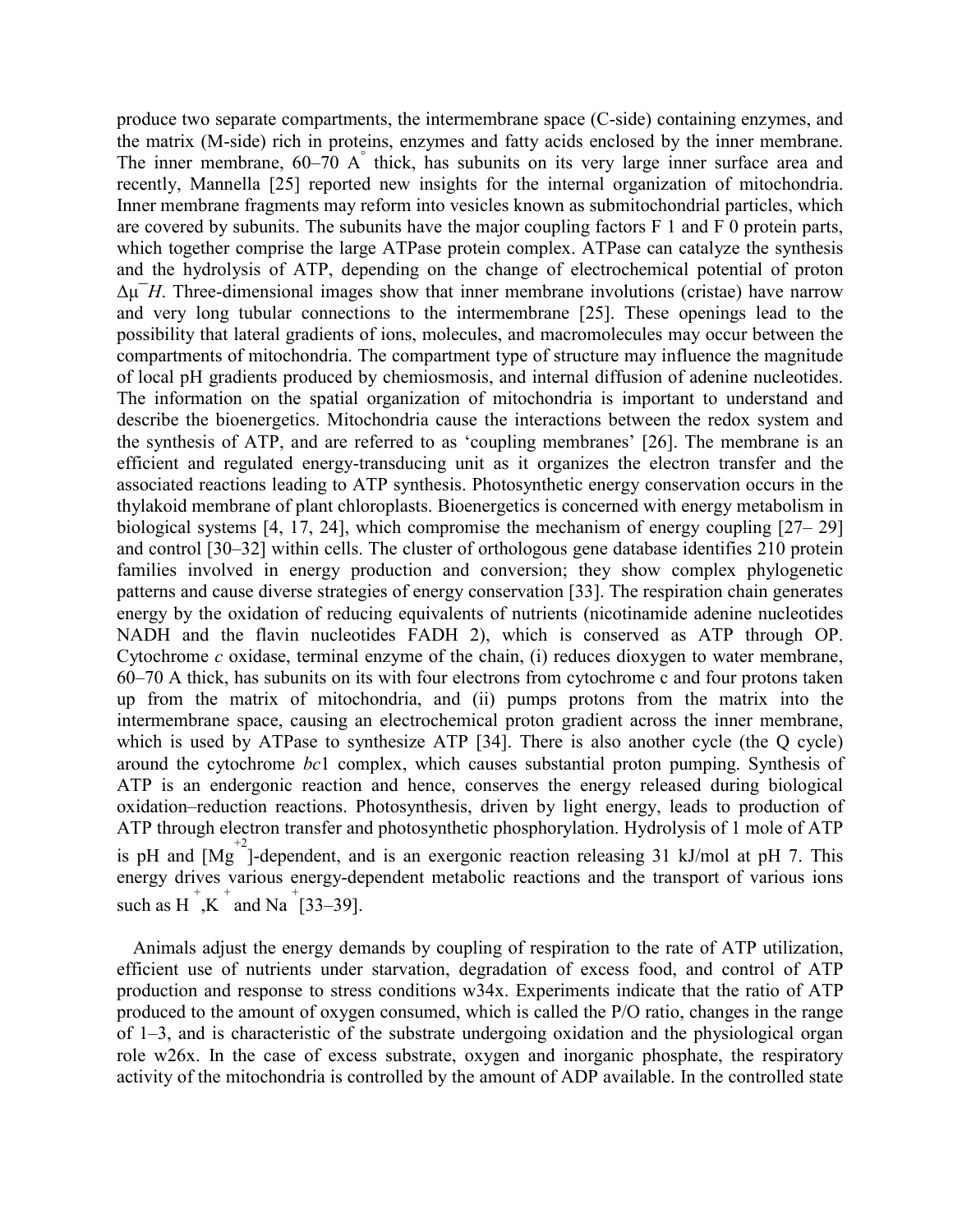referred to as state 4 of the mitochondria, the amount of ADP is low. With the addition of ADP, the respiratory rate increases sharply; this is the active state called the state 3. The ratio of the state 3 to state 4 respiratory rates is known as the respiratory control index.

Mitochondria are the major source of reactive oxygen species through the respiratory chain. These oxygen radicals may affect the function of the enzyme complexes involved in energy conservation, electron transfer and OP [40].

#### **3. Non-equilibrium thermodynamics** (**NET**)

The theory of NET provides the working equations for describing irreversible, nonequilibrium systems. For those systems not far away from equilibrium the theory of LNET, and for those systems far away from equilibrium the theory of extended non-equilibrium thermodynamics (ENET) have been developed over the last five decades. The theories of LNET and ENET appear often in modern physics, related to keywords such as non-equilibrium, motion, irreversibility, instability and dissipative structures. Prigogine and his school have studied extensively the unification of an irreversible phenomenological macroscopic description, and a microscopic description determined by linear and reversible quantum laws. Unstable phenomena occurring macroscopically in a physical system are caused by inherent fluctuations of the related state variables. The trend towards equilibrium is distinguished by asymptotically vanishing dissipative contributions. In contrast, non-equilibrium states can amplify fluctuations, and any local disturbance can move a system into unstable, metastable and structured macroscopic states. This difference is an important indication of the qualitative disparity between equilibrium and non-equilibrium states [3, 41, and 42]. The use of LNET and ENET in bioenergetics is summarized in the following sections.

#### *3.1. Linear non-equilibrium thermodynamics* (*LNET*)

The systems that are not in thermodynamic equilibrium are non-homogeneous systems in which at least some of the intensive parameters are functions of time and position. However, a local thermodynamic state exists in small volume elements at each point in a non-equilibrium system. These volume elements are so small that the substances in them can be treated as homogeneous with a sufficient number of molecules for the phenomenological laws to apply; they may be thought of as being in thermodynamic equilibrium, and the specific entropy and specific internal energy may be determined at every point in the same way as for substances in equilibrium. Experiments show that the postulate of local thermodynamic equilibrium is valid if the gradients of intensive thermodynamic functions are small, and their local values vary slowly in comparison with the relaxation time of the local state of the system [2, 10, 12, 13, 42–47].

The entropy change d*S* for an open system is given by the following equation

$$
ds = dS_e + dS_i = dQ_e/T + (dS_e)_{matter} + dS \qquad (1)
$$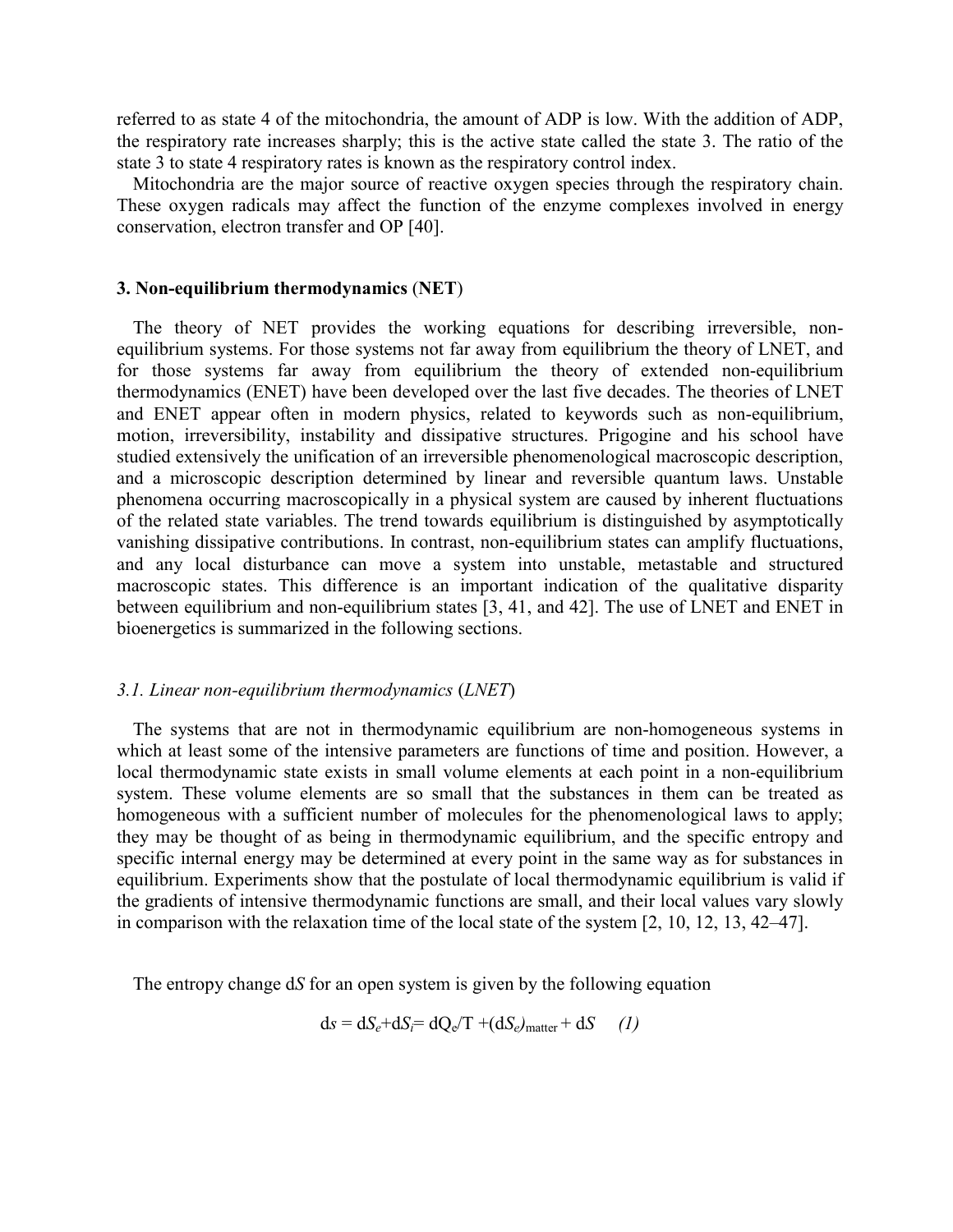Which has two contributions: (i) the entropy flow due to exchange with the environment d*Se*; and (ii) The entropy production inside the volume d*Si*. The value of d*Se* may be positive, negative or zero. The increment d*Qe* shows the amount of heat exchanged with the environment. Entropy production inside the elementary volume caused by irreversible phenomena is the local value of the sum of entropy generation processes. By the second law of thermodynamics, d*Si* is always positive, which is considered to be the only general criterion of irreversibility w46x. The explicit calculation of d*Si* is essentially the basis of NET theory.

Mass flow and the chemical reaction rate (called the 'flows' *Ji*) are caused by the forces *Xi*, which are the electrochemical potential gradient (for ions)  $Xi$ =grad $\mu i$ , and the chemical affinity, respectively. Chemical affinity *A* is

$$
A_j = -\sum_{i=1}^{n} \nu_{ij} \mu_i \tag{2}
$$

where *vij* is the stoichiometric coefficient of the *i*th component in the *j*th reaction, and *n* is the number of components in the reaction. Conventionally, the stoichiometric coefficients are positive for products and negative for reactants (i.e. for a reaction  $B1+2B2 \leftrightarrow B3$ , the affinity would be  $A = -[\mu 3-(\mu 1+2\mu 2)]$ . Generally, any force can produce any flow *Ji(Xi)*, and the flows and forces are complicated non-linear functions of one another. However, we can expand the non-linear dependence of the flows *Ji* and the forces *Xi* in Taylor series about the equilibrium to obtain

$$
J_{i} = J_{i,m} (X_{i} = 0)
$$
  
+  $\sum_{j=1}^{n} \left( \frac{\partial J_{i}}{\partial X_{j}} \right)_{\text{eq}} X_{j} + \frac{1}{2!} \sum_{j=1}^{n} \left( \frac{\partial^{2} J_{i}}{\partial X_{j}^{2}} \right)_{\text{eq}} X_{j}^{2} + \dots$  (3)  

$$
X_{i} = X_{i,\text{eq}} (J_{k} = 0)
$$
  
+  $\sum_{k=1}^{n} \left( \frac{\partial X_{i}}{\partial J_{k}} \right)_{\text{eq}} J_{k} + \frac{1}{2!} \sum_{k=1}^{n} \left( \frac{\partial^{2} X_{i}}{\partial J_{k}^{2}} \right)_{\text{eq}} J_{k}^{2} + \dots$  (4)

If we neglect the higher order terms, Eqs. (3) and (4) become linear relations, resulting in the general type of linear-phenomenological equations for irreversible phenomena

$$
J_i = \sum_{i=1}^{n} L_{ik} X_i \quad (i,k = 1,2,...,n)
$$
 (5)

$$
X_i = \sum_{k=1}^n K_{ik} J_k \tag{6}
$$

Eq. (5) shows that forces are the independent variables, and any flow is caused by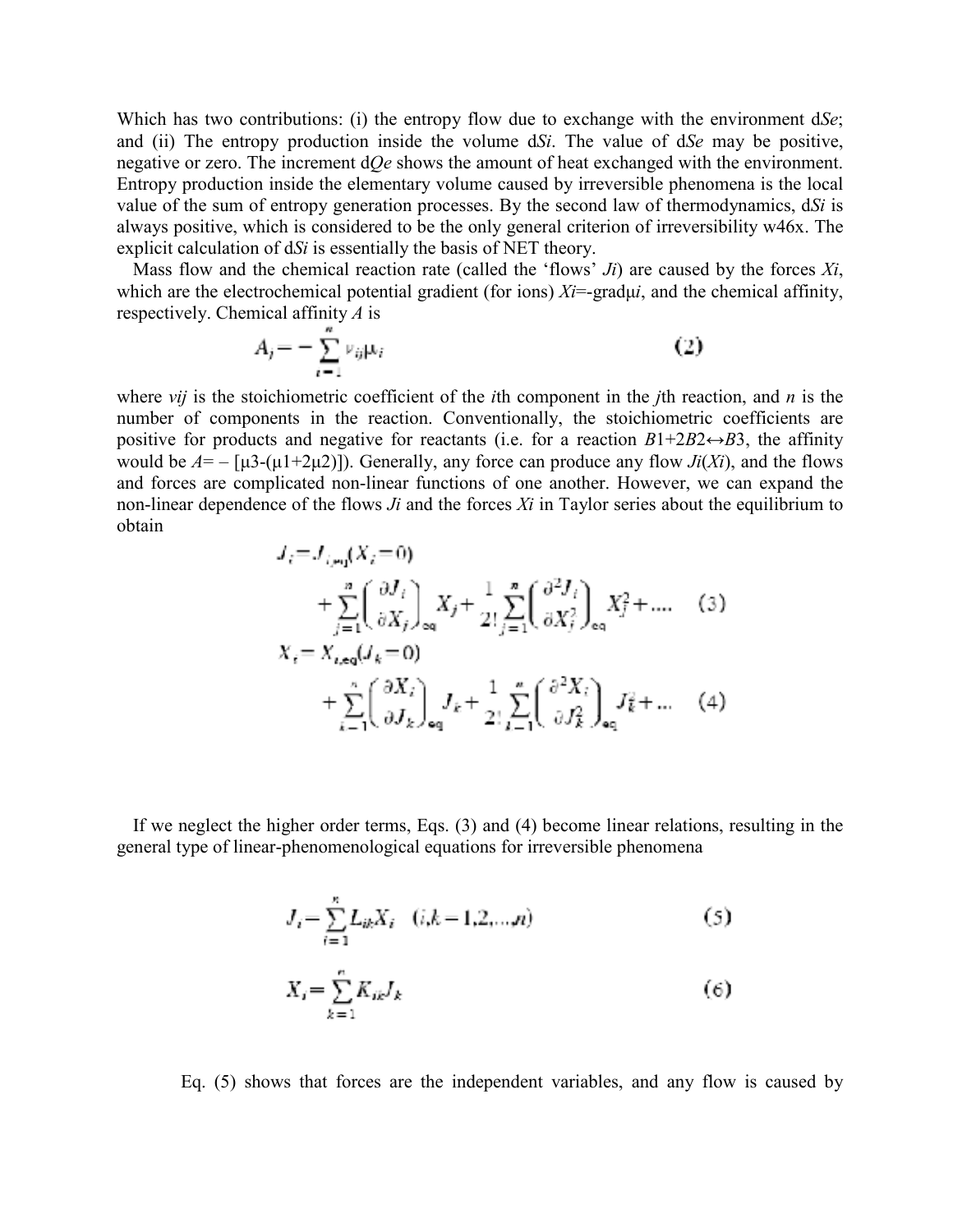contributions for all the forces, while Eq. (6) indicates that flows are the independent variables, and any force is caused by all the flows in the system. If one of the flows vanishes, Eq. (5) should to be used, while Eq. (6) is appropriate if one of the forces is set to zero. Eq. (6) may also be practical to use since it is generally easy to measure flows. The coefficients  $L_{ik}$  and  $K_{ik}$  are the conductance and resistance phenomenological coefficients, respectively, and are generally assumed to be time invariant. The coefficients with the repeated indices relate the conjugate forces and flows, while the cross coefficients  $L_{ik}$  with  $i \neq k$  represent the coupling phenomena. The phenomenological coefficients are expressed as

$$
L_{ik} = \left(\frac{\partial J_i}{\partial X_k}\right)_{X_j} = \left(\frac{J_i}{X_k}\right)_{X_{j=0}} \quad (i \neq k)
$$
  
\n
$$
K_{ik} = \left(\frac{\partial X_i}{\partial J_k}\right)_{J_i} = \left(\frac{X_i}{J_k}\right)_{J_{i=0}}
$$
 (8)

Since  $dSi > 0$ , the phenomenological coefficients for a two-flow system obey the following relations

$$
L_{11} > 0; L_{22} > 0; 4L_{11}L_{22} - (L_{12} + L_{21})^2 > 0 \tag{9}
$$

Which are also valid for  $K_{ij}$ . For the matrix  $L_{ij}$  is to be positive and definite, its determinant and all the determinants of lower dimension, obtained by deleting rows and columns, must be positive. The phenomenological coefficients are not a function of the thermodynamic forces and flows; on the other hand, they are functions of the local state and of the substance [10, 13]. The Onsager reciprocal relations state that, provided the flows and forces are identified by the appropriate dissipation function, the matrix of phenomenological coefficients is symmetric. Onsager's relations have been proven to be an implication of the property of 'microscopic reversibility', that is the symmetry of all mechanical equations of motion of individual particles with respect to time *t* [13]. Gambar and Markus [45] related the Onsager reciprocal relations to the global gauge symmetries of the Lagrangian. This means that the results are general and valid for an arbitrary process. In coupled processes  $L_{ik}$  are not zero; for example, for a twodimensional matrix, *L*12 and *L*21 are numerically the same, although their physical interpretations differ.

The dissipation function, first derived in 1911 by Jaumann [48], can be obtained from the general balance equations (mass, momentum, energy and entropy) and the Gibbs relation

$$
Tdx = du + Pdv - \sum \mu_i dN_i \tag{10}
$$

where *u* is the specific energy, *v* the specific volume, *P* the pressure,  $\mu_i$  the chemical potential and  $N_i$  the mole number of component  $i$ . As the Gibbs relation is a fundamental relation of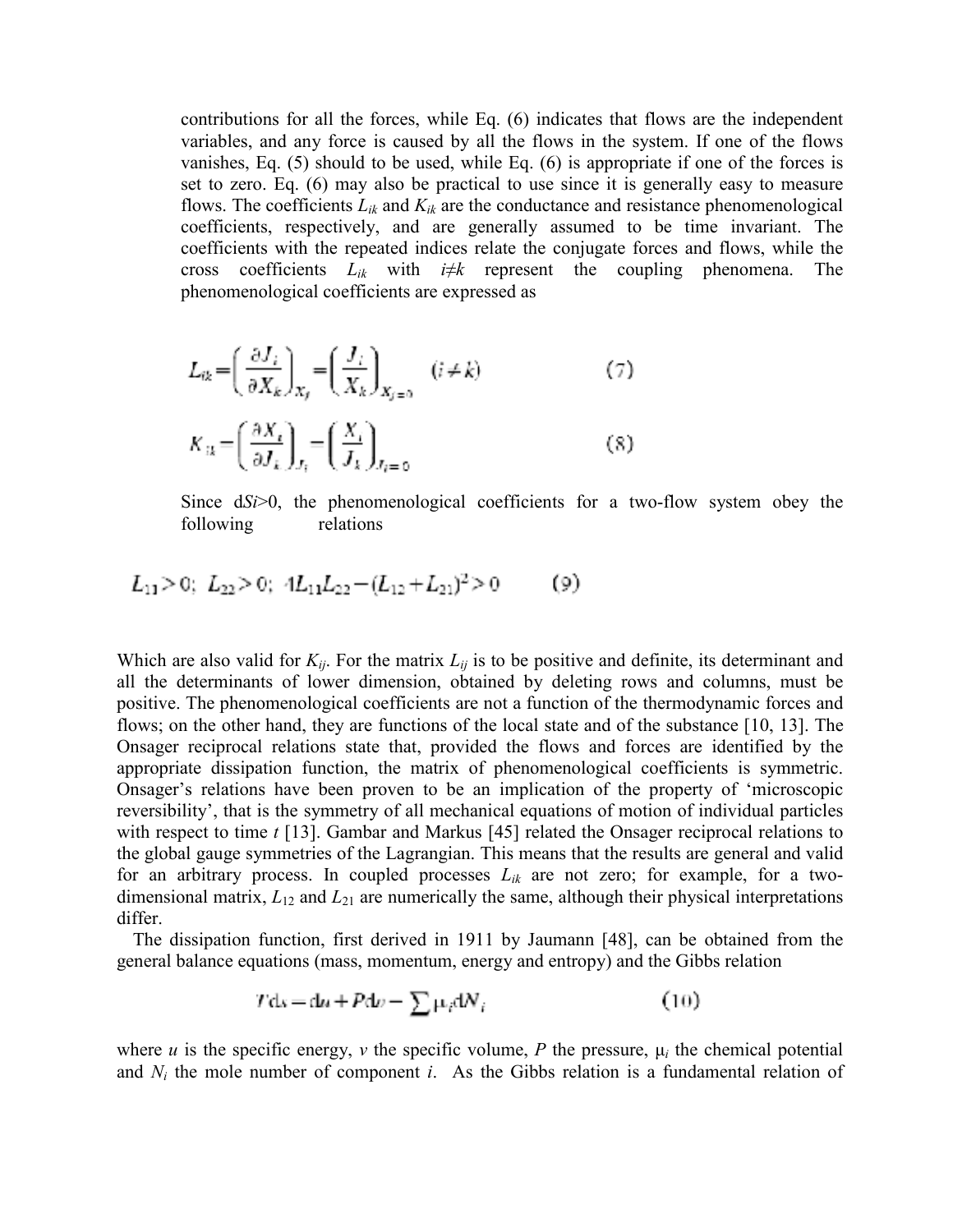thermodynamics, and valid even outside thermostatic equilibrium, the entropy depends explicitly only on energy, volume and concentrations. Any changes in a process can be taken into account through the balance equations and the Gibbs relation [2, 10, and 13]. In NET theory, the entropy generation rate F and the dissipation function C are calculated as the sum of the products of the conjugate forces and flows for a specified process

$$
\Psi = T\Phi_s = \sum_{i=1}^{n} J_i X_i \ge 0
$$
\n(11)

In a stationary state, it has been shown that the total entropy production reaches a minimum, which is the stability criterion of a stationary state [2, 3, 49, and 50].

By introducing the linear phenomenological Eq. (5) into the dissipation function [Eq. (11)], we have

$$
\Psi = \sum_{i,k=1}^{n} L_{ik} X_i X_k \ge 0
$$
\n(12)

This equation shows that the dissipation function is quadratic in all the forces. In continuous systems, the choice of reference system (i.e. stationary, mass average velocity, etc.) for diffusion flow affects the values of the transport coefficients and the entropy production due to diffusion [10, 13]. Prigogine [2] proved the invariance of the entropy production for an arbitrary base of reference if the system is in mechanical equilibrium and the divergence of viscous stress tensor vanishes.

The dissipation function for a series of *l* chemical reactions (including the electron transport  $[51, 52]$ ) is given by

$$
\Psi = \sum_{i,k=1}^{i} J_{ri} A_i \ge 0
$$
\n(13)

For an elementary reaction the flow  $J_r$  and the affinity A are expressed in terms of forward  $r_f$ and backward  $r<sub>b</sub>$  reaction rates

$$
J_r = r_f - f_b \tag{14}
$$

$$
A = RT \ln \frac{r_f}{r_b} \tag{15}
$$

These equations are solved together to express the flow

$$
J_r = r_f (1 - e^{-A/Rt}) \tag{16}
$$

Close to the thermodynamic equilibrium, where *A*/*RT*<<1, we can expand Eq. (16) as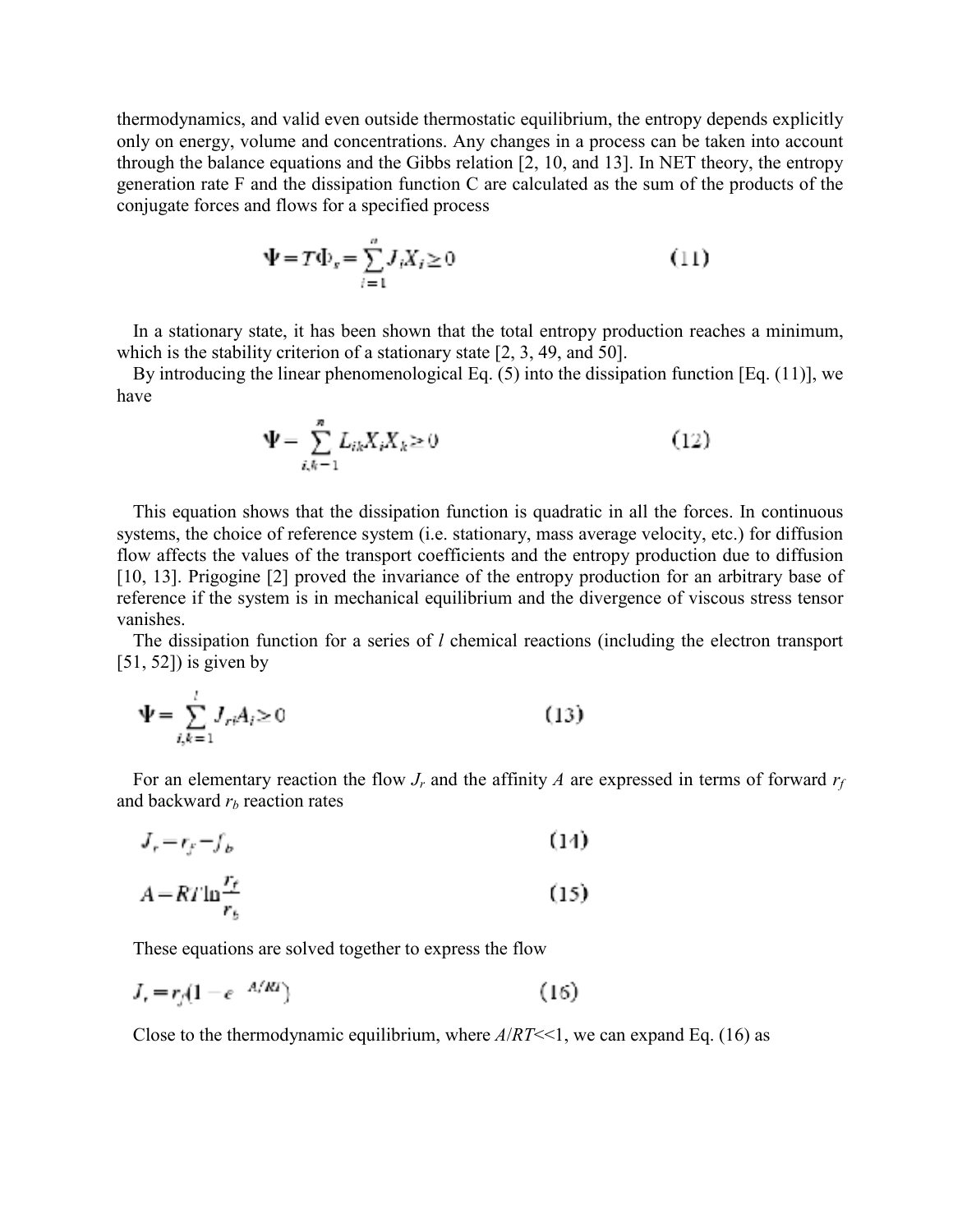$$
J_r = r_{f,\text{eq}} \frac{A}{RT} \tag{17}
$$

And compare with the linear phenomenological equations for chemical reactions

$$
J_{ri} = \sum_{i,j=1}^{l} L_{ij} A_j \tag{18}
$$

to obtain the phenomenological coefficient as

$$
L_y = \frac{r_{f,\text{eq},jj}}{RT} \tag{19}
$$

Here, we have  $r_{f,eq}=r_{b,eq}$ . For an overall reaction with *l* intermediate reactions, the linear phenomenological law is valid if every elementary reaction satisfies *A*/*RT*<<1 and the intermediate reactions are fast and hence, a steady state is reached [3].

The LNET approach is more advanced than ENET, and widely recognized as a useful phenomenological theory for describing the coupled phenomena without the need for a detailed mechanism [5, 9, 35, 50, 53–61].

#### *3.2. Proper pathways*

Formulation of the relationships between forces and flows is the most important step in the theoretical and experimental analysis of biological reactions and transport processes [4]. This step will lead to understanding the change of affinity of an oxidative reaction driving transepithelial active transport, tissue anisotropy (compartmentalization), free energy, and activity coefficients. Experiments show that biological processes take place in many steps, each of which is thought to be nearly reversible, and exhibit linear relationships between steady state flows and conjugate thermodynamics forces, such as transepithelial active Na  $^{+}$  and H  $^{+}$  transport, and OP in mitochondria [4, 15, 29, 58, 62, 65–69].

Conventional phenomenological equations of NET may constitute an incomplete description of the processes, because the forces can be controlled in a proper pathway leading to near linear force– flow relationships so that the theory of LNET can be applied [4]. In this case a distinction must be made between thermodynamic linearity and kinetic linearity. For example, the flow of a solute across a membrane depends on its chemical potential and also on its thermodynamic state on both sides of the membrane. For a first order reaction *S*™*P*, doubling the concentrations of *S* and *P* will double the reaction rate for an ideal system, although the force affinity remains the same. Similarly the constancy of phenomenological coefficients *L* may be assured by the appropriate constraints to vary the force  $X$  in the relationship  $J=LY$ . The phenomenological coefficient *L* will reflect the nature of the membrane and be the means to vary the force

*X.* If a homogeneous thin membrane is exposed at each surface to the same concentration of the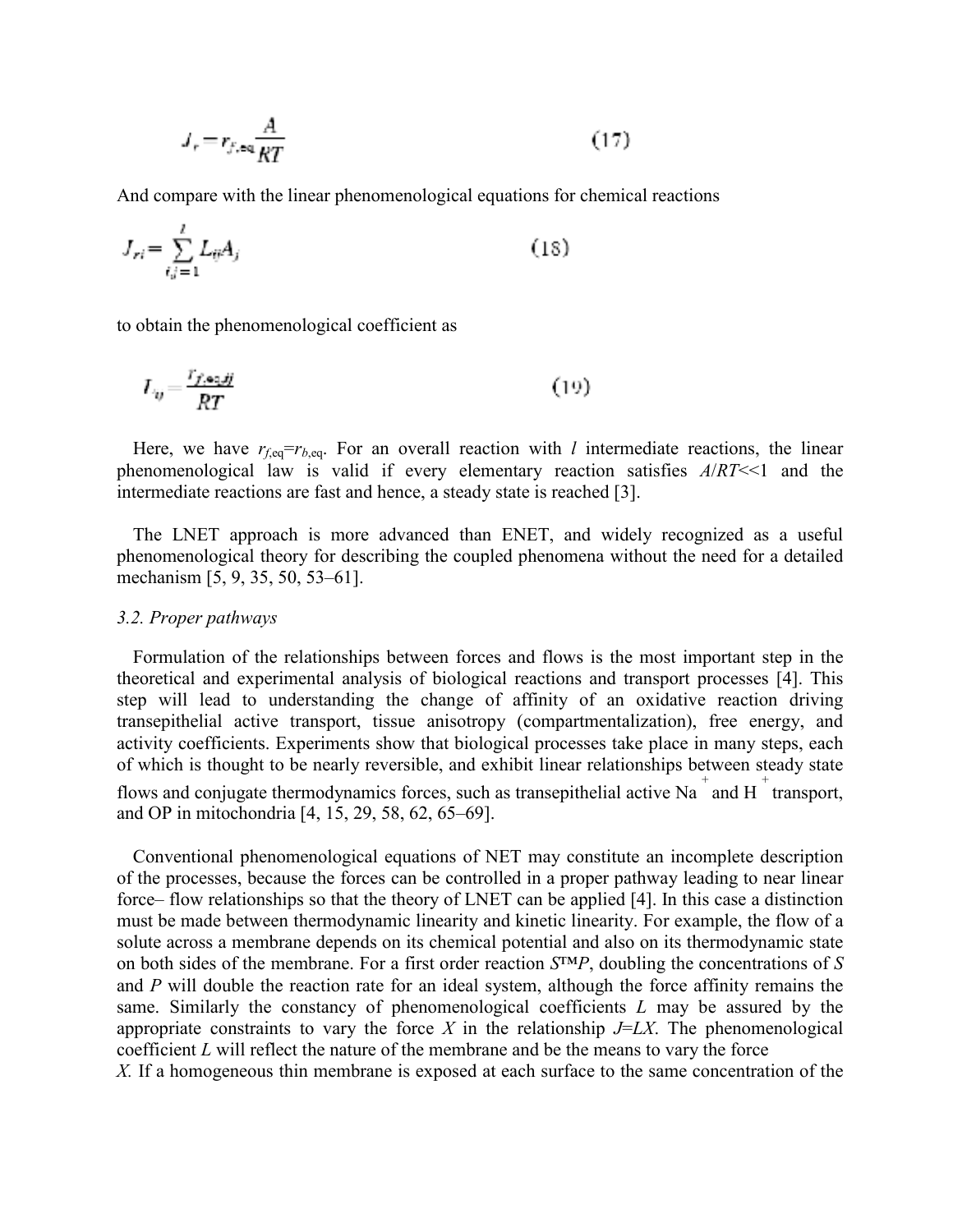substances, flow is induced solely by the electric potential difference, and *L* is constant with the variation of *X*. However, if *X* is the chemical potential difference, dependent upon the bath solute concentrations, then *L* becomes

$$
L = \frac{\alpha u c_m}{\Delta z} \tag{20}
$$

Where u is the mobility,  $\alpha$  is the solvent membrane partition coefficient, and *cm* is the logarithmic mean bath concentration,  $\Delta c/\Delta Inc$ . If some value *cm* is chosen and the concentrations are then constrained to the locus  $\Delta c = (c_m) \Delta ln c$ , then *L* will be constant. Kedem and Katchalsky [21] had also used the logarithmic mean concentration in the linearization in the NET formulation of membrane transport. If the force is influenced by both the concentrations and the electrical potential difference, then *L* becomes more complex, yet it is still possible to obtain a constant *L* by measuring *J* and *X* in a suitable experiment [5].

For a first order chemical reaction *S*™*P*, the flow is given by Eq. (16)

$$
J_r = k_f c_s - k_b c_p = k_b c_p (e^{A/RT} - 1)
$$

where  $k_f$  and  $k_b$  are the rate constants for forward and backward reactions, respectively, and  $c$  is the concentration. At a steady state, far away from equilibrium, we describe the reaction by

$$
J_r = LA = L'A/RT \tag{21}
$$

where *L*' =*TRL* and can be evaluated my measuring *Jr* and *A*

$$
L' = k_b c_p \left(\frac{A/RT}{e^{A/RT} - 1}\right)^{-1}
$$

Eq. (21) shows that for different values of *A* of various stationary states, the same values of *L*9 will describe the chemical reaction by choosing the concentrations appropriately. For a specified value of *A*, Eqs. (16) And (21) determine the concentration ratio  $c_p/c_s$  and the value of *cp*, respectively. This procedure can be used to find a constant  $L$  by limiting the  $c_p$  and  $c_s$  to an appropriate locus. As the system approaches equilibrium,  $A$  tends to vanish and  $k_c b_p$  approaches the value  $L$ . For a coupled process defined in Eqs. (5) and (6), we can consider a reference steady state far from equilibrium with the given forces  $X_1$  and  $X_2$ . Proper pathways can be identified in the neighborhood of this steady state by varying the forces  $X_1$  and  $X_2$  in such a manner to lead to linearity of flows and forces [4, 15, 29, 58, 65–69]. Sometimes non-linearity occurs at the kinetic level because of feedback regulation and not, as is usually assumed, by large affinities that introduce thermodynamic non-linearity and hence, sustained oscillations may occur near equilibrium [70].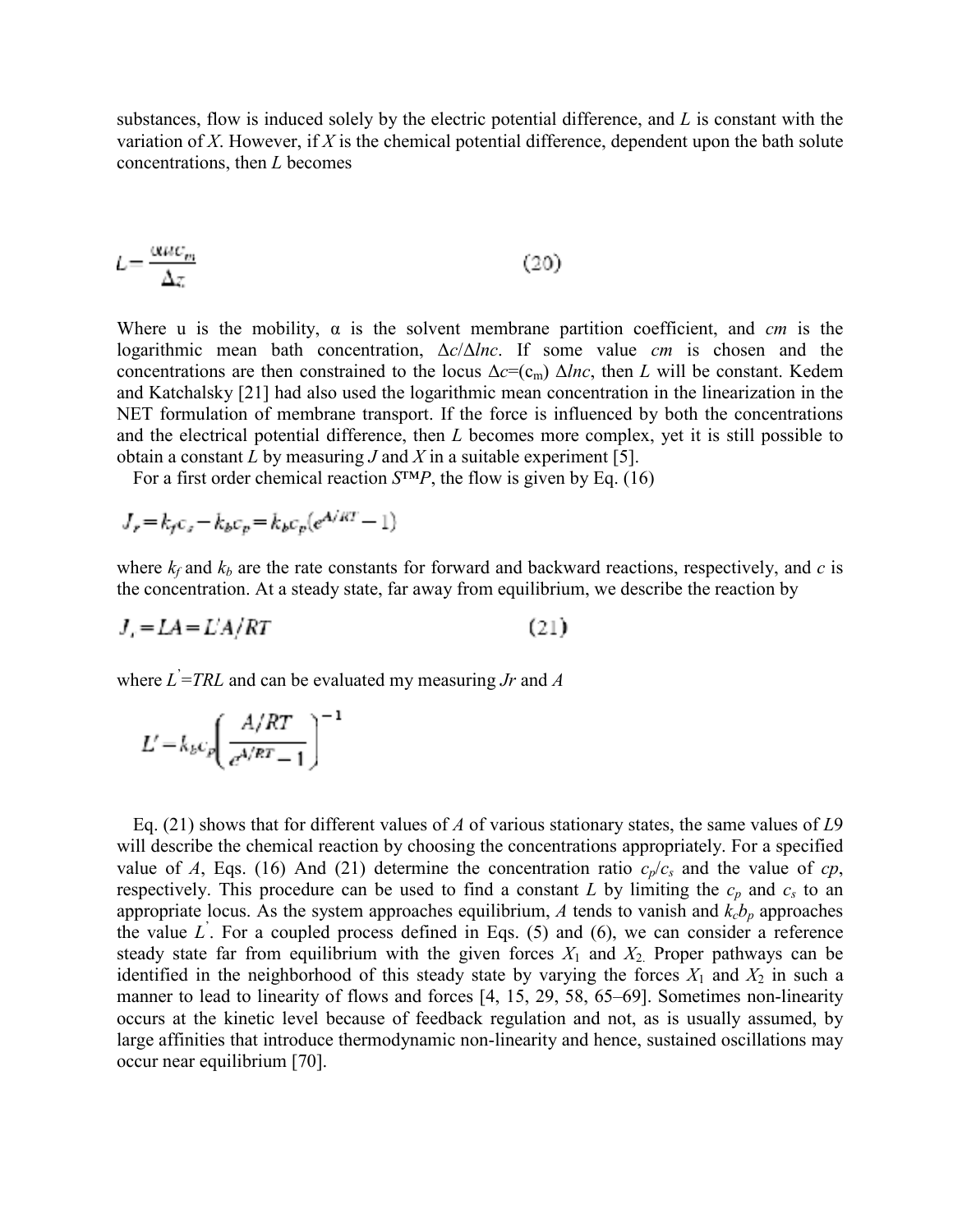#### *3.3. Multiple inflection points*

Rothschild et al. [71] found the existence of a multidimensional inflection point well outside of equilibrium in the force–flow space of enzyme-catalyzed reactions, indicating linear behavior between the logarithm of reactant concentrations and enzyme-catalyzed flows. Thus, enzymes operating near this multidimensional point may lead to some linear biological systems. This range of kinetic linearity may be far from equilibrium. The conditions for the existence of a multidimensional inflection point w5x are: (i) each reactant with varying activity influences the transition rates for leaving one state only; (ii) the kinetics of the transition involving the given reactant are of fixed order with respect to that reactant; and (iii) for each possible combination of reactants whose concentrations are varied, at least a certain cycle is present containing only that combination and no others. The first condition excludes autocatalytic systems; however, for many biological energy transducers it may well be satisfied. Caplan and Essig [5] provided a simple model of active ion transport, having properties consistent with the existence of a multidimensional inflection point when one of the variables was the electrical potential difference across the membrane. A multiple inflection point may not be unique; other conditions may exist where flows *J*1 and *J*2 simultaneously pass through an inflection point on variation of *X*1 with constant *X*2, and vice versa. In this case, the Onsager relations may not be valid. However, highly coupled biological systems approximately satisfy the Onsager relations [5].

Existence of the multiple inflection point may lead to proper pathways, for which linear flow– force formulation prevails. Stucki [58] demonstrated that in mitochondria, variation of the phosphate potential, while maintaining the oxidation potential constant, yields linear flow–force relationships. Extensive ranges of linearity are found for the reaction driving active sodium transport in epithelial membranes, where the sodium pump operates close to a stationary state with zero flow [36, 54]. In the vicinity of such stationary state, kinetic linearity to a limited extent simulates thermodynamic linearity at the multidimensional inflection point. There may be a physiological advantage in the near linearity and reciprocity for a highly coupled energy transducer at the multiple inflection point, since local asymptotic stability is guaranteed by these conditions [4, 72–77]. This could be achieved, for example by the thermodynamic regulation (buffering) of enzymes, and could be interpreted as meaning that intrinsic linearity would have an energetic advantage and may have emerged as a consequence of evolution [78,79].

#### *3.4. Coupling in bioenergetics*

Coupling implies an interrelation between flow *Ji* and flow *Jj* so that, for example a substance can flow without or against its conjugate driving force [5, 35, 80, 81]. Coupling is in most cases due to enzymes, which catalyze two non-spontaneous processes, and make the exchange of energy between these processes possible. Tanford [27] reviewed the three kinds of coupled processes: (i) uphill transport of ions across a membrane in which an electrochemical potential gradient is created and maintained by coupling to an exergonic chemical reaction, such as ATP hydrolysis; (ii) the downhill transport of ions to drive an endergonic chemical reaction, such as ATP synthesis; and (iii) uphill transport of one type of ion coupled to the downhill transport of a second type of ion (incongruent diffusion). The first two of these are known as active transport, in which the transport of a substance is coupled to a chemical reaction, although the transported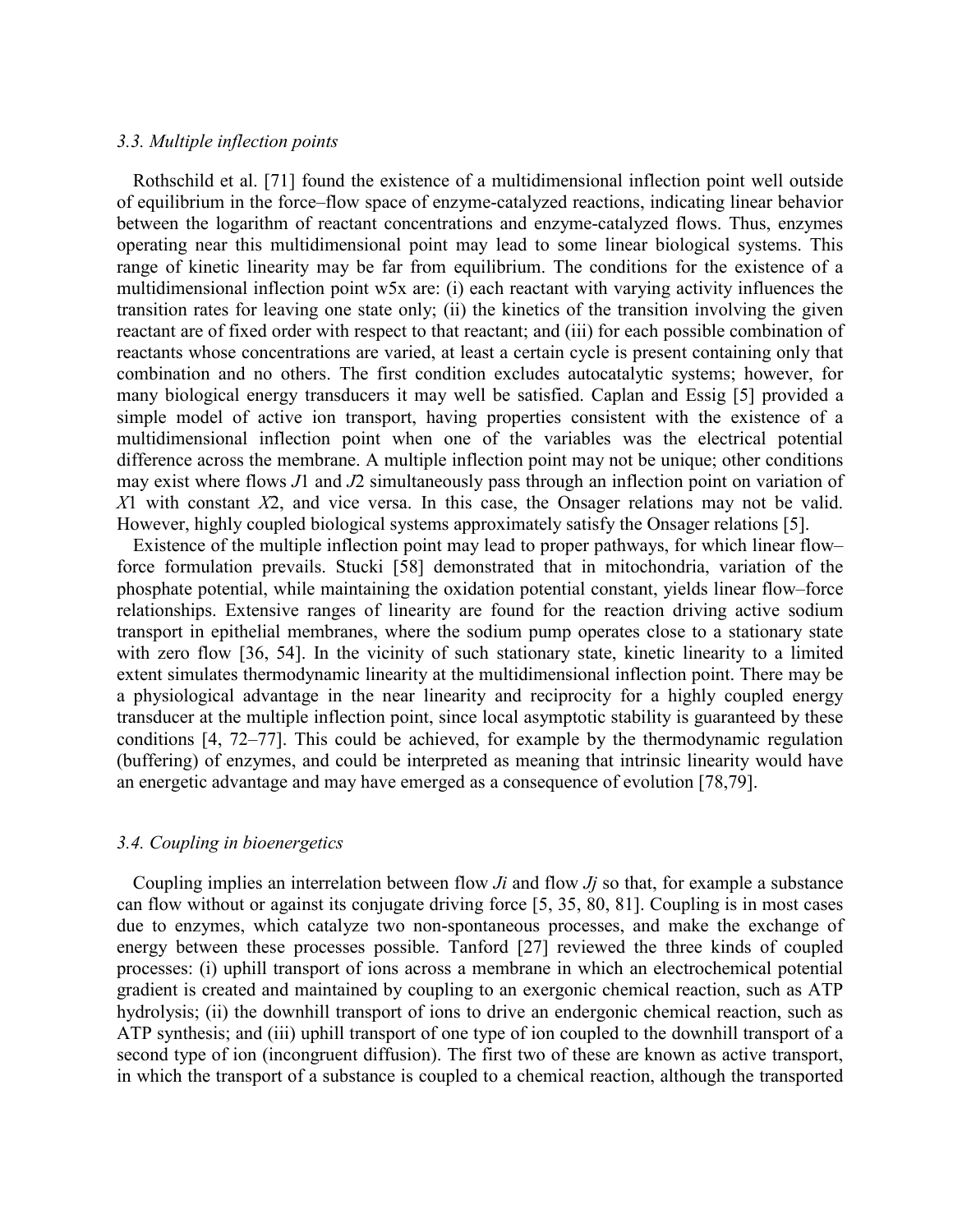substance itself does not undergo chemical transformation. A general feature of active transport is that free energy coupling may involve a protein-mediated linkage between chemical changes occurring some distance apart. The need to couple the electrochemical potential change of the transported ion to translocation from one side of the membrane to the other is conceptually a more difficult process of free energy transfer without direct contact.

In mitochondria, energy-yielding reactions are coupled to outward proton translocation, while the energy-consuming reactions are coupled to the inward movement of protons [28]. In the analysis of bioenergetics the  $H^+$  electrochemical potential difference acts as the coupling intermediate between the redox driven  $H^+$  pumps on one side, and ATPase  $H^+$  pumps on the other. The primary (respiratory chain) and secondary (ATPase  $H^+$ ) free energy transducing enzyme complexes can couple transmembrane proton flow to scalar chemical reactions. These primary and secondary pumps are also coupled. Westerhoff et al. [63] proposed that protonmotive free-energy coupling occurs as an array of independent, small free-energy coupling units operating as proton microunits. Electron transfer from respiratory chain substrates to molecular oxygen causes translocation of protons, and this proton motive force is utilized for ATP synthesis, ion translocations, and protein importation catalyzed by discrete multisubunit enzyme complexes located in the mitochondrial inner membrane. Hatefi [28] suggested that the synthesis of enzyme-bound ATP from enzyme-bound ADP and P does not require energy, and the substrate binding (an energy promoted process) and product releasing processes are the energy-requiring steps in OP.

Numerous studies of the relationships between flows and conjugate forces have helped to describe coupling properties of the OP pathway. A recent study by Rigoulet et al. [15] showed that the LNET approach in intact cells might be helpful for understanding the mechanisms by which OP activity is changed. They showed that with a given main substrate, the ATPconsuming processes or proton flows, lead to a unique and quasi-linear relationship between the respiratory rate and its associated overall thermodynamic driving force. The LNET approach has the following advantages: (i) behavior of OP may be studied in more relevant and physiological conditions; (ii) it is possible to study the effect of some drugs on OP, whose effects are not direct and of which the mechanism of action is unknown; and (iii) the observations in situ may be more valuable compared with studies on isolated mitochondria. The generalized force of chemical affinity for a chemical reaction shows the distance from equilibrium of the *i*th reaction

$$
X_i = RT \ln \frac{K_{i,\text{eq}}}{\prod_{j=1}^{m} c_j^{ij}} \tag{22}
$$

where *R* is the gas constant, *K* the equilibrium constant,  $c_i$  the concentration of the *j*th chemical species and  $v_{ji}$  the stoichiometry of the *j*th species in the *i*th reaction. The phosphate potential in mitochondria is expressed as [58]

$$
X_i = -\Delta G_p^0 - RT \ln[\text{ATP}/(\text{ADP}^* \text{P})] \tag{23}
$$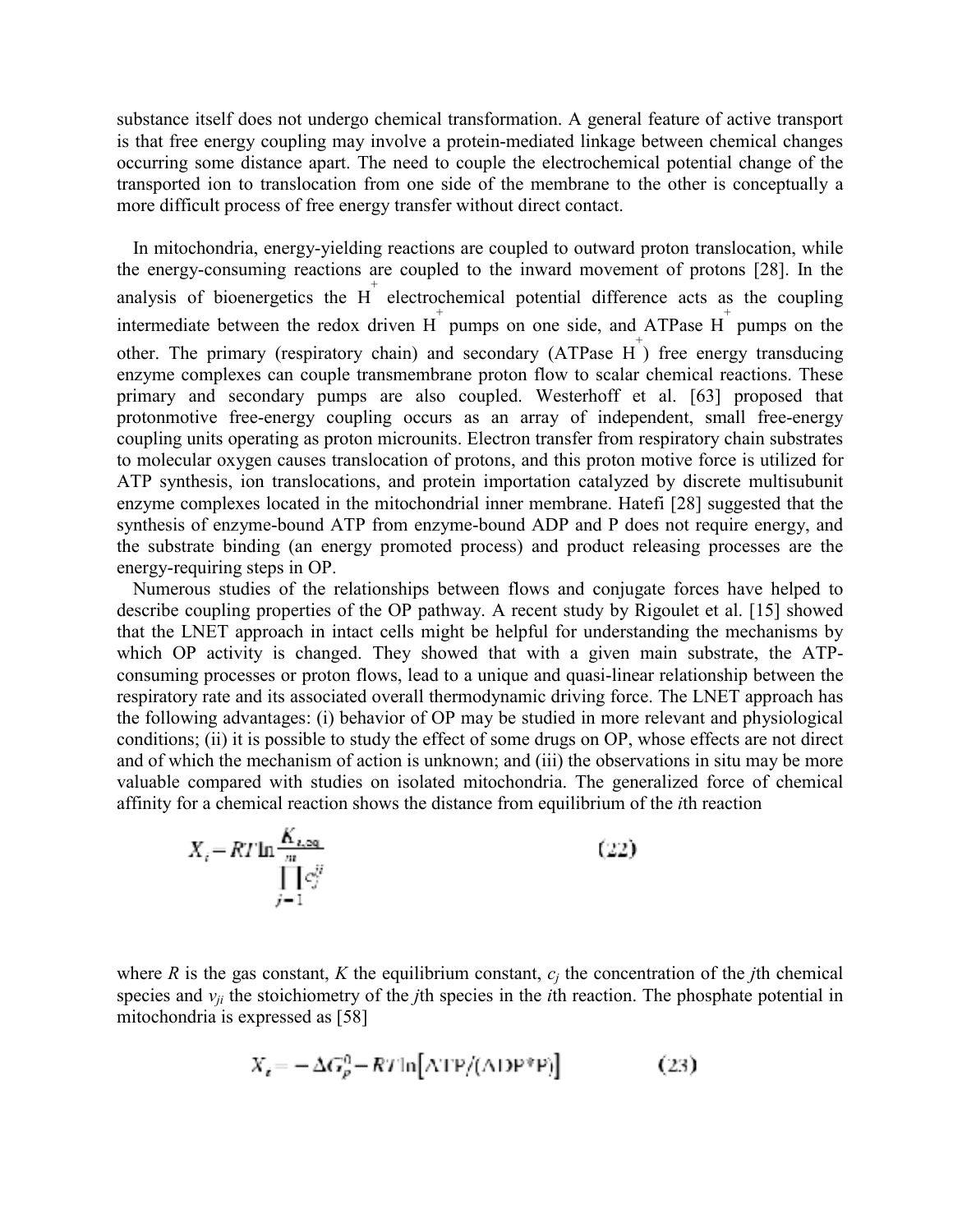Stucki [58] suggested that the equilibrium thermodynamic treatment of OP is limited, and confined to the forces with vanishing net flows, hence, vanishing entropy production. To understand the OP both the forces and the flows should be considered. Also, the definition of efficiency from classical thermodynamics is not sufficient to determine the efficiency of mitochondria. In state 4 where the net ATP production is zero, the mitochondria still consume energy to maintain the phosphate potential and for the transport of ions across the inner membrane. Therefore, the assumption of thermodynamic equilibrium and hence, the vanishing of entropy production is not justified. However, the mitochondria is an open thermodynamic system not far away from equilibrium, and experiments indicate that the formalism of LNET provides a quantitative description of linear energy conversions and the degree of coupling for various output characteristics of OP [5,26,58]. As living organisms must maintain structured states, internal entropy production must be transferred to the environment. Von Stockar and Liu [11] reviewed the entropy export and analyzed it based on the Gibbs energy dissipation that leads to microbiological growth [82–84]. For efficient growth, a high rate of biochemical coupling to exergonic catabolic processes is necessary. This implies an efficient energy conversion in which the Gibbs energy dissipation due to chemical reaction is the driving force for growth of an organism.

Stucki [58] applied the LNET theory of linear energy converters to the process of OP without considering the complex, coupled enzyme mechanisms, with the coupling expressed by the cross-phenomenological coefficients  $L_{ij}(i \# j)$ . Using this concept it is possible to assess the OP with  $H^+$  pumps as a process driven by respiration by assuming that the transport processes of ions  $(Ca^{2q}, H^q)$  are at steady state. The linear phenomenological relations are then given as

$$
J_1 = L_{11}X_1 + L_{12}X_2
$$
\n
$$
J_2 = L_{12}X_2 + L_{22}X_2
$$
\n(24)

$$
x_2 - x_1 x_1 + x_2 x_2
$$

where *J*1 is the net flow of ATP,  $J_2$  the net flow of oxygen, and  $X_1$  the phosphate potential as given by Eq.  $(23)$ , and  $X_2$  is the redox potential, which is the difference in redox potentials between electron accepting and electron-donating redox couples. Stucki [58] and later Cairns et al. [26] experimentally showed the approximate linearity of reactions in OP within the range of phosphate potentials of practical interest.

The degree of coupling [23] is defined as

$$
q = \frac{L_{12}}{(L_{11}L_{22})^{1/2}} \quad 0 < |q| < 1 \tag{26}
$$

And indicates the extent of overall coupling of the different reactions driven by respiration in the mitochondria. By defining the phenomenological stoichiometry (the phenomenological stoichiometry *Z* differs from the molecular stoichiometry n for  $|q|$ <1 [52])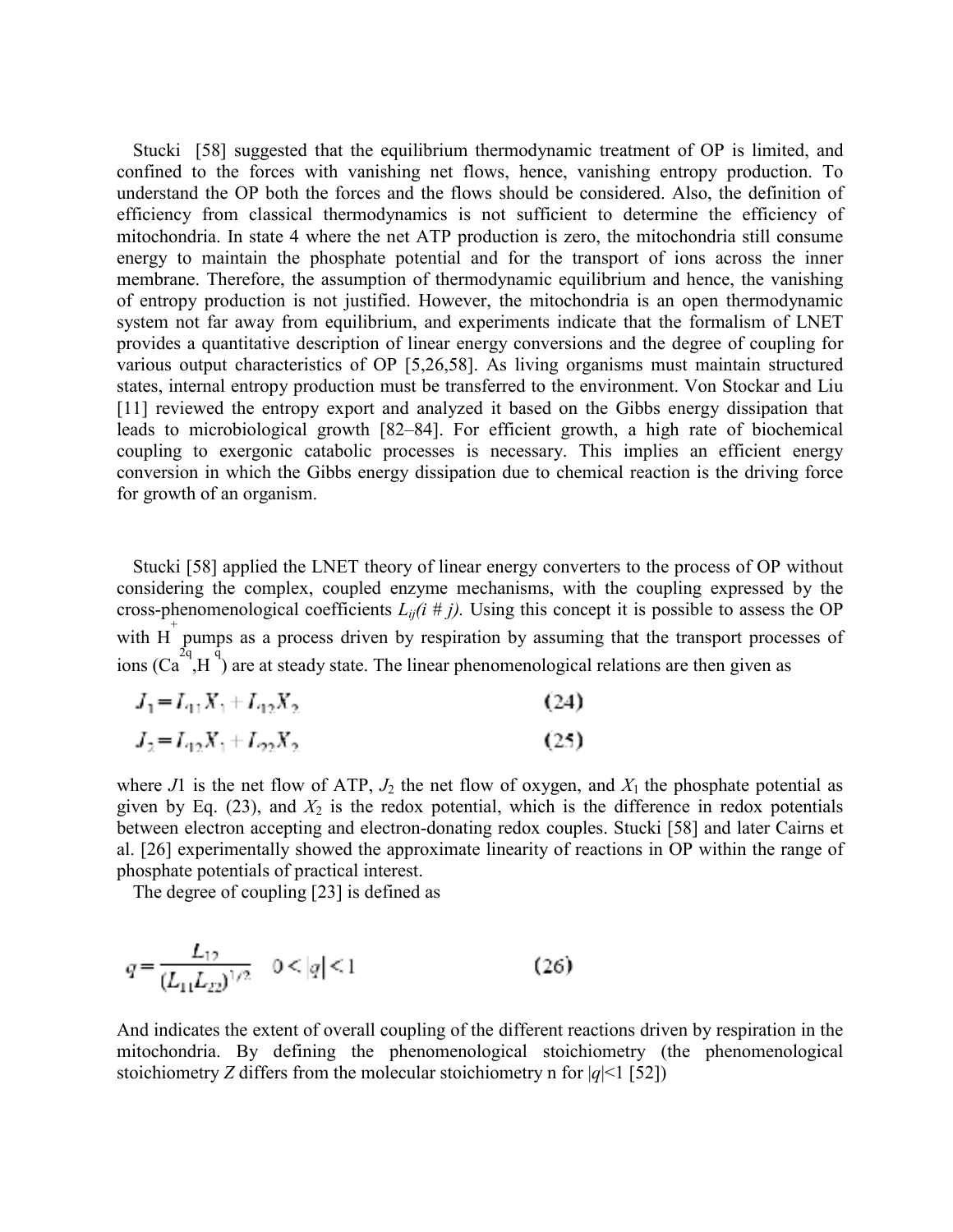$$
Z = \left(\frac{L_{11}}{L_{22}}\right)^{1/2} \tag{27}
$$

and by dividing Eq. (24) by Eq. (25), we obtain the flow ratio  $j=J_1/(J_2)$  in terms of the force ratio  $x=X_1Z/X_2$  as follows

$$
j = \frac{x+q}{qx+1} \tag{28}
$$

Since the oxidation drives phosphorylation,  $X_1<0$ ,  $X_2>0$ , and  $J_1/J_2$  is the conventional P/O ratio, while  $X_1/X_2$  is the ratio of phosphate potential to the applied redox potential. There are two types of stationary states,  $s_1$  and  $s_2$ , considered in the analysis: (i)  $s_1$  is analogous to an open circuit cell in which the net rate of ATP vanishes (static head); and (ii)  $s_2$  is analogous to a close circuit cell in which the phosphate potential vanishes (level flow). These are two extreme cases, and in most practical cases neither  $X_1$  nor  $J_1$  vanishes, which could be experimentally realized by putting a load (the 'hexokinase trap') on to OP  $[52]$ . In the state  $s_1$  the rate of oxygen consumption  $J_2$  and the force  $X_1$  (the phosphate potential) are expressed in terms of the degree of coupling as follows

$$
(J_2)_{s_1} = L_{22} X_2 (1 - q^2) \tag{29}
$$

$$
(X_1)_{r_1} = -\frac{qX_2}{Z} \tag{30}
$$

Where  $L_{22}$  may be interpreted as the phenomenological conductance coefficient of the respiratory chain. Therefore, energy is still converted and consumed by the mitochondria. In the stationary state  $s_2$  the flow ratio are given by

$$
\left(\frac{J_1}{J_2}\right)_{r_2} = qZ\tag{31}
$$

Eq. (31) shows that the P/O ratio is not equal to the phenomenological stoichiometry *Z*, but approaches this value within a factor of *q* if the force is kept zero. Therefore, if the degree of coupling *q* is known, it is possible to calculate *Z* from the P/O measurements.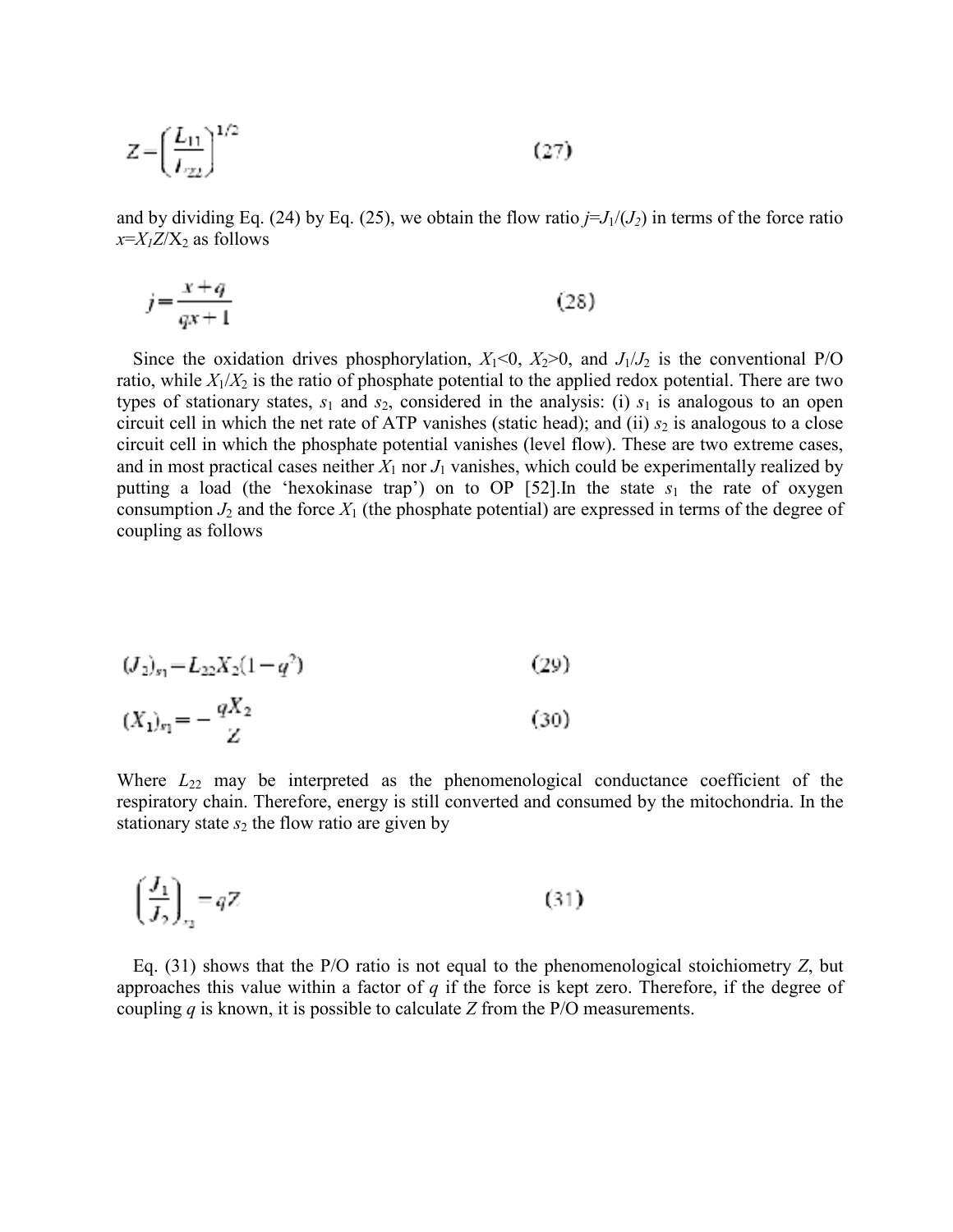The efficiency of linear energy converters is defined in terms of the degree of coupling and given as

$$
\eta = -\frac{J_1 X_1}{J_2 X_2} = -\frac{x + q}{q + (1/x)}\tag{32}
$$

The efficiency reaches an optimum value between the two stationary states  $s_1$  and  $s_2$ , which is a function of the degree of coupling only, and is given by

$$
\eta_{\text{opt}} = \frac{q^2}{\left[1 + \left(\sqrt{1 - q^2}\right)\right]^2} \tag{33}
$$

The value of  $x$  at  $\eta_{opt}$  is given by

$$
x_{\rm opt} = -\frac{q}{1 + \sqrt{1 - q^2}}\tag{34}
$$

The dissipation function, Eq. (12), can be expressed in terms of force ratio *x* and degree of coupling *q*

$$
\frac{\Psi}{T} = (x^2 + 2qx + 1)L_{22}X_2^2 \tag{35}
$$

If we assume *X*2 as constant, the dissipation function has a minimum in state *s*1 at the force ratio  $x_{s1}$  = -*q*. For linear phenomenological equations, the theorem of minimal entropy generation or the dissipation  $\psi$  at steady state is a general evolution and stability criterion. Minima of  $\psi$ occur along the loci of state *s*1, and these loci are given by

$$
\frac{\Psi_{x_1}}{T} = (1 - x^2)L_{22}X_2^2 \tag{36}
$$

The dissipation at the state of optimal efficiency is obtained using  $x_{opt}$  in Eq. (34), and we have

$$
\frac{\Psi_{\text{opt}}}{T} = \frac{(1 - x^2)^2}{1 + x^2} L_{22} X_2^2 \tag{37}
$$

The dissipation for state  $s_2$  is given by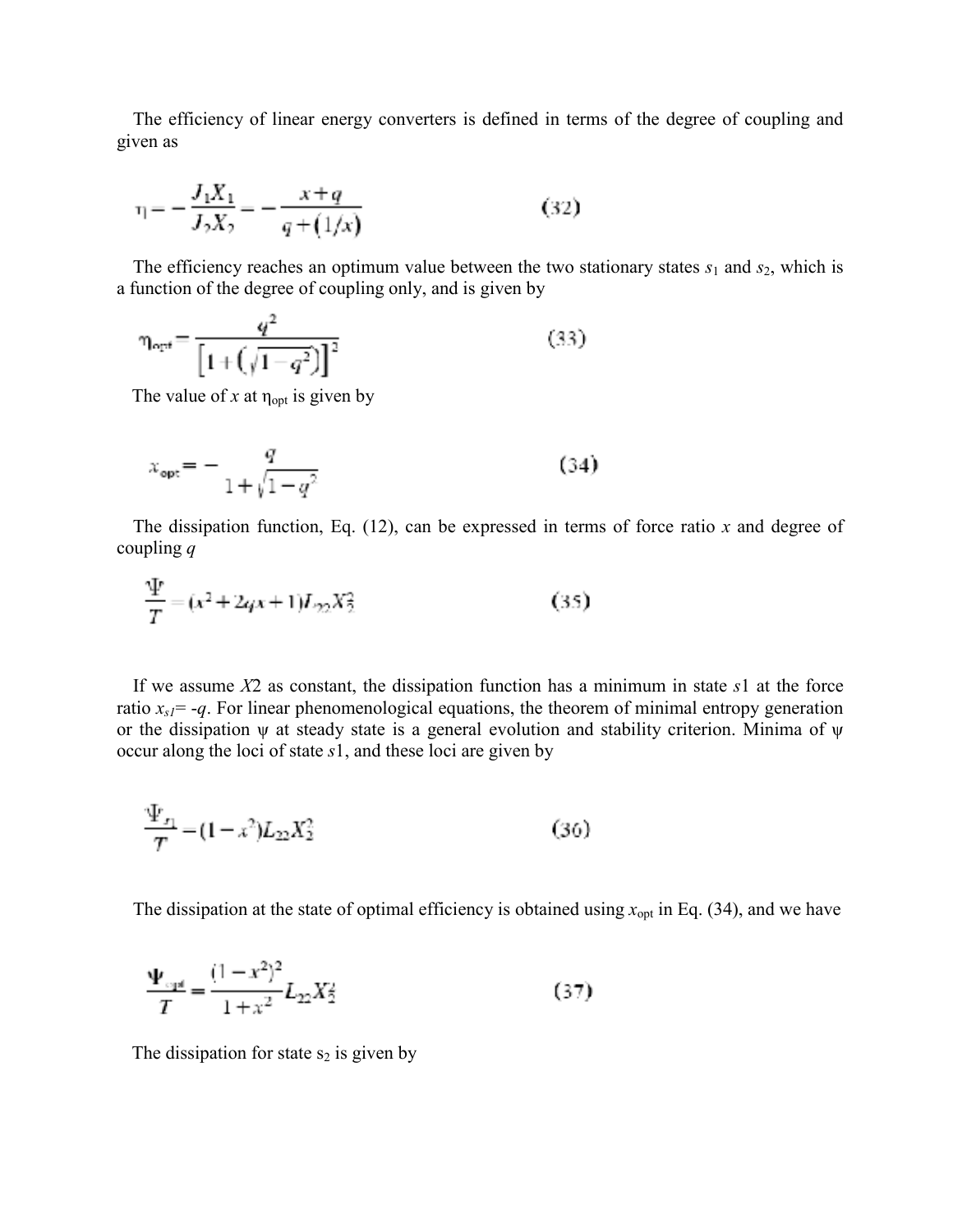$$
\frac{\Psi_{x_2}}{T} = L_{22} X_2^2 \tag{38}
$$

Stucki [58] predicted the following order among the dissipation functions with an ATP flow ( $\psi_{opt}$  and  $\psi_{s2}$ ) and one without an ATP flow ( $\psi_{s1}$ )

 $\Psi_{\rm v1} \negthinspace < \negthinspace \Psi_{\rm opt} \negthinspace < \negthinspace \Psi_{\rm z1}$  $(39)$ 

This inequality means that the minimum dissipation does not occur at the state of optimal efficiency of OP.

The dissipation of OP with an attached flow corresponding to hydrolysis of ATP is given as

$$
\frac{\Psi_e}{T} = J_1 X_1 + J_2 X_2 + J_3 X_3 \tag{40}
$$

Assuming that the ATP hydrolysis process is driven by the phosphate potential,  $X_3 = X_1$ , and a linear relation exists between the net rate of ATP hydrolysis and *X*1, we have

$$
J_3 = L_{33} X_1 \tag{41}
$$

Here,  $L_{33}$  is an overall phenomenological conductance coefficient lumping the conductance of all the ATP utilization processes, and the dissipation function in terms of the force ratio *x* becomes

$$
\frac{\Psi_e}{T} = \left[ x^2 \left( 1 + \frac{L_{33}}{L_{11}} \right) + 2qx + 1 \right] L_{22} X_2^2 \tag{42}
$$

If these conductance  $L_{33}$  and  $L_{11}$  (the phenomenological conductance of phosphorylation) are matched, the following equation is satisfied

$$
\frac{L_{33}}{L_{11}} = \sqrt{1 - q^2} \tag{43}
$$

Then Eq. (42) is minimum at  $x_{opt}$  [26,58]. Stucki [58] viewed Eq. (43) as conductance matching of OP, which was experimentally verified for the case of perfused livers.

The dissipation function at the state of optimal efficiency of OP is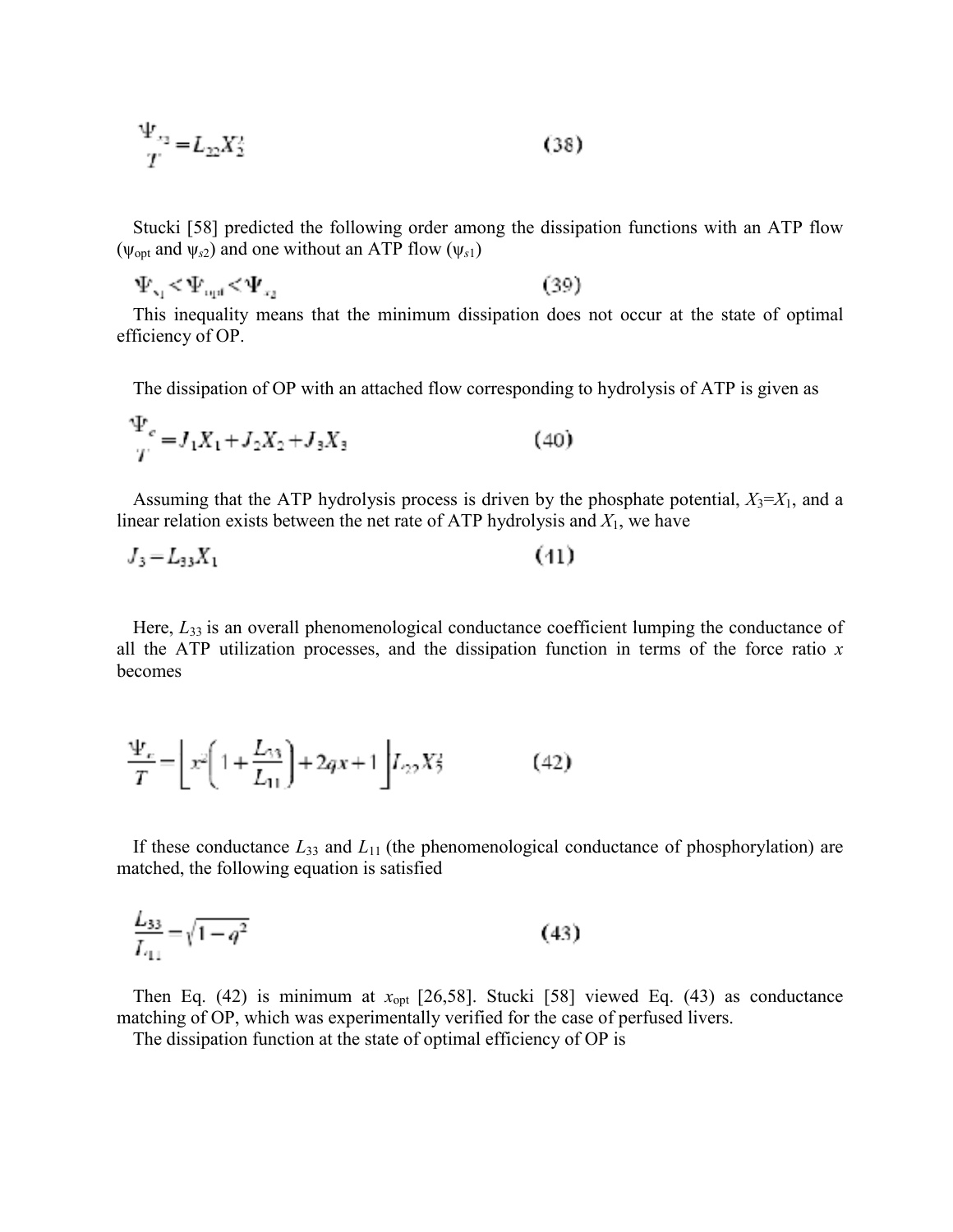$$
\frac{(\Psi_c)_{\text{opt}}}{T} = \frac{1 - x^2}{1 + x^2} L_{22} X_2^2 \tag{44}
$$

and the P/O ratio is given by

$$
\left(\frac{J_1}{J_2}\right)_{\text{opt}} = \left(\frac{J_1}{J_2}\right)_{\text{sg}} \frac{1+x^2}{2} \tag{45}
$$

This equation shows that unless the coupling is complete  $(q= \pm 1)$ , a maximal P/O ratio is incompatible with optimal efficiency, and the following inequality occurs [26,58]

$$
\frac{1}{2} \left( \frac{J_1}{J_2} \right)_{\rm q} < \left( \frac{J_1}{J_2} \right)_{\rm qd} < \left( \frac{J_1}{J_2} \right)_{\rm qd}
$$
\n(46)

Therefore, experimentally measured low P/O ratios do not necessarily mean a poor performance of the OP. Similarly, the net rate of ATP synthesis at optimal efficiency is given as

$$
(J_1)_{\text{opt}} = (J_1)_{\text{eq}} \frac{1 - x^2}{2} \tag{47}
$$

With the limits

$$
0 \le (I_1)_{opt} \le \frac{1}{2} (I_1)_{s_2} \tag{48}
$$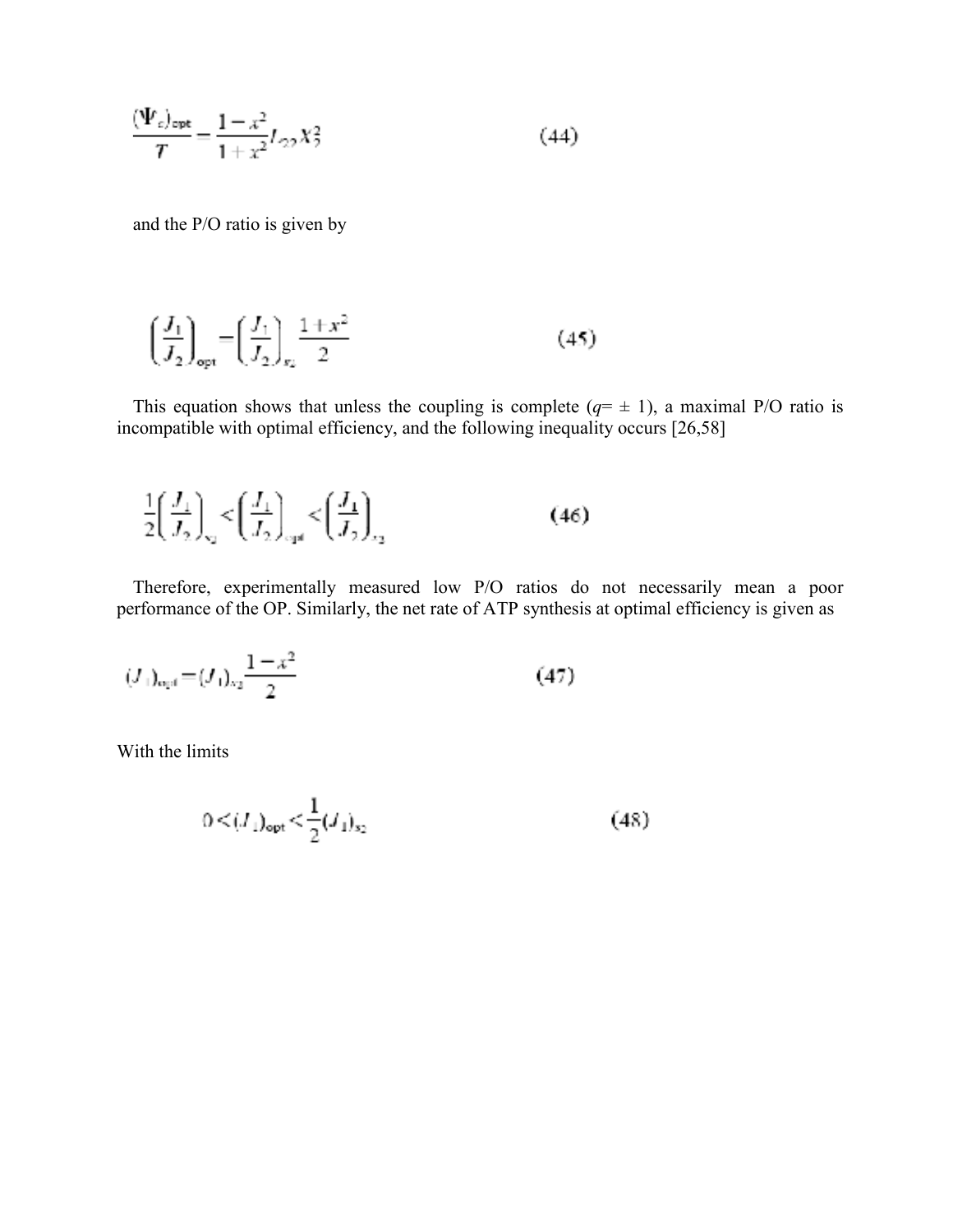Table 1 Production functions with the consideration of conductance matching [58].

| Production<br>function                                                                                                                        | Lesi of the optimal.<br>efficiency states.                                                                      | ą                                                       | <b>Energy</b><br>cost<br>considered |
|-----------------------------------------------------------------------------------------------------------------------------------------------|-----------------------------------------------------------------------------------------------------------------|---------------------------------------------------------|-------------------------------------|
| 1 Optimiam rate of<br>ATP production.<br>$J_0 = (q + z)Z L_{22} X_2$                                                                          | From the plot of $J_2$ value<br>$(J_1)_{\alpha\alpha}$ – $\tan(\alpha/2)$ cos $\alpha Z L_2 X_3$                | $q_{\nu}$ =0.786<br>$x - 51.83$                         | n = cons.                           |
| 2. Optimum output power<br>of exadative phospherylation.<br>$J_1K_1 = x(x + y)I_{1/2}K_2^2$                                                   | From the plot of $J_xX_y$ vs. x<br>$(J_1 X_1)_{\text{app}} = \tan^2(\alpha/2) \cos \alpha L_{22} X_2^2$         | $a_{r} = 0.210$<br>$\alpha - 65.53^{\circ}$             | $n - const$                         |
| 3. Optimum rate of ATP<br>specification at minimal energy cost.<br>$J_1 \eta = -\frac{x(x+y)^2}{x^2+1} Z L_{2x} X_2$                          | From the plot of $J_2 \nless v_s$ , x<br>$(I_1 \eta)_{\text{min}} = \tan^2(\alpha/2)$ cow $\alpha Z L_{22} X_2$ | $a$ r – 0.953<br>$\alpha = 72.38^{\circ}$               | Yes                                 |
| 4 Optimum output power of<br>exidative phosphorylation.<br>at minimal currely cost.<br>$J_x X_1 \eta = -\frac{x^2(x+q)^2}{qx+1} L_{xx} X_2^2$ | From the plot of $J, X, Z$ vs. $x$<br>$(t_1X_1\eta)_{\text{enc}} = \tan^4(\alpha/2)\cos(\alpha/\alpha/3)$       | $q_{\mu}^{\rm ex}$ = 0.972.<br>$\alpha = 70.34^{\circ}$ | res                                 |

Indicating that a maximal net rate of ATP production is incompatible with optimal efficiency.

Stucki [58] analyzed the required degree of coupling of OP, which satisfies Eq. (43), for the optimum production functions *f* for ATP and output power expressed in terms of  $\alpha$ =arcsin (q)

 $f = \tan^{m}(\alpha/2)\cos(\alpha)$  (*m* = 1,2,3,4)  $(49)$ 

The optimum production functions and the associated constants are described in Table 1, while Fig. 1 shows the effect of degree of coupling on the characteristics of four different output functions *f*. If the system has to maximize the ATP production at optimal efficiency then  $f =$  $(J_l)_{\text{ont}}$  and  $q_f = 0.786$ .

Instead, if the system has to maximize the power output at optimal efficiency, we have the output function  $f = (J_1 X_1)_{opt}$ . occurring at  $q_p = 0.91$ .

If the additional constraint of efficient ATP synthesis (minimal energy cost) is imposed on these output functions, then the economic ATP flow and economic power output occur at  $q_f$ <sup>ec</sup>=0.953 and  $q_p$  <sup>ec</sup>=0.972, respectively. The difference between *qp* and  $q_p$  <sup>ec</sup> becomes clear when we calculate the output power, and the product of power output and efficiency at the maximum of the plots of  $(J_1X_1)_{opt}$  (from the plot of  $J_1X_1$  vs. *x*) and  $(J_1X_1 \eta)_{opt}$  (from the plot of  $J_1X_1 \eta$  vs. *x*). A transition from  $q_p$  and  $q_p$ <sup>ec</sup> causes a 12% drop in output power  $(J_1X_1)$  and 51% increase in efficiency [58]. Cairns et al. [26] compared the theoretical and observed determinations of coupling of OP in mitochondria from rat liver, heart, and brain using classical and NET measures; the coupling of OP can change with substrate availability and also reflect the specific response of mitochondria to fit specific organ roles in the rat. For example, the metabolic driving force and flow (ATP production rates) relationships facilitated the analysis of  $Ca<sup>2+</sup>$  effects on various commonly accepted control points within OP.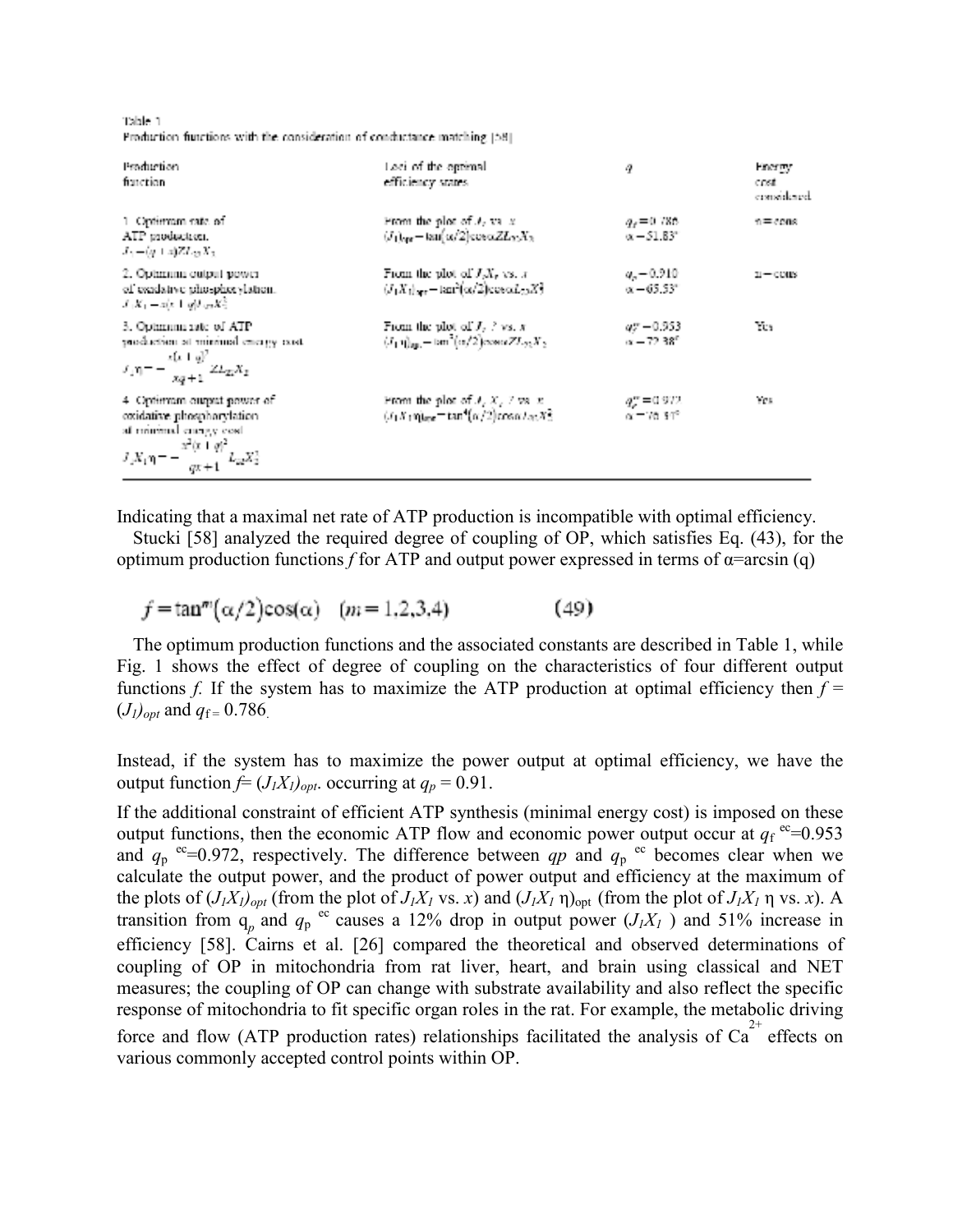Stucki w85x analyzed the sensitivity of the force, the phosphate potential, to the fluctuating cellular ATP utilization, and found that the sensitivity is minimal at a degree of coupling  $q=0.95$ . This is based on an eigenvalue sensitivity analysis of the experimentally supported LNET model of OP, and indicated that the phosphate potential is highly buffered with respect to changing energy demand, and the value of *q* agrees with the degree of coupling at which net ATP production of OP occurs at optimal efficiency. This leads to simul



Fig. 1. Degree of couplings and different output functions *f* .

taneous maximization of kinetic stability and thermodynamic efficiency at the same degree of coupling. For H<sup>q</sup>-translocating ATPase, the H<sup>q</sup>/ATP coupling ratio is important for mechanistic, energetic and kinetic consequences, and a value of four was adopted for the ratio.

The values of the degree of coupling depend on the nature of the output required from the energy conversion system in the mitochondria [30, 60, 64, 86–92]. Tomashek and Brusilow [93] suggested that the differences in rates of proton pumping, ATPase activities, and degrees of coupling might all be variables in the choices that each biologic system makes in order to survive and compete in its environment. Experiments with liver perfused at a metabolic resting state suggest that Eq. (43) is satisfied over a time average, and the degree of coupling  $q^e$  yields an efficient process of OP [58]. Optimization may be carried out based on other constraints different from the efficiency. For example, the production of thermal energy in the mitochondria requires rather low degrees of coupling. Pfeffier et al. [65] showed that ATP production with a low rate and high yield results from cooperative resource use and may evolve in spatially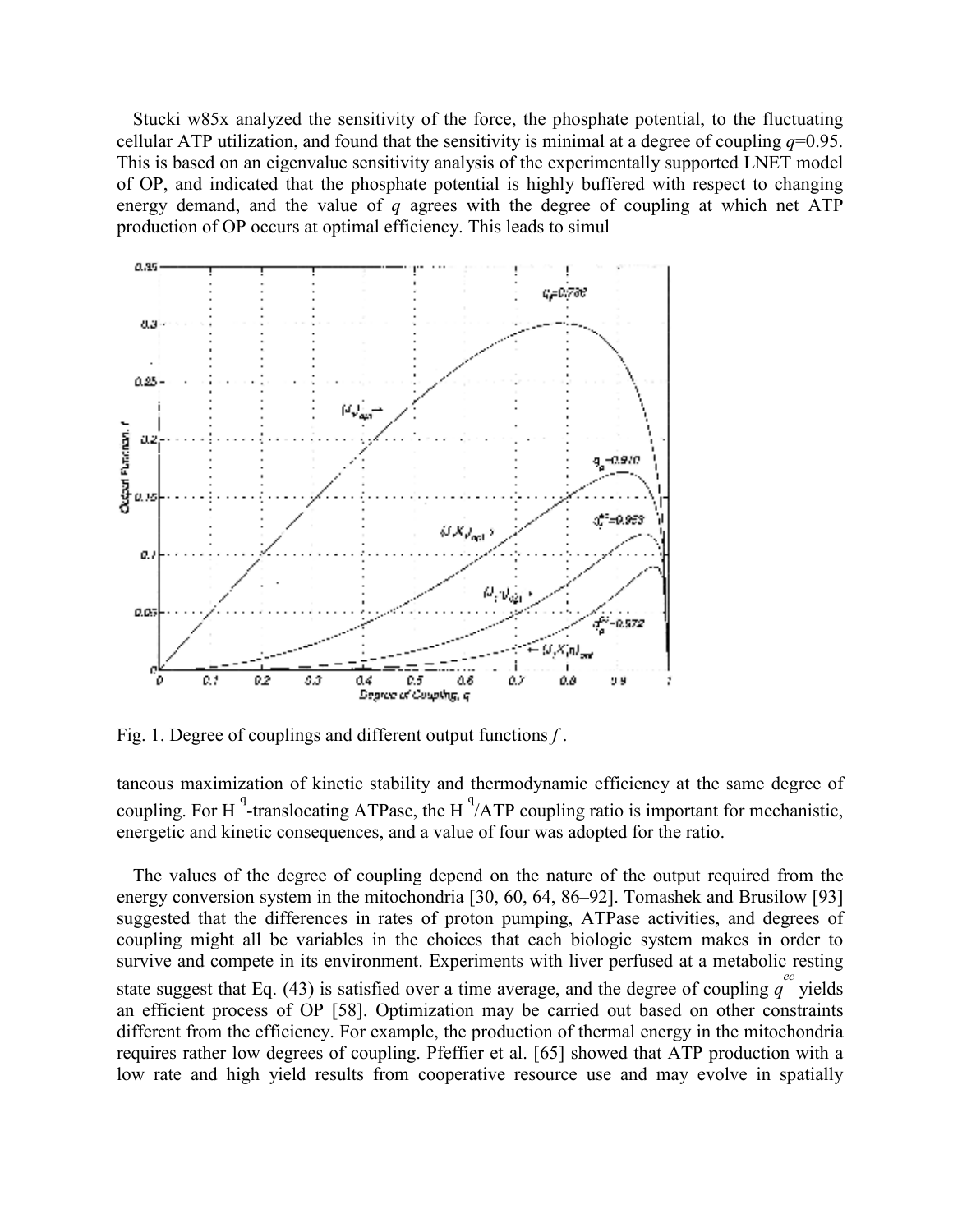structured environments. The thermodynamically determined degrees of coupling were also measured in Na<sup>+</sup> transport in epithelial cells [55], and growing bacteria [84] where maximization of net flows are the most important task of the system. On the other hand, for a fed rat liver in a metabolic resting state, economy of power output has the priority, while a starved rat liver has to produce glucose, and the priority of energy conversion is replaced by the maximum ATP production. Theoretical and experimental studies indicate that the degree of coupling is directly related to metabolic regulation and stability in living organisms [26, 58, 86]. If the system cannot cope with instabilities, then fluctuations such as pH and pressure of the blood could irreversibly harm the organism.

#### *3.5. Thermodynamic regulation in bioenergetics*

Fatty acids may regulate and tune the degree of coupling [76,87–89], and can induce uncoupling to set the optimum efficiency of OP [88,90]. Experiments with incubated rat-liver mitochondria show that the adenylate kinase reaction can buffer the phosphate potential to a value suitable for optimal efficiency of OP in the presence of very high rate of ATP hydrolysis. Stucki [76] called this class of enzymes, such as adenylate kinase and creatine-kinase, thermodynamic buffer enzymes. A fluctuating ATP/DP ratio and deviations from optimal efficiency of OP are largely overcome by thermodynamic buffering [54, 57, and 91]. The enzymes are capable of causing certain reaction pathways by catalyzing a conversion of a substance or a coupled reaction [17, 18, 31, and 92]. For example, on adding nigericin to a membrane with gradients of H  $^+$  and K, the system reaches a steady state in which the gradients of H<sup> $+$ </sup> and K<sup> $+$ </sup> are balanced. On the other hand, if we add valinomycin and protonophore, both gradients rapidly dissipate. Wyss et al. [29] discussed the functions of the mitochondrial creatine kinase, which is a key enzyme of aerobic energy metabolism [87,94,95], and involved in the buffering, transport and reducing the transient nature of the system in reaching a new steady state upon changes in workload [68]. This can be achieved: (i) by increasing the enzymatic activities in such a way as to guarantee near equilibrium conditions; (ii) by metabolic channeling of substrates; and (iii) by damping oscillations of ATP and ADP upon sudden changes in workload.

Uncoupling proteins facilitate the dissipation of the transmembrane electrochemical potentials of H<sup> $+$ </sup> or Na + produced by the respiratory chain, and results in an increase in the H $+$  and Na  $+$ permeability of the coupling membranes. These proteins provide adaptive advantages, both to the organism and to individual cell, and also increase vulnerability to necrosis by compromising the mitochondrial membrane potential [88, 96, and 97]. Some uncoupling is favorable for the energy-conserving function of cellular respiration [86, 98]. LNET is also used for a macroscopic description of some inhibitors of OP, by considering protonophores, some ATPase inactivators and some electron-chain inhibitors [99].

In mitochondrial OP leaks cause a certain uncoupling of two consecutive pumps, for example electron transport and ATP synthase, and may be described as membrane potential driven backflow of protons across the bilayer, while a slip means a decreased  $H^+$ /e stoichiometry of proton pumps [32]. Kadenbach et al. [34] recently proposed that mitochondrial energy metabolism was regulated by the intramitochondrial ATP/ADP ratio and slip of proton pumping in cytochrome *c* oxidase at high proton motive force. In transportation, leaks, for example, can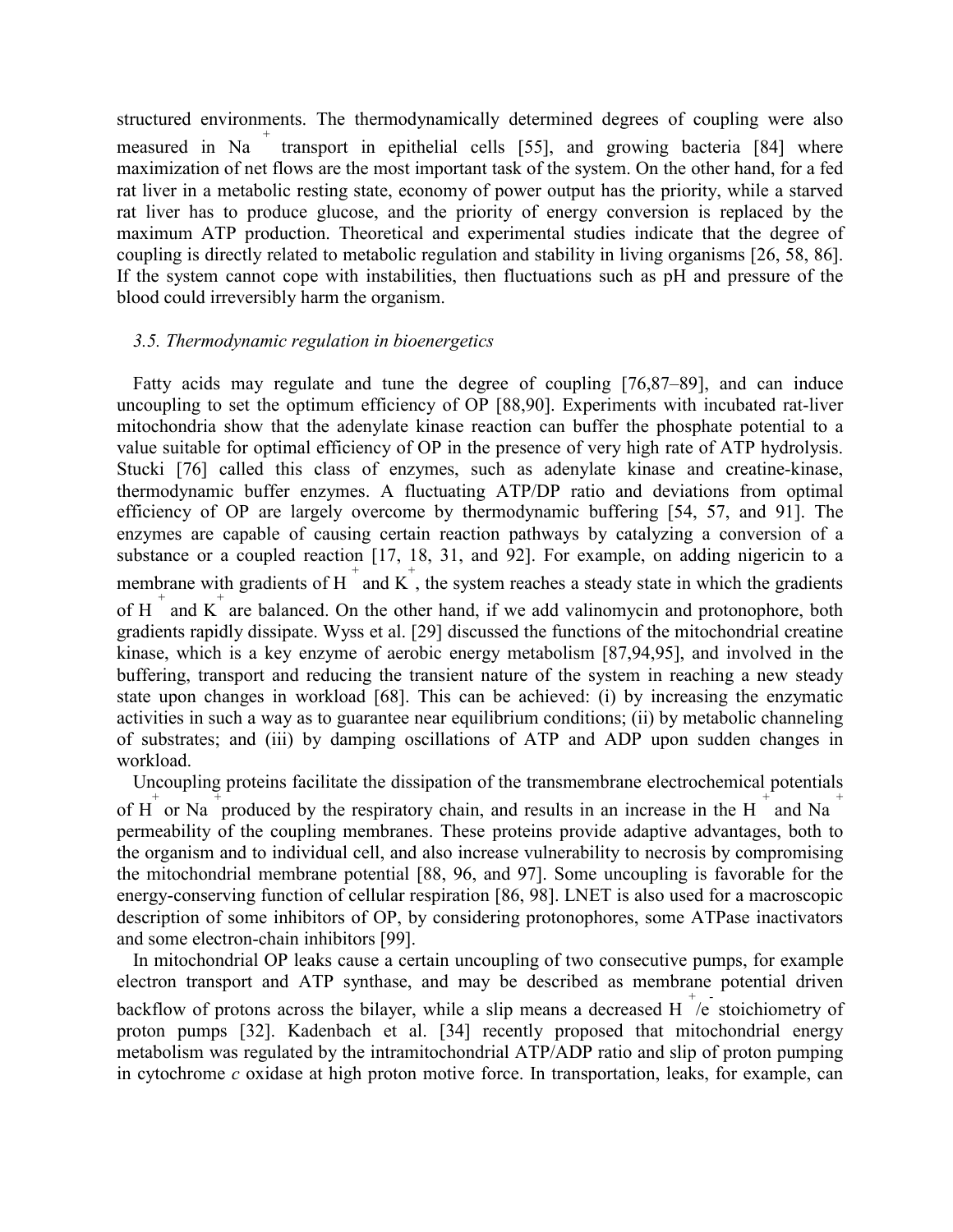be found in the proton-sugar symport in bacteria where a protein mediates the transport of protons and sugar across the membrane, and adding a protonophore, a parallel pathway occurs causing a leak in the transport. A slip can occur when one of two coupled processes (i.e. reactions) in a cyclic process proceeds without its counterpart, which is also called intrinsic uncoupling [93]. Leaks and slips may affect the metabolic rate [100,101]. Schuster and Westerhoff [101] developed a theory for the metabolic control by enzymes that catalyze two or more incompletely coupled reactions. Control by the coupled reactions is distinguished quantitatively from control by the extent of slippage using the LNET formulation. Here, the limits of coupling or the tightness of coupling, as Krupka [73,74] called it, becomes an important parameter and may be defined as the ratio of coupled-to-uncoupled rates, which is a function of the binding energy of the substrate and the carrier protein. Evolution favors the coupling in organisms as tight as possible, since the loss of available metabolic energy is a disadvantage. For example, the rather loose coupling of calcium and sugar transport systems may represent a tradeoff between efficiency and the rate that can be achieved in primary and secondary active transport [74]. One other concern in an interconnected biological network is that the behavior of a subsystem (e.g. glycolysis) may become unsteady and chaotic, so that the output of this subsystem (e.g. ATP production) is adversely affected, and becomes an external noise for other subsystems causing inhibition and desynchronization [4].

#### *3.6. Extended non-equilibrium thermodynamics* (*ENET*)

Extended non-equilibrium thermodynamics is used for systems far from equilibrium. The distance from equilibrium can be measured by the gradients and affinities imposed on the system. For example, chemical reaction systems are in the linear regime if the affinities *A* are small compared to *RT*  $(A<2.5$  kJ/mol at  $T=300$  K), however, for most reactions chemical affinities are in the range of 10–100 kJ/mol and hence, they are in the non-linear regime. Beyond a critical distance the flows are no longer linear functions of forces; the system explores all the possibilities to counter the applied gradients, and may become unstable and have more than one possible steady state, sometimes showing bifurcation and leading to self-organized behavior. As the Belousov–Zhabotinski reaction displays, these complex structures can arise as the solution of a deterministic differential equation. Sometime it is the symmetry, and not the linearity, of the force–flow relations in the near equilibrium region that precludes oscillations [56]. The process and the boundary conditions do not uniquely specify the new non-equilibrium state, which can be a highly structured state and can only be maintained by a continuous exchange of energy and/or matter with the surroundings. The structured states degrade the imposed gradients effectively when the dynamic and kinetic pathways for the structure were not possible. ENET is concerned with the non-linear region, and with deriving the evolution equations with the dissipative flows as the independent variables in addition to the usual conserved variables [2, 20,102].

If  $\psi$  is the dissipation in a non-equilibrium stationary state, the change in  $\psi$  with time due to small changes in the forces  $dX_i$  and in the flows  $dJ_i$  is expressed by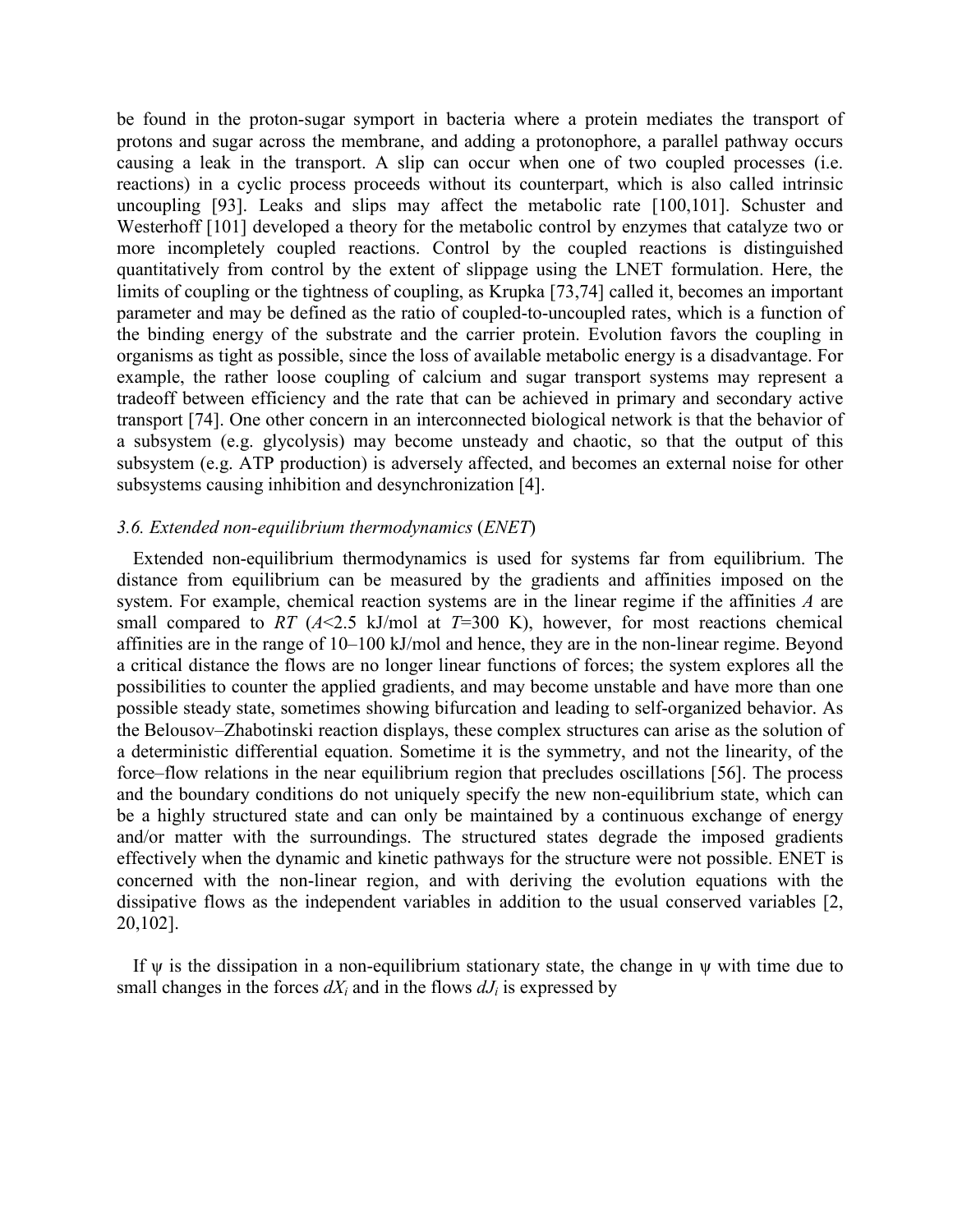$$
\frac{d\Psi}{dt} = \int_{V} \left( \sum J_{i} \frac{dX_{i}}{dt} \right) dV + \int_{V} \left( \sum X_{i} \frac{dJ_{i}}{dt} \right) dV = \frac{d_{X} \Psi}{dt} + \frac{d_{J} \Psi}{dt}
$$
 (50)

In the non-linear regime and for time-independent boundary conditions we have [2, 3, and 49]

$$
\frac{\mathrm{d}_x \Psi}{\mathrm{d}t} \le 0 \tag{51}
$$

 $d_X \psi$  is not a differential of a state function, so that Eq. (51) does not indicate how the state will evolve, it only indicates that  $\psi$  can only decrease. Stability must be determined from the properties of the particular steady state. This leads to the decoupling of evolution and stability in the nonlinear regime, and it permits the occurrence of new organized structures beyond a point of instability of a state in the non-equilibrium regime. The time-independent constraints may lead to oscillating states in time, such as the well-known Lotka– Volterra interactions in which the system cycles continuously.

A physical system *x* may be described by an *n*-dimensional vector with elements of *xi*  $(i=1,2,..,n)$  and parameters  $a_i$ , and

$$
\frac{\mathrm{d}x_i}{\mathrm{d}t} = f_i(x_i, a_j) \tag{52}
$$

The stationary states  $x_{si}$  are obtained using  $dx_i/dt=0$ . With a small perturbation  $\delta x_i$  and a positive function  $L(\delta x)$  called the distance, the stationary state is stable if the distance between  $x_i$ and the perturbed state  $(x_{si} + \delta x_i)$  steadily decreases with time, that is

$$
L(\delta x_i) > 0; \quad \frac{\mathrm{d}L(\delta x_i)}{\mathrm{d}t} < 0 \tag{53}
$$

A function satisfying Eq. (53) is called a Lyapunovfunction, which provides a general criterion for stability of a state. Kondepudi and Prigogine [3] used the second variation of entropy  $L = -\delta^2 S$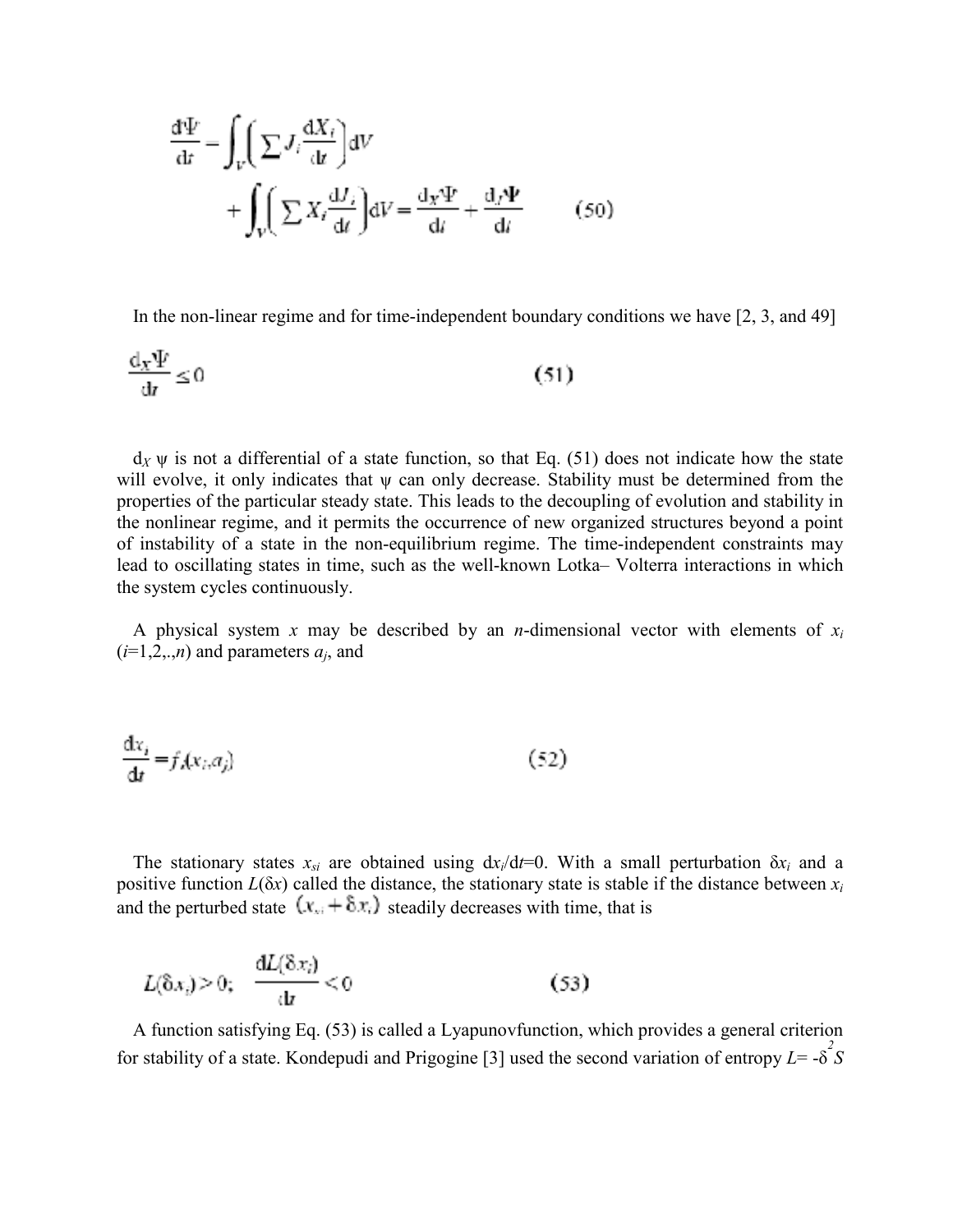as a Lyapunov functional if the stationary state satisfies  $\sum \delta X_i \delta J_j > 0$ , hence, a nonequilibrium stationary state is stable if

$$
\frac{\mathrm{d}}{\mathrm{d}t} \frac{\delta^2 S}{2} = \sum \delta X_i \delta J_j > 0 \tag{54}
$$

The bilinear expression in Eq.  $(54)$  is known as the excess entropy production [3], and  $dJ_i$  and  $dX_i$  denote the deviations of  $J_i$  and  $X_i$  from the values at the non-equilibrium steady state.

The coupling between chemical kinetics and transport may lead to dissipative structures that are caused by auto-and cross-catalytic processes with positive and negative feedback, influencing their rates of reaction w56x. For example, the Belousov– Zhabotinski reaction exhibits a wide variety of characteristic non-linear phenomena. In the nonlinear region, the class of instabilities arise in biological systems are (i) multi-steady states, (ii) homogeneous chemical oscillations, and (iii) complex oscillatory phenomena [3]. The thermodynamic buffer enzymes may provide bioenergetics regulatory mechanisms for the maintenance of a state far from equilibrium [39, 86,103,104].In recent studies ENET has been used to describe protein folding and the complex behavior in biological systems [39,103].

#### **4. Other thermodynamic approaches**

LNET has some fundamental limitations: (i) it does not incorporate mechanisms into the formulation, or provide values of the phenomenological coefficients; and (ii) it is based on the local-equilibrium hypothesis, and therefore confined to systems in the vicinity of equilibrium. Also, properties not needed or defined in equilibrium may influence the thermodynamic relations in non-equilibrium situations. For example, the density may depend on the shearing rate in addition to temperature and pressure [20]. The local equilibrium hypothesis holds only for linear phenomenological relations, low frequencies and long wavelengths, which makes the application of the LNET theory limited for chemical reactions. In the following sections, some attempts that have been made to overcome these limitations are summarized.

#### *4.1. Rational thermodynamics*

Rational thermodynamics (RT) provides a method for deriving constitutive equations without assuming the local equilibrium hypothesis. In the formulation, absolute temperature and entropy do not have a precise physical interpretation. It is assumed that the system has a memory, and the behavior of the system at a given time is determined by the characteristic parameters of both the present and the past. However, the general expressions for the balance of mass, momentum and energy are still used [20].

The Clausius–Duhem equation is the fundamental inequality for a single component system. The selection of the independent constitutive variables depends on the type of system considered. A process is then described by a solution of the balance equations with the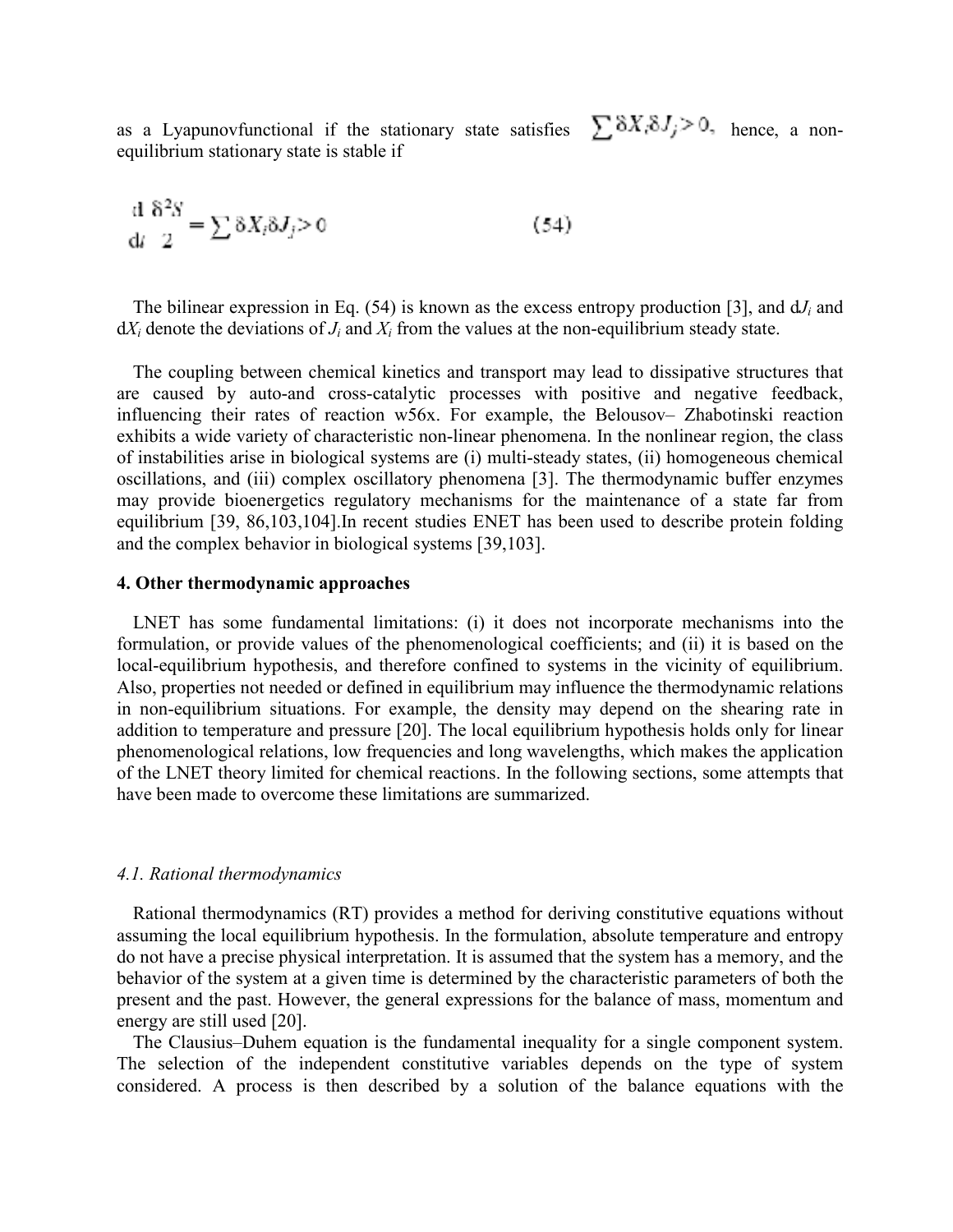constitutive relations and Clausius–Duhem inequality.

Rational thermodynamics is not limited to linear constitutive relations, and when the constitutive equations are expressed in terms of functionals, generally, a vast amount of information is necessary [20]. Rational thermodynamics may be useful in the case of memory effects; non-equilibrium processes may approach equilibrium in a longer time than as is generally assumed; as a result nature has a much longer memory of irreversible processes [3]. Grmela [105] combined thermodynamic theories, such as LNET, ENET, rational thermodynamics, and theories using evolution criteria and variation principles into a bracket formalism based on an extension of Hamiltonian mechanics. One result of this bracket approach is a general equation for the non-equilibrium reversible–irreversible coupling (GENERIC) formalism for describing isolated discrete systems of complex fluids [106].

#### *4.2. Network thermodynamics* (*NT*)

Flow–force relations are more complicated in bioenergetics due to enzymatic reactions; for example, Hill [107] reported many critical constraints involved in describing photosynthesis in terms of LNET [108]. Network thermodynamics (NT) and mosaic non-equilibrium thermodynamics [17] incorporate the details of the process into force–flow relations of LNET for complex systems such as biological applications. The Onsager reciprocity and topological connectedness in the network representation is of concern and discussed by Mikulecy [109]. NT can be used in both the linear and non-linear regions of NET, and has the flexibility to deal with the systems in which the transport and reactions are occurring simultaneously, either at steady or at unsteady state [109–113]. For example, in the formalism of network thermodynamics a membrane is treated as a sequence of discrete elements called lumps, where both dissipation and storage of energy may occur. Each of the storage and dissipative elements needs relationships between the input and output flows. The lumps have a resistance and capacitance, and incorporate the boundary conditions when they joined in the network.

The NT formulation has been used in the thermodynamics of bacterial growth, the steady state protonic coupling scheme [63,114], and following the biological free-energy converters scheme [17]. First, bacteriorhodopsin liposomes use light as energy source to pump protons. The flow– force relations for each of the elemental processes are written and by adding the flows of each chemical substance, a set of equations is obtained based on the proposed structure of the system, so that the verification of the relations can be used to test the applicability of the proposed structure. If the relations are not verified, then either the formulation is in error or the proposed structure is not appropriate. In testing the formulation experimentally certain states, such as steady states, are assumed. For example, prediction of the effect of addition of ionophores on the rate of light-driven proton uptake is experimentally tested; the light-driven pump is inhibited by the electrochemical gradient of protons developed by the system itself. Second, the formulation of the OP is based on the chemiosmotic model, assuming that the membrane has certain permeability to protons that the ATP synthetase is a reversible  $H^+$  pump coupled to the hydrolysis of ATP, and that the proton gradient  $\Delta \mu \tilde{H}$  across the inner mitochondrial membrane is the main coupling agent. The following flow– force relations are used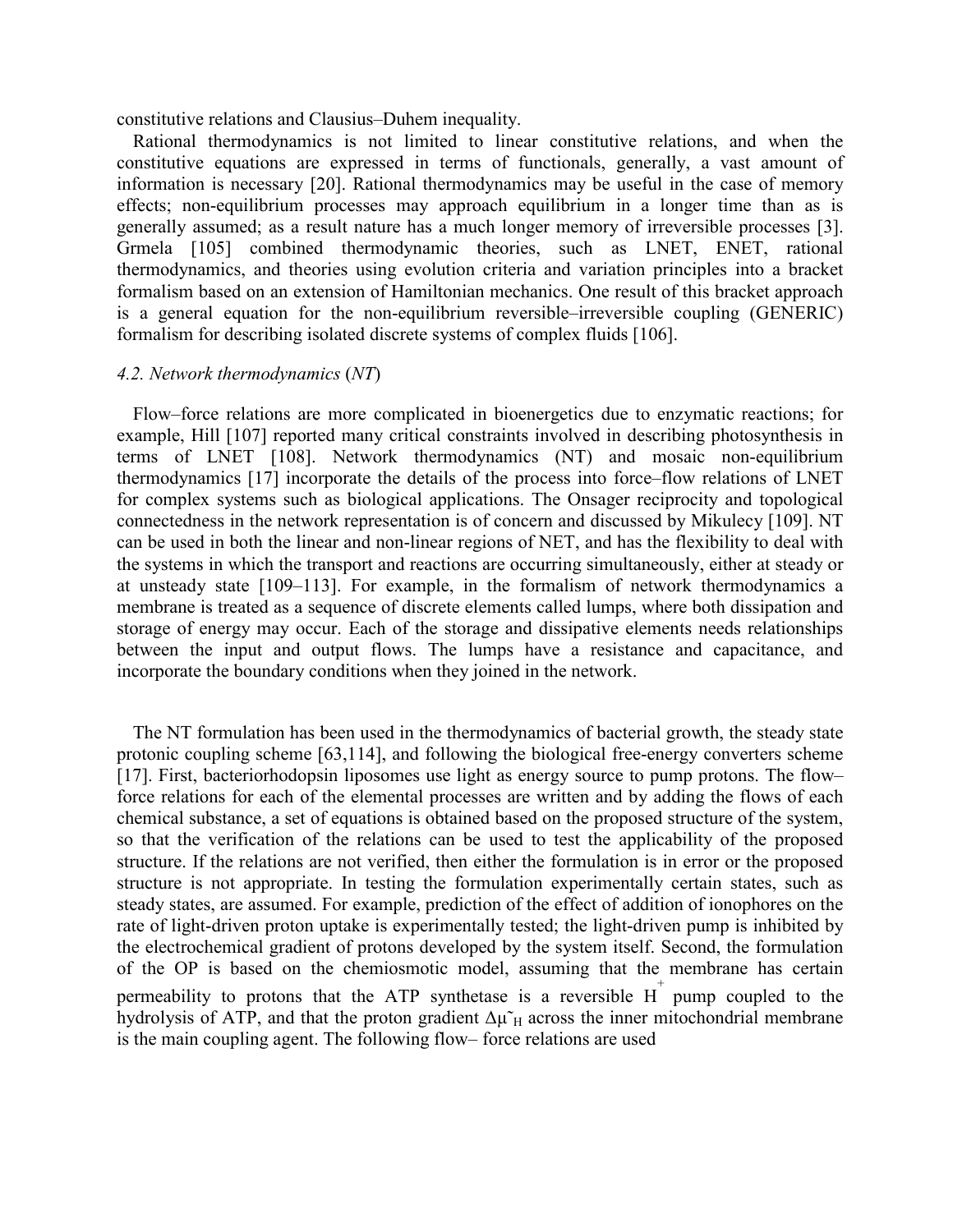$$
J_{\rm H} = L_{\rm H} \Delta \tilde{\mu}_{\rm H} \tag{55}
$$

$$
J_{\mathcal{O}} = L_{\mathcal{O}}(\Delta G_{\mathcal{O}} + \gamma_{\mathcal{H}} n_{\mathcal{H}} \Delta \tilde{\mu}_{\mathcal{H}})
$$
(56)

 $J_p = L_p(\Delta G_p + \gamma_H n_H \Delta \tilde{\mu}_H)$  $(57)$ 

The terms *LH*,  $L_0$  and  $L_P$  are the transport coefficients for proton, oxygen and ATP flows, respectively. The  $\gamma$  factors describe the enzyme-catalyzed reactions with rates having different sensitivities to the free-energy difference for the proton pump and other reactions. This differential sensitivity is a characteristic of the enzyme and is reflected in the formulation of the flow–force relationships of that enzyme. The term  $n<sub>H</sub>$  is the number of protons translocated per ATP hydrolyzed, while  $J_H$ ,  $J_O$  and  $J_P$  indicate the flows of hydrogen and oxygen and ATP, respectively.

Metabolic control theory can also be combined with NT in which the metabolism is lumped together in three essential steps [112]: (i) catabolism; (ii) anabolism; and (iii) leak (ATP hydrolysis without coupling to anabolism or catabolism). The LNET formulation is used in the network approach to describe the coupled diffusion of water and the cryoprotectant additive in cryopreservation of a living tissue [113,115]. Assuming that the living tissue is a porous medium, Darcy's law is used to model the flows of water and cryopreservation agent, and a temperature-dependent viscosity is used in the model. The Onsager reciprocal relations are valid, and the three independent phenomenological coefficients are expressed in terms of the water and solute permeability, and the reflection coefficient. The network thermodynamics model is able to account for interstitial diffusion and storage, transient osmotic behavior of cells and interstitium, and chemical potential transients in the tissue compartments.

#### **5. Some applications of linear non-equilibrium thermodynamics**

#### *5.1. Oxidative phosphorylation* (*OP*)

Dissipation function for OP is

$$
\Psi = J_{\mu}A_{\mu} + J_{\mu}\Delta\mu_{\mu} + J_{\nu}A_{\nu}
$$
\n(58)

Here, the subscripts P, H and O refer to the phosphorylation,  $\overline{H}^+$  flow, and substrate oxidation, respectively and  $\Delta \mu_{1I} = \Delta \mu_{II} - \Delta \mu_{II}^0$ . The dissipation function can be transformed to [4,11]

$$
\Psi = J_{\mathbf{I}} A_{\mathbf{P}}^{\text{av}} + J_{\mathbf{H}} \Delta \tilde{\mu}_{\mathbf{H}} + J_{\mathbf{O}} A_{\mathbf{O}}^{\text{av}} \tag{59}
$$

where  $A^{ex}$  is the external affinity. When the interior of the mitochondrion is in a stationary state,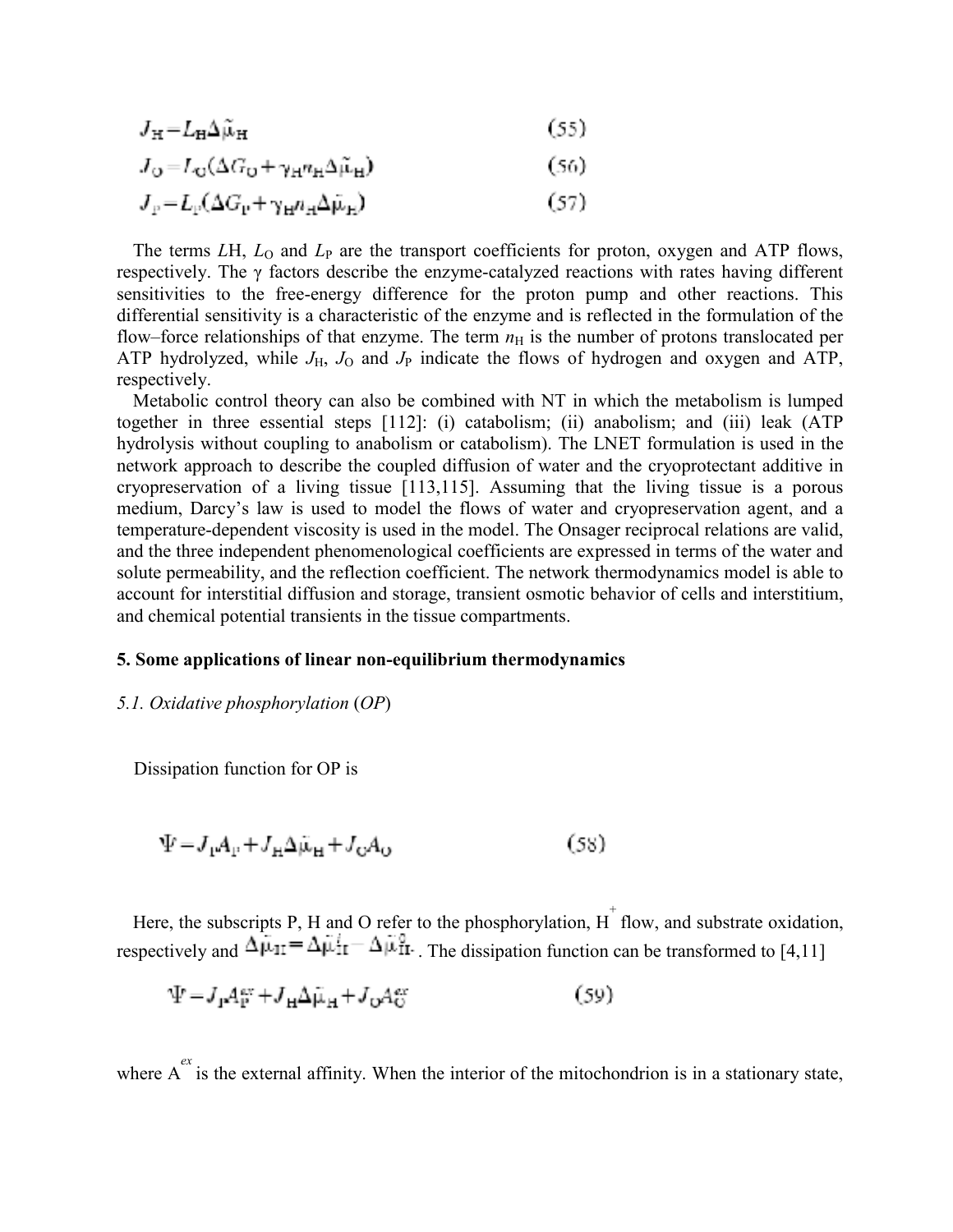for all components d*Nj,in*/d*t*=0, hence

$$
\Psi = \sum J_r A_r^{\alpha} = J_p A_p^{\alpha} + J_o A_o^{\alpha} \tag{60}
$$

Therefore, in the stationary state it suffices to measure the changes in the external solution only.

From Eq. (59), the appropriate phenomenological equations in terms of the resistance formulations, which are suitable for considering a vanishing force, are given by

$$
A_{\mathbf{P}}^{\text{ex}} = K_{\mathbf{P}} J_{\mathbf{P}} + K_{\text{PH}} J_{\mathbf{H}} + K_{\text{PO}} J_{\text{O}}
$$
(61)  
\n
$$
\Delta \tilde{\mu}_{\mathbf{H}} = K_{\text{PH}} J_{\mathbf{P}} + K_{\text{H}} J_{\mathbf{H}} + K_{\text{OH}} J_{\text{O}}
$$
(62)  
\n
$$
A_{\text{O}}^{\text{ex}} = K_{\text{PO}} J_{\text{P}} + K_{\text{OH}} J_{\text{H}} + K_{\text{O}} J_{\text{O}}
$$
(63)

For oxidative phosphorylation the coupling is essentially 'chemiosmotic', i.e.  $K_{PO} \sim 0$  [52], and there are three degrees of coupling,  $q_{\text{PH}}$ ,  $q_{\text{OH}}$  and  $q_{\text{PO}}$ .

When the force vanishes,  $\Delta \mu$ <sup> $\sim$ </sup>H=0, Eqs. (61) and (63) give

$$
A_{\mathbf{P}}^{\mu\nu} = K_{\mathbf{P}} (1 - q_{\mathbf{P} \mathbf{H}}^2) J_{\mathbf{P}} - (K_{\mathbf{P}} K_{\mathbf{O}})^{1/2} (q_{\mathbf{P} \mathbf{O}} + q_{\mathbf{P} \mathbf{H}} q_{\mathbf{O} \mathbf{H}}) J_{\mathbf{O}} \tag{64}
$$

$$
A_{\mathbf{C}}^{\text{cr}} = -(K_{\mathbf{P}}K_{\mathbf{O}})^{1/2}(q_{\mathbf{P}\mathbf{O}} + q_{\mathbf{P}\mathbf{H}}q_{\mathbf{O}\mathbf{H}})J_{\mathbf{P}}+ K_{\mathbf{O}}(1 - q_{\mathbf{O}\mathbf{H}}^2)J_{\mathbf{O}} \tag{65}
$$

So that

$$
q = \frac{q_{\rm PQ} + q_{\rm PH}q_{\rm OH}}{(1 - q_{\rm PH}^2)(1 - q_{\rm OH}^2)}\tag{66}
$$

The effectiveness of energy conversion can be expressed as

$$
\eta = -\frac{J_p X_p}{J_o A_o^{exp}}\tag{67}
$$

Where  $X_p$  is the force for proton transportation, and h vanishes at states  $s_1$  and  $s_2$ .

It is also useful to consider the force developed per given rate of expenditure of metabolic energy, the efficacy of force [5]

$$
E_{Xp} = -\frac{X_p}{J_o A_o^{\exp}}\tag{68}
$$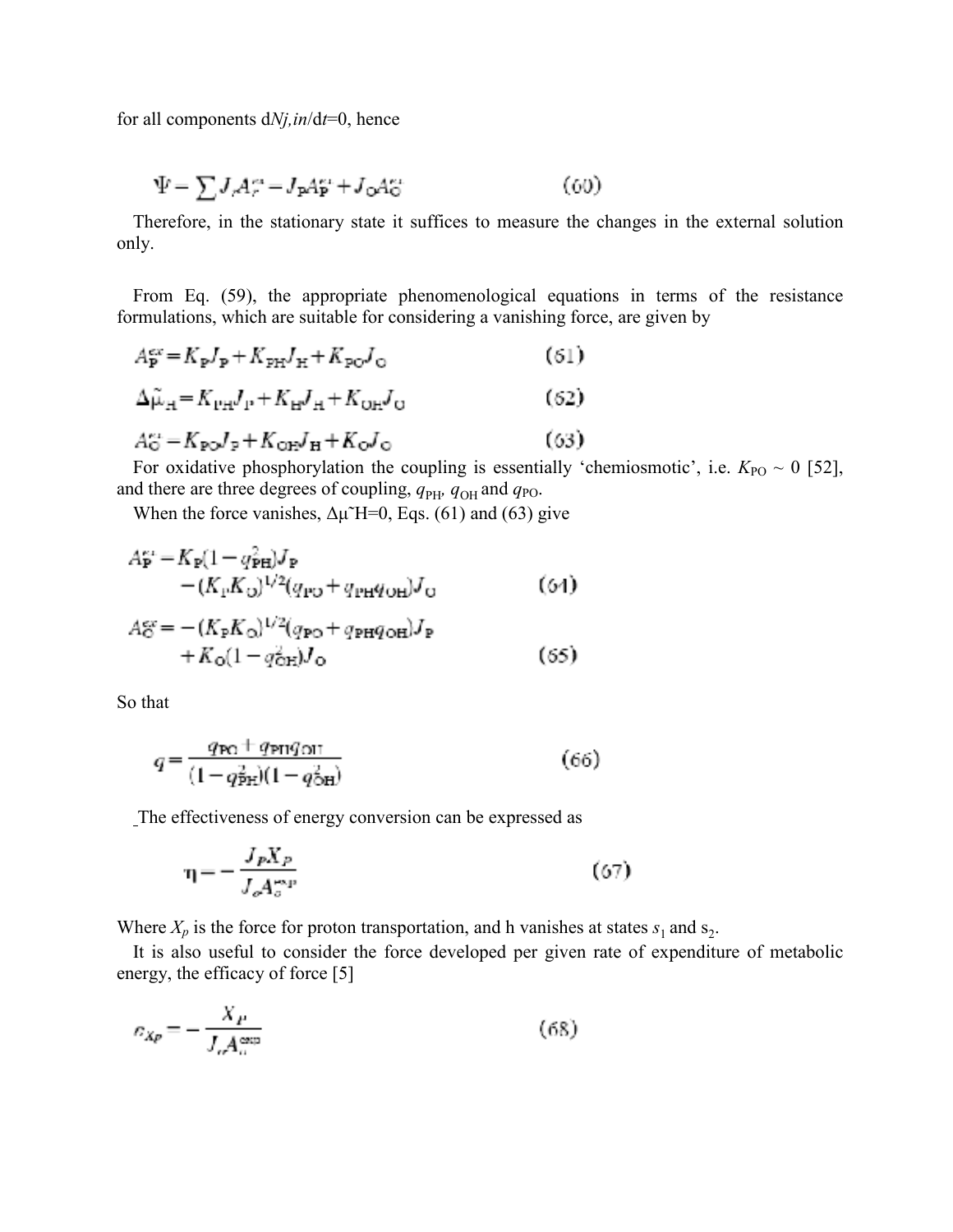Stucki [58], and Caplan and Essig [5] provide a detailed analysis of the chemical, chemiosmotic and the parallel coupling hypothesis.

#### *5.2. Facilitated transport*

Many biological transport processes occur selectively and fast as a result of the combination of a substrate *s* with a membrane constituent referred to as carrier *c* to form a carrier-bounded complex *bc*, which shuttles between the two surfaces of a membrane (or perform conformational changes)

$$
nO2
$$
 (s)+ Hb (c) hemoglobin  $\leftrightarrow$  HbO2n oxyhemoglobin (*bc*) (69)

For facilitated oxygen transport, a membrane composed of a filter soaked in a solution of hemoglobin was used in experimental work and formulated by LNET [9, 21]. Oxygen, at different pressures  $P_1 > P_2$ , was placed in the two compartments and the steady state flow of oxygen across the membrane was measured. The following dissipation function is used

$$
\Psi = J_z \nabla (-\mu_z) + J_z \nabla (-\mu_e) + J_{bc} \nabla (-\mu_{bc}) \tag{70}
$$

and the affinity *A* is

$$
A = n\mu_{\sigma} + \mu_{\sigma} - \mu_{bc} \tag{71}
$$

Assuming that the rate of reaction is more rapid than diffusion, so that the reaction is at equilibrium and hence,  $A=0$ , and applying the gradient operator to Eq. (71), we obtain

$$
n\nabla \mu_x + \nabla \mu_c = \nabla \mu_{bc} \tag{72}
$$

Eq. (72) expresses a chemical interrelation among the forces that leads to a coupling of the flows. The flows passing any point in the membrane are those of free oxygen *Js*, of hemoglobin  $J_c$ , and of oxyhemoglobin  $J_{bc}$ . The externally measured flow of oxygen  $J_s$  equals to the flows of free oxygen and oxygen carried by hemoglobin.

$$
J_s^* = J_s + nJ_{bc} \tag{73}
$$

Since no external flow of hemoglobin  $J_c^*$  takes place, we have

$$
J_c^* = J_c + J_{bc} = 0\tag{74}
$$

Using Eqs. (72)–(74), we transform the dissipation Eq. (70) into

$$
\Psi = J_z^* \nabla \left( -\mu_z \right) + J_c^* (-\mu_c) \tag{75}
$$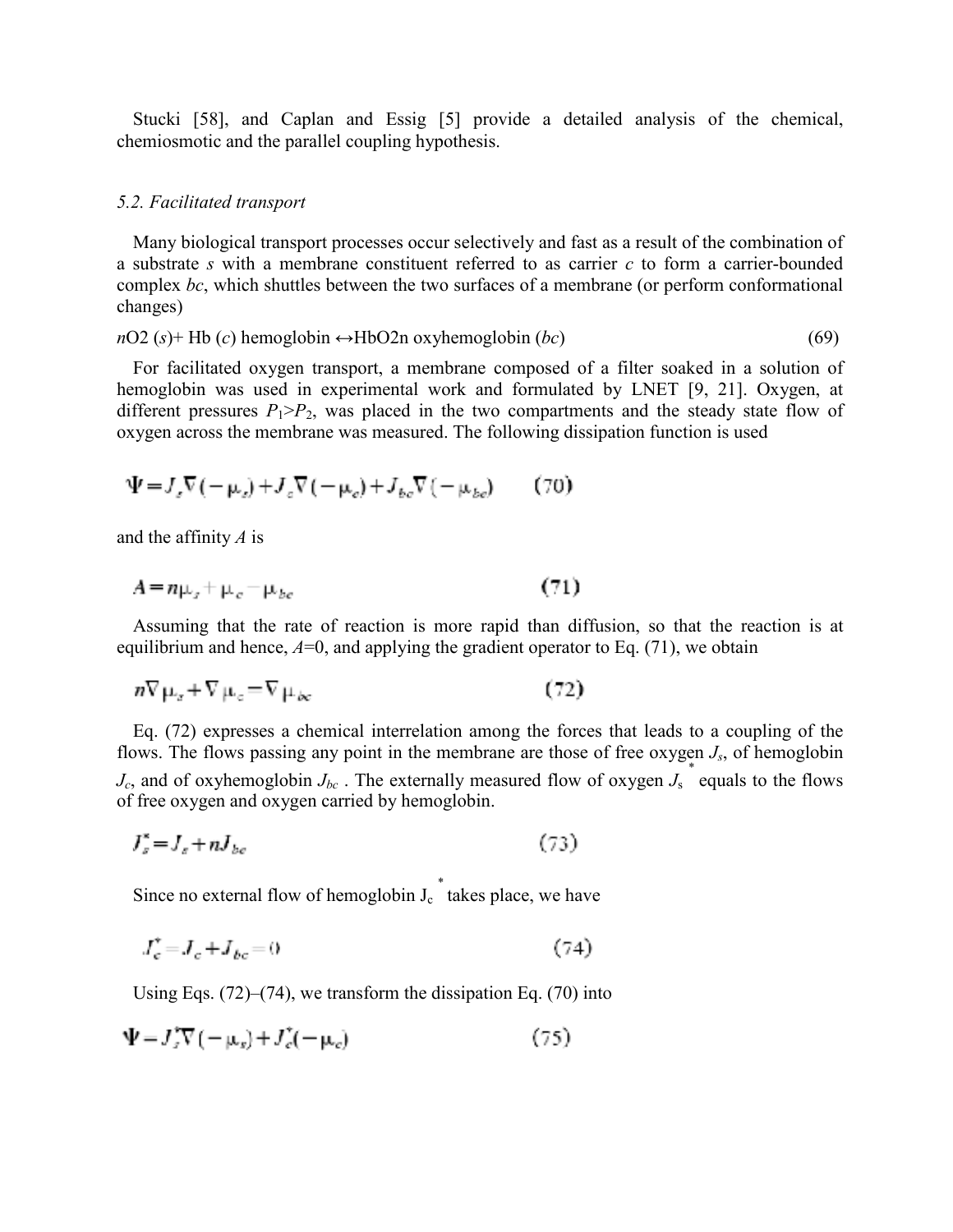The flows and forces identified in Eq. (75) are used in the following linear phenomenological equations

$$
J_x^* = -L_{xx}\nabla \mu_x - L_{xx}\nabla \mu_x
$$
\n(76)

$$
J_c^* = 0 = -L_{cs} \nabla \mu_s - L_{cc} \nabla \mu_c \tag{77}
$$

Eqs. (76) and (77) obey the Onsager relations,  $L_{sc} = L_{cs}$ , which reduces the number of unknown phenomenological coefficients by one. The chemical potentials are related to concentrations or partial pressures. If *P*1>*P*2, then *cs,1*>*cs,2* , and the contribution of the carrier transport to the total oxygen flow is positive. The presence of hemoglobin enhanced the flow of oxygen at low oxygen pressure; however, this facilitation of oxygen transfer disappeared at higher pressures of oxygen. Hemoglobin can exist in two conformational states, differing in oxygen affinity, and all four oxygen-binding sites change their affinity simultaneously [27].

#### *5.3. Active transport*

For a two-flow system of diffusion and chemical reaction the dissipation function is

$$
\Psi = T\Phi_x = J_i X_i + J_i A \ge 0 \tag{78}
$$

where  $J_r$  is the rate of chemical reaction, and  $J_i$  is the flow of a substance. Eq. (78) represents the simplest thermodynamic description of coupled flow–chemical reaction systems. If *JiXi i*s negative, then the signs of *Ji* and *Xi* are opposite, causing the flow in a direction opposite to that imposed by its conjugate force  $X_i$ , which is called the active transport system. This is possible only if the flow is coupled to the chemical reaction with a large positive dissipation  $J_rA$ , leading to a positive over-all dissipation without contradicting the second law of thermodynamics [4, 38, 58]. Active transport is a universal property of the cells and tissues, and determines the selective transport of substrates coupled to metabolic reactions [5,9]. Most of the chloride flow in plant cells depends on continuing photosynthesis. Biological membranes are anisotropic as their molecules are preferentially ordered in the direction of the plane of the membrane, so that the coupling between chemical reactions (scalar) and diffusion flow (vectorial) can take place, which does not occur in an isotropic medium [2]. Sodium, potassium and proton pumps occur in almost all cells, especially nerve cells, while the active transport of calcium takes place in muscle cells.

Conventional methods for establishing the existence of active transport are to analyze the effects of metabolic inhibitors, to correlate the level or rate of metabolism with the extent of ion flow or the concentration ratio between the inside and outside of cells, and to measure the current needed to short-circuit a system having identical solutions on each side of the membrane. The measured flows indicate that the flow contributing to the short circuit current, and any net flows detected are due to active transport, since the electrochemical gradients of all ions are

 $_{\rm zero}(\Delta \psi = 0, c_{\rm e} = c_i).$ 

Kedem [22] presented an early analysis of the interactions between mass transport and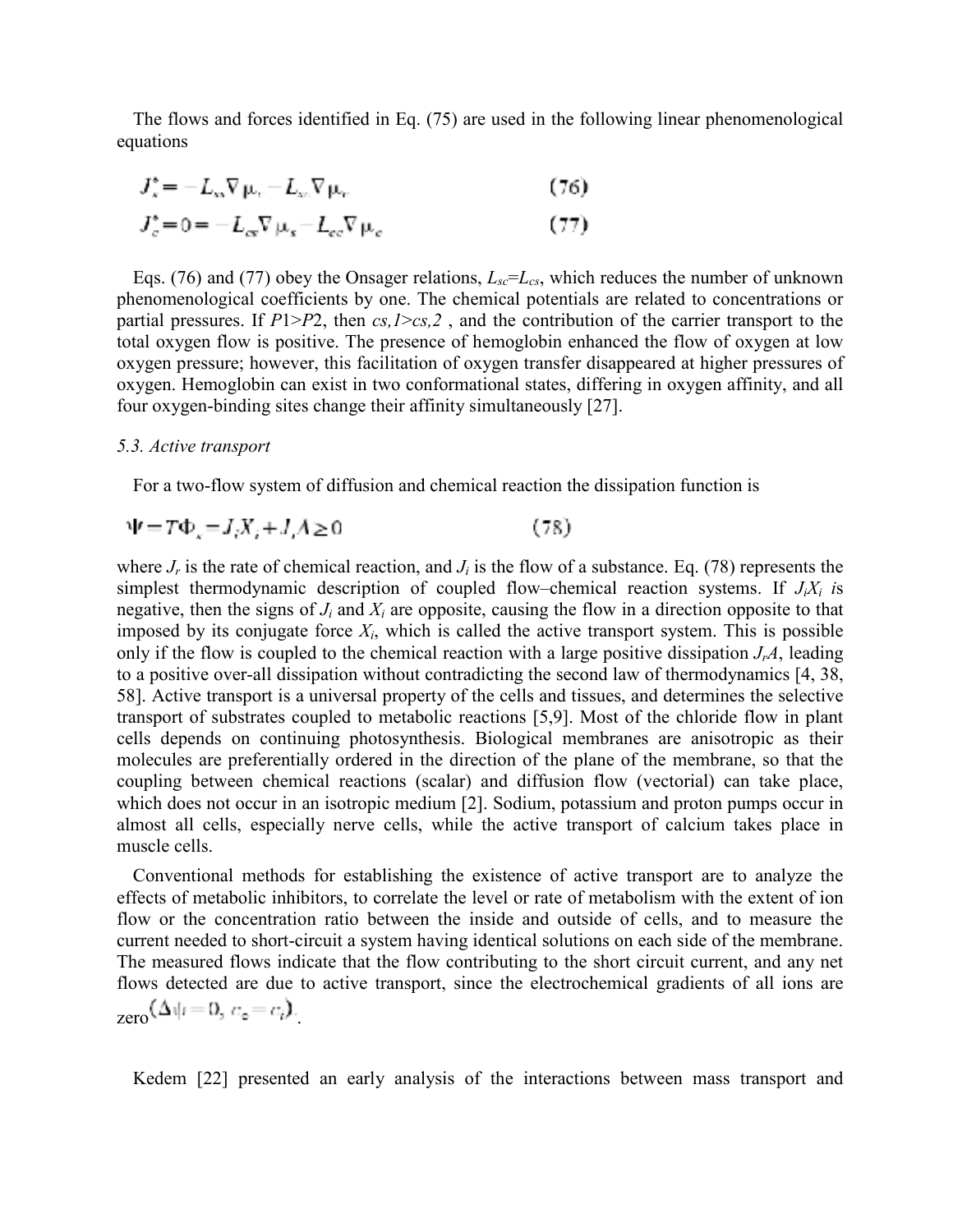chemical reactions using the LNET approach. The dissipation function for active transport may be expressed as

$$
\Psi = \sum J_j \Delta \tilde{\mu}_j + J_r A_r \tag{79}
$$

where  $\Delta \mu \tilde{i}$  is the difference in electrochemical potential on two sides of the membrane,  $J_i$  and  $J_r$ are the flow of ions and the rate of reaction, respectively, and *A* is the conjugate affinity within the cell. Since the flows are easy to measure, it may be advantageous to express the phenomenological equations in terms of the forces

$$
\Delta \hat{\mu}_i = \sum_{j=1}^n K_{ij} I_j + K_{i\sigma} I_j,
$$
\n
$$
A_r = \sum_{j=1}^n K_{rj} I_j + K_{rr} I_r
$$
\n(80)

The resistance cross-coefficient  $K_{ir}$  ( $i \neq r$ ) represents the coupling between the flow and the rate of reaction. Although the coefficient *Kir* must be a vector (since diffusion flow is a vector and the rate of reaction is scalar), flows of species transported across a membrane may be treated as scalars since their direction is affected by the topology of the system. In order to use Eqs. (80) and (81), we need to know the local flows and forces in the biomembrane system, and integrate the expressions over the membrane thickness. The rate of metabolic reaction  $J_r$  may be taken, for example as the rate of oxygen intake by a tissue [9, 22, 58, and 81]. The diffusion flow rate *Ji* may be obtained from Eq. (80) as

$$
J_{i} = \frac{\Delta \tilde{\mu}_{i}}{K_{ii}} - \sum_{j=1, i \neq j} \frac{K_{ij}}{K_{ii}} J_{j} - \frac{K_{ir}}{K_{ii}} J_{r}
$$
(82)

The driving force for the ionic flow is the electrochemical potential difference, which comprises both the differences in concentration and in the electrical potential, and for an ideal system is given as

$$
\Delta \tilde{\mu}_i = RT(\ln c_i^{\mathsf{T}} - \ln c_i^{\mathsf{T}}) + z_i F(\psi^{\mathsf{T}} - \psi^{\mathsf{T}})
$$
(83)

Where I and II denote the surrounding compartments to the membrane.

Based on the dissipation function [Eq. (79)], the following phenomenological equations can describe a simple example for an active transport of sodium [5,9]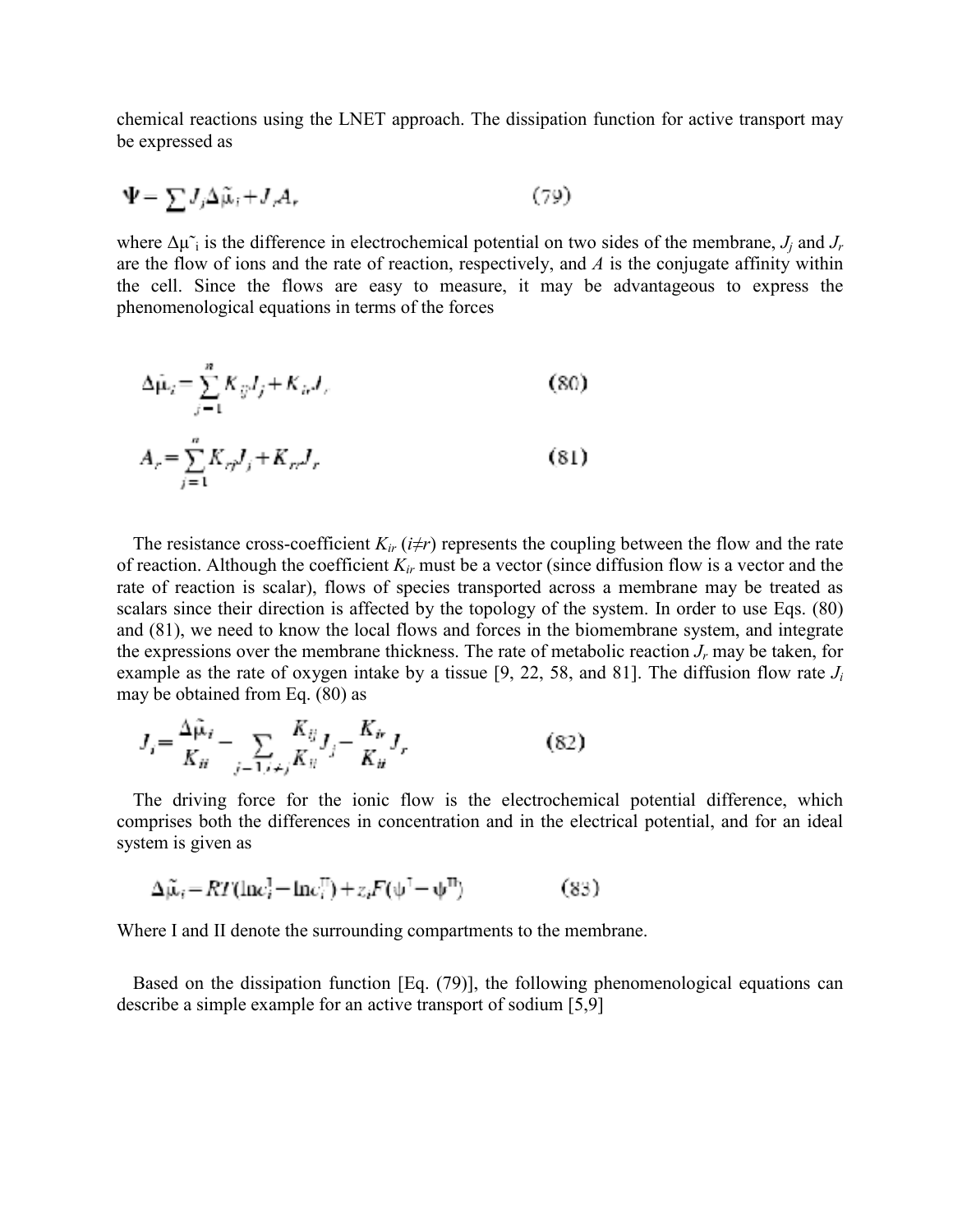$$
\Delta \mu_{\text{Na}} = K_{\text{Na}} I_{\text{Na}} + K_{\text{Na}} I_r \tag{84}
$$

$$
\Delta \tilde{\mu}_{\rm cl} = K_{\rm cl} J_{\rm cl} \tag{85}
$$

$$
A = K_{\text{Ne}r} J_{\text{Na}} + K_r J_r \tag{86}
$$

These equations imply that no coupling exists between the sodium and chloride flows, while the sodium flow  $J_{\text{Na}}$  is coupled to metabolic reaction  $Jr$ . The flow of chloride may be assumed to proceed in a passive manner.

Eqs. (84)– (86) can be applied to the following cases: (i) two electrodes are inserted into each compartment and are short circuited, the potential difference  $(\psi_1 \cdot \psi_{\text{II}})$  is zero and an electrical current *I* is allowed to flow across the membrane. If the experiment is carried out at equal salt concentrations in I and II, so that (ln*c*I-ln*c*II) =0, we have

$$
\Delta \tilde{\mu}_{\text{Na}} = 0, \quad \Delta \tilde{\mu}_{\text{Cl}} = 0 \tag{87}
$$

The only remaining driving force is the affinity *A* of the metabolic reaction in Eq. (84), so that we have

$$
J_{\text{Na}} = -\frac{K_{\text{Na}r}}{K_{\text{Na}}}J_r \tag{88}
$$

Since the flow of electricity is determined by the ionic fluxes

$$
l = (J_{\text{Na}} - J_{\text{Cl}})F \tag{89}
$$

Therefore, from Eqs. (88) and (89) we have

$$
I = -\frac{K_{\text{Nar}}}{K_{\text{Nar}}} J_r F \tag{90}
$$

Under short-circuit conditions, the measurable electrical current is linearly proportional to the overall rate of reaction, and the proportionality constant depends on the coupling coefficient *KNar* $\neq$ 0. (ii) In an open circuit potentiometric case where *I*=0, a transport of salt occurs *J* Na =*J* Cl*.*

For analysis we can express the phenomenological stoichiometry *Z*, and the degree of coupling *q* between the sodium transport and chemical reaction as follows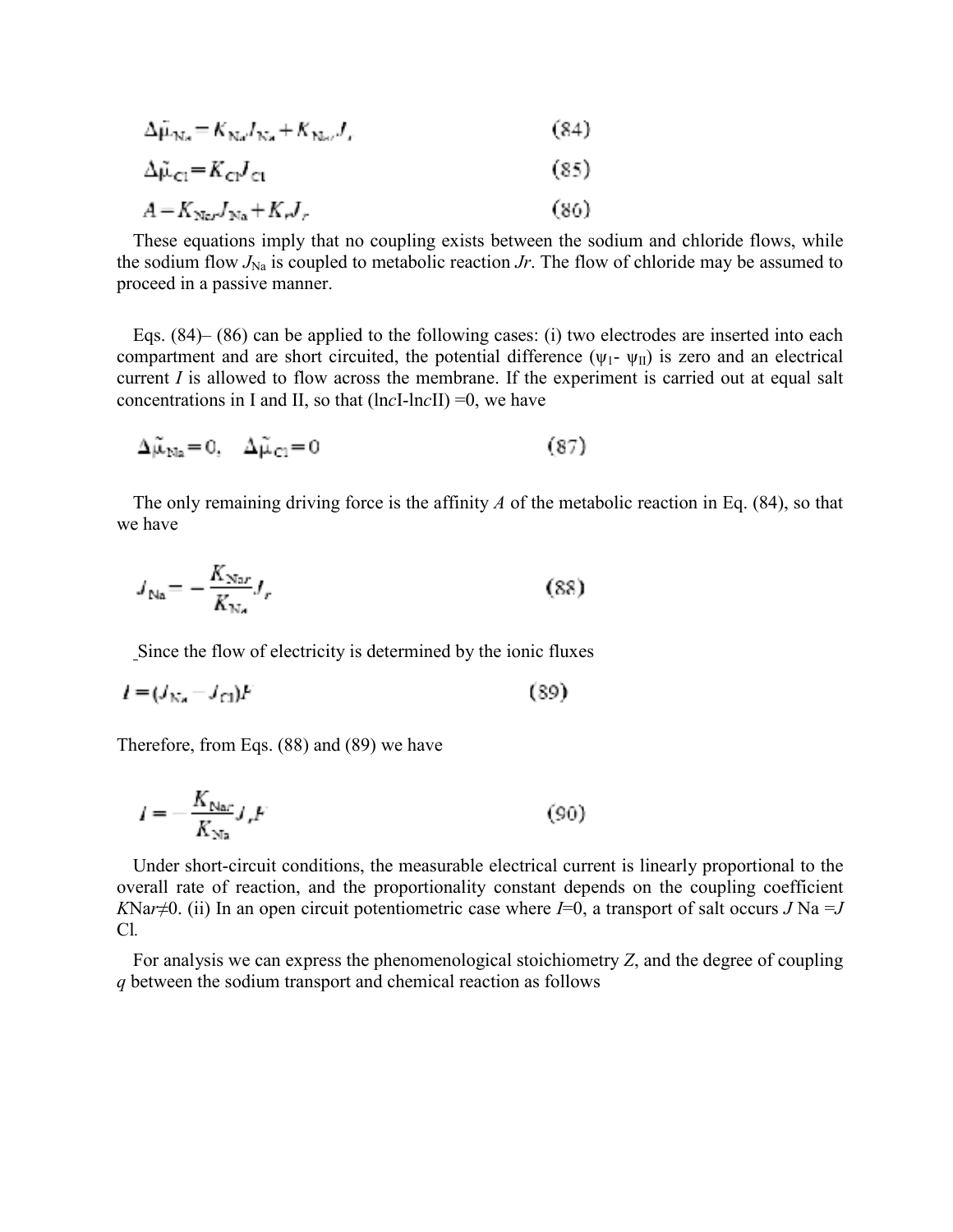$$
Z = \left(\frac{K_r}{K_{\text{Na}}}\right)^{1/2} \tag{91}
$$

$$
q = -\frac{K_{\text{Nor}}}{\left(K_{\text{Ng}}K_r\right)^{1/2}}\tag{92}
$$

For the general case we have for the degree of coupling  $-1 \leq q \leq 1$ .

While the above model is useful, biological membranes that transport various substances are more complex. Such membranes are almost composite membranes with series and parallel elements [5]. A value of  $q<1$  shows an incomplete coupling, in which metabolic energy must be expended to maintain an electrochemical potential difference of sodium even if  $J_{Na}$ =0.

#### *5.4. Molecular evolution*

Proteins are synthesized as linear polymers with the covalent attachments of successive amino acids, and many of them fold into a three-dimensional structure defined by the information contained within the characteristic sequence [116]. This folding results largely from an entropic balance between hydrophobic interactions and configurationally constraints. The information content of a protein structure is essentially equivalent to the configurationally thermodynamic entropy of the protein, which relates the shared information between sequence and structure [116–118]. Dewey [117] proposed that the time evolution of a protein depends on the shared information entropy *S* between sequence and structure, which can be described with a NET theory of sequence–structure evolution; the sequence complexity follows minimal entropy production resulting in a steady non-equilibrium state [2,3,102]

$$
\frac{\partial}{\partial X_j} \left( \frac{\text{d}S}{\text{d}t} \right) = 0 \tag{93}
$$

From a statistical mechanical model of thermodynamic entropy production in a sequence– structure system, a NET model was developed [118]. In the model, the shared thermodynamic entropy is the probability function that weights any sequence average; the sequence information is defined as the length of the shortest string the encodes the sequence; and the connection between sequence evolution and NET is that the minimal length encoding of specific amino acids will have the same dependence on sequence as the shared thermodynamic entropy. Dewey and Donne [117] considered the entropy production of the protein sequence–structure system based on LNET. The change of composition with time is taken as the flow, while the sequence information change with the composition is treated as the force, which can be interpreted as the chemical potential of the sequence composition. Since the change of entropy with time (dissipation) is a positive quadratic expression, [Eq. (12)], Eq. (93) shows that when regions of the sequence are conserved, the rest of the sequence is driven to a minimum entropy production and hence, towards the lower complexity seen in the protein sequence, creating a stable state away from equilibrium.

The recognition that in the steady state a system decreases its entropy production, and loses minimal amounts of free energy led to the concept of least dissipation, which is the physical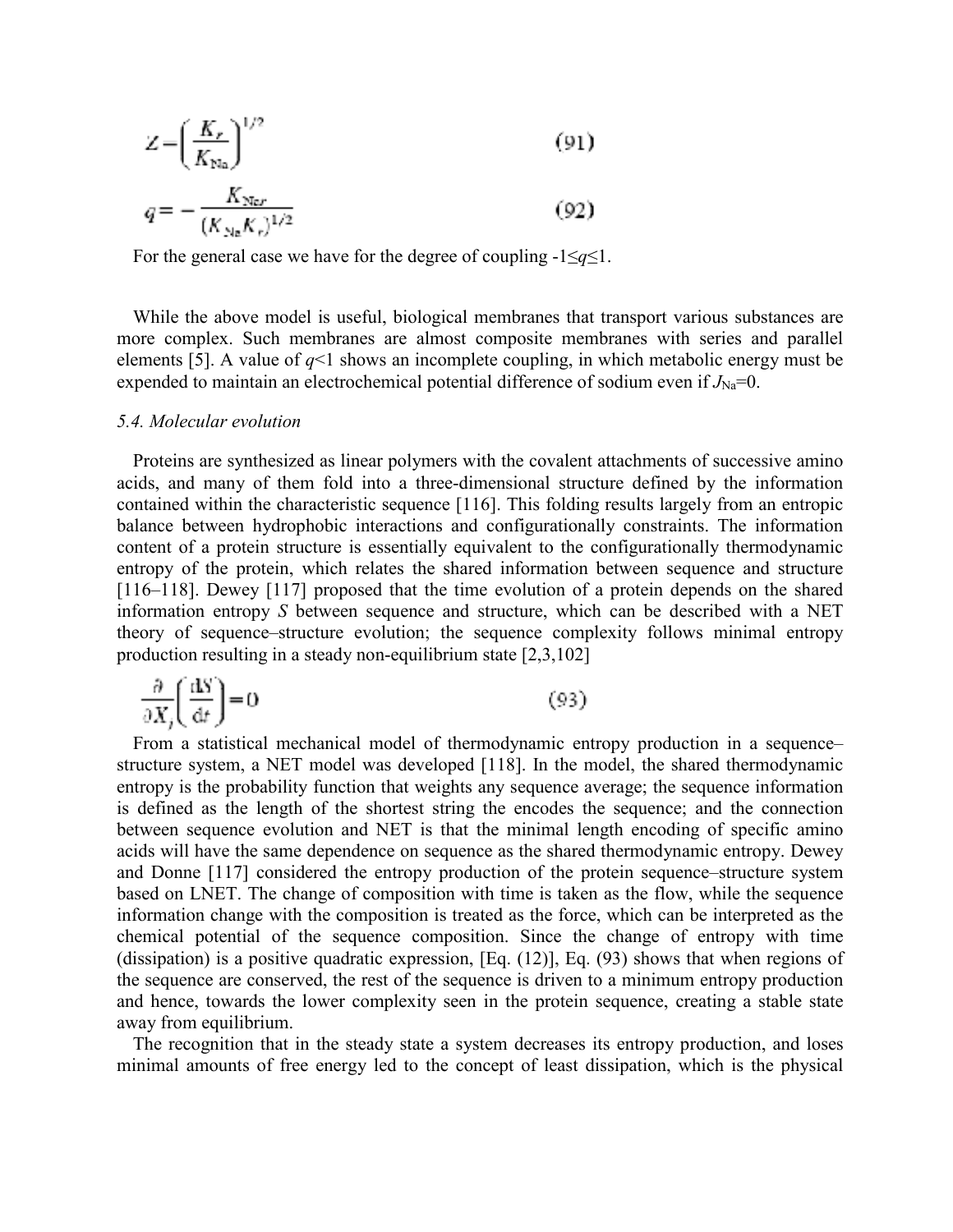principle underlying the evolution of biological systems [9,119]. A restoring and regulating force acts in any fluctuation from the stationary state.

#### *5.5. Molecular machines*

Some important biological processes resemble macroscopic machines governed by the action of molecular complexes [120–123]. For example, pumps are commonly used for the transport of ions and molecules across biological membranes, whereas the word motor is used for transducing chemical energy into mechanical work by proteins [123]. Proton translocating ATP synthase (F0F1) synthesizes ATP from ADP and phosphate, coupled with an electrochemical proton gradient across the biological membrane. Recently, rotation of a subunit assembly of the ATP synthase was considered as an essential feature of the ATPase enzyme mechanism and that F0F1 as a molecular motor [124]. These motors are isothermal, and the internal states are in local equilibrium. They operate with a generalized force, which for the motor/ filament system may be the external mechanical force *f* ext applied to the motor and the affinity *Ar*, which measures the free-energy change per ATP molecule consumed. These generalized forces create motion, characterized by an average velocity *v*, and average rate of ATP consumption *Jr*. Julicher et al. [120] used the following LNET formulation

$$
\Psi = vf_{\text{ext}} + J_r A_r
$$
\n(94)  
\n
$$
v = L_{11} f_{\text{ext}} + L_{12} A_r
$$
\n(95)  
\n
$$
J_r = L_{21} f_{\text{ext}} + L_{22} A_r
$$
\n(96)

Here,  $L_{11}$  is a mobility coefficient, while  $L_{22}$  is a generalized mobility relating ATP consumption and the chemical potential difference, and *L*12 and *L*21 are the mechano-chemical coupling coefficients. A given motor/filament system can work in different regimes. In a regime where the work is performed by the motor, efficiency is defined as

$$
\eta = -\frac{v f_{\text{ext}}}{J A_r} \tag{97}
$$

For non-linear motors operating far from equilibrium velocity, reversal allows direction reversal without any need for a change in the microscopic mechanism [120].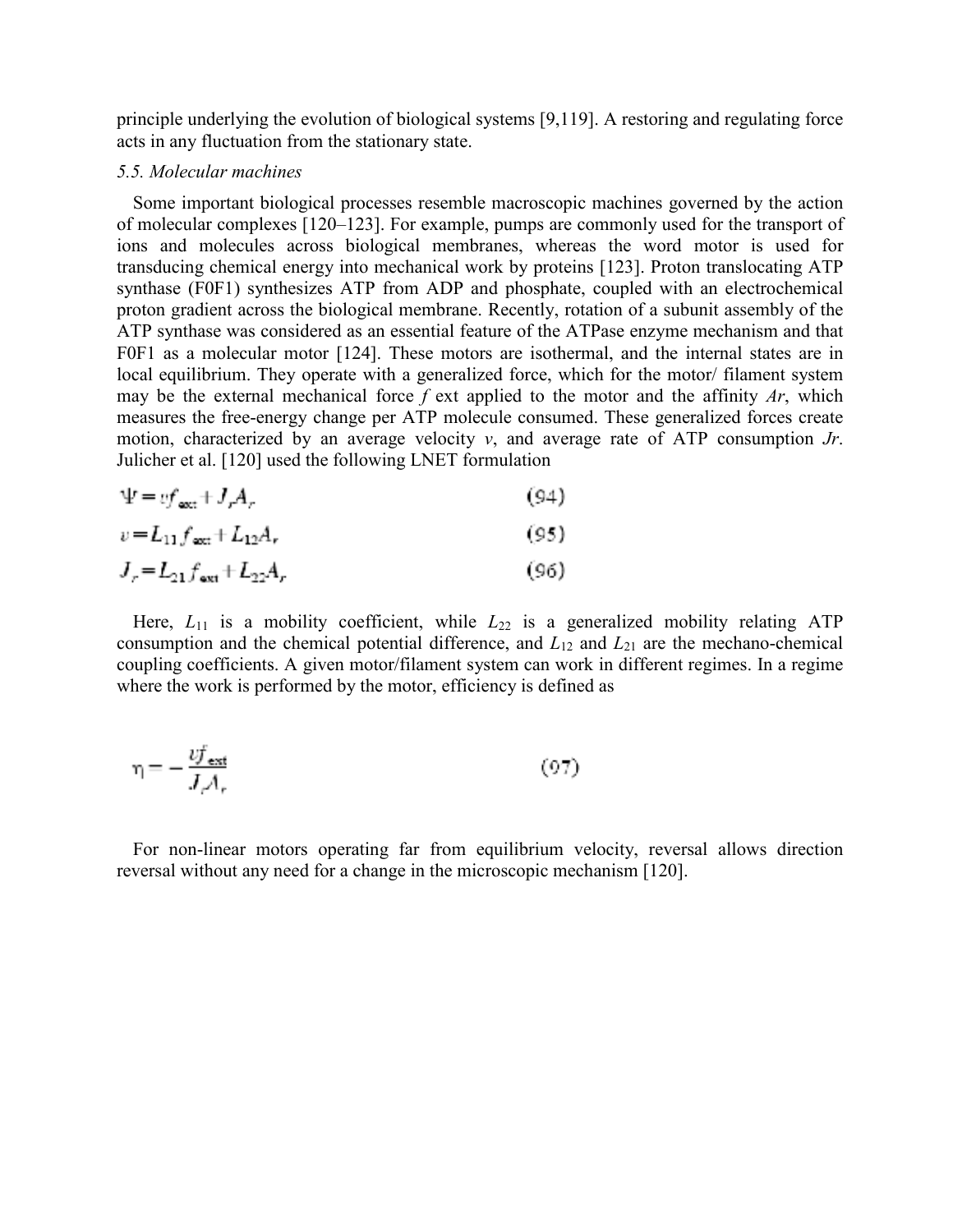#### **6. Conclusions**

Most physical and biological systems operate away from thermodynamic equilibrium. The distance from equilibrium distinguishes between two important non-equilibrium thermodynamic states.(i) The system is in a near-equilibrium state, and the linear non-equilibrium thermodynamics formulation with the phenomenological approach provides the working equations for coupled irreversible processes. (ii) The distance surpasses a critical value after which the system may exhibit structured states only maintained with a constant supply of energy. These states are non-linear in their flow–force relationships and sometimes are called dissipative structures. Living systems operate along the linear and non-linear regions. Especially in the last five decades, non-equilibrium thermodynamics has been used in bioenergetics and membrane transport to describe the energy conversion and coupling between chemical reaction and diffusion flows. For processes of bioenergetics not far away from equilibrium, the formulation of linear non-equilibrium thermodynamics and the use of the dissipation-phenomenological equation approach may be helpful, because it does not need a detailed description of the mechanism of the bioenergetic processes. For those processes of bioenergetics far away from equilibrium, the extended thermodynamics theory may be a helpful tool. Other practical applications of non-equilibrium thermodynamics are the rational thermodynamics and network thermodynamics in which the mechanism of the process can be incorporated in the formulation. This review does show that the theory of non-equilibrium thermodynamics can be a tool to describe and formulate the coupled phenomena of transport and chemical reactions taking place in living systems without the need of detailed mechanisms.

#### **Acknowledgments**

Y.D. thanks the Center for Molecular and Engineering Thermodynamics of the University of Delaware for the hospitality during the visit to prepare this work.

# References

[1] O. Toussaint, E.D. Schemder, The thermodynamic and evolution of complexity in biological systems, Comp. Biochem Physiol A 120 (1998) 3-9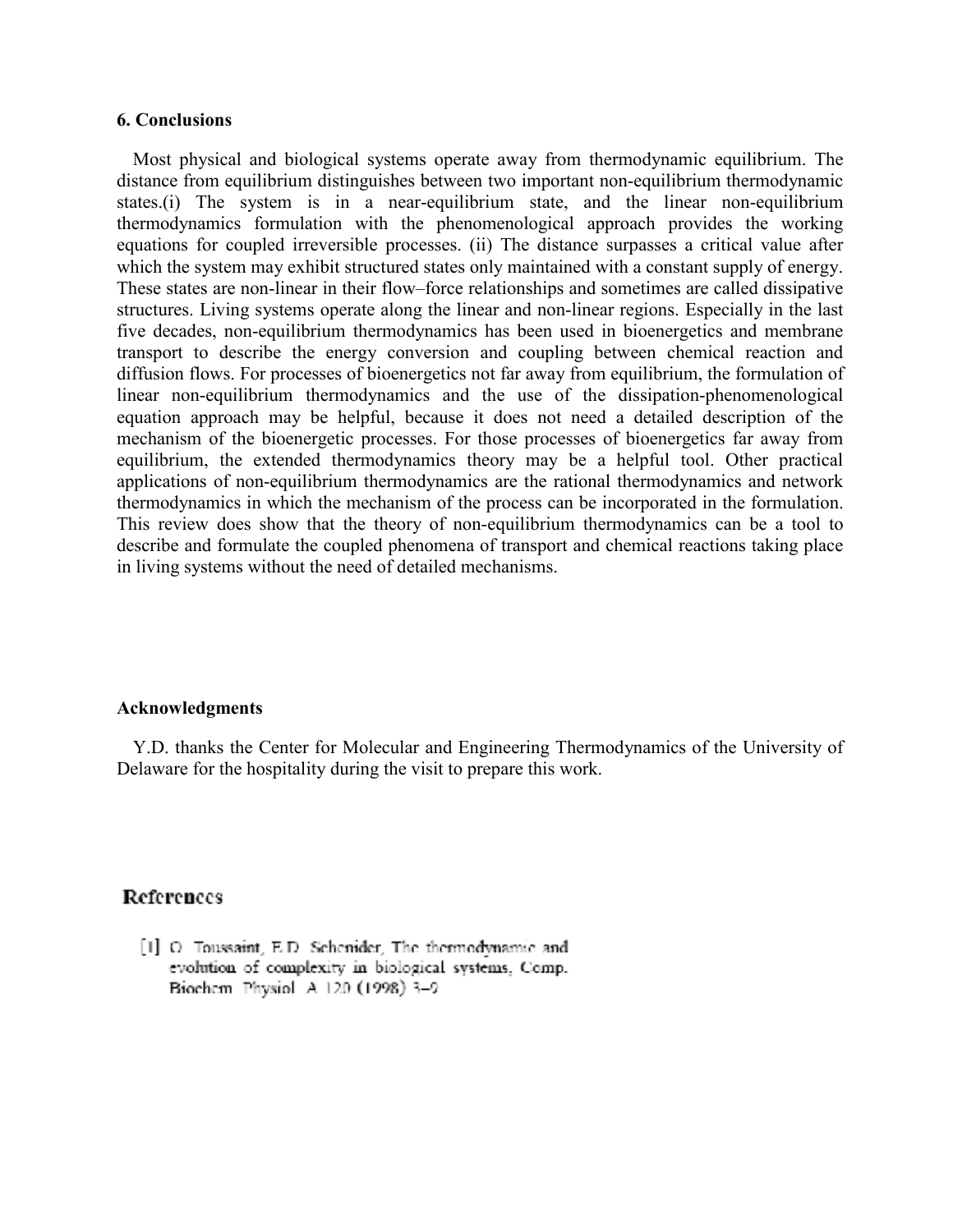- [2] I. Prigogine, Introduction to Thermodynamics of Irreversible Processes, Wiley New York, 1967.
- [3] D. Kondepudi, I. Prigogine, Modern Thermodynamics, From Heat Engines to Dissipative Structures, Wiley, New York, 1999.
- [4] J.S. Turner, Nonequilibrium thermodynamics, dissipative structures, and self-organization, some implications for biomedical research, in: G.P. scott, J.M. McMillin (Eds.), Dissipative Structures and Spatiotemporal Organization Studies in Biomedical Research, Iowa State University Press, Ames, 1979.
- [5] S.R. Caplan, A. Essig, Bioenergetics and Linear Nonequilibrium Thermodynamics, the Steady State, Harvard University Press, Cambridge, 1983.
- [6] J. Keizer, Statistical Thermodynamics of Nonequilibrium Processes, Soringer, New York, 1987.
- [7] D.J. Evans, G.P. Momis. Statistical Mechanics of None quibbrium Liquids, Academic Press, London, 1990.
- [8] B.C. Ea, Kinetic Theory and Irreversible Thermodynamics, Wiley, New York, 1992
- [9] A. Katchalsky, P.E. Cuman, Nonequilibrium Thermodynamics in Biophysics, Harvard University Press, Cambridge, 1967.
- [10] S.R. De Groot, Themodynamics of Ineversible Processes, North-Holland Publishing Company, Anisterdam, 1966.
- [11] U. von Stockar, J. S. Les, Does microbial life always feed on negative entropy? Thermodynamic analysis of microbial growth, Biochine Biophys. Acts 1412 (1999). 191-211.
- [12] H.V. Westerhoff, Should inteversible thermodynamics be applied to metabolic systems-yes-kineties alone are impracticable. Trends Biochem. Sci. 7 (1982) 275-279.
- [15] S. Wisniewski, B. Staniszewski, R. Szymanik, Thesmodynamics of Nonequilibrium Processes, D. Reidel. Publishing Company, Dorchecht, 1976.
- [14] P.M. Bisch, Noncquibbrium themsodynamics of biological systems, Braz J Med Biol Res. 26 (1993). 417.1474
- [15] M. Rigoulet, A. Devin, P. Espie, et al., Flux-force relationships in intact cells, a helpful tool for understanding the mechanism of oxidative phosphorylation. alterations?, Biochim Biophys Acta 1365 (1998). 117 124
- [16] H. Rottenberg, Nonequilibrium thermodynamics of energy conversion in bioenergetics, Biochim. Biophys. Acta 549 (1979) 225-253
- [17] H.V. Westerhoff, K. Van Dam, Thermodynamics and Control of Biological Free Energy Transduction, Elsevici, Amsterdam, 1987.
- [18] H.V. Westerhoff, P.R. Jensen, J.L. Snoep, B.N. Kholodenko, Thermodynamics of complexity the live cell, Thermockim, Acta 309 (1998) 111-120.
- [19] L. Peusner, Hierarchies of irreversible energy-conversion systems - a network thermodynamic approach -1. Linear steady state without storage, J. Theor. Biol. 102.  $(1983)$  7 39.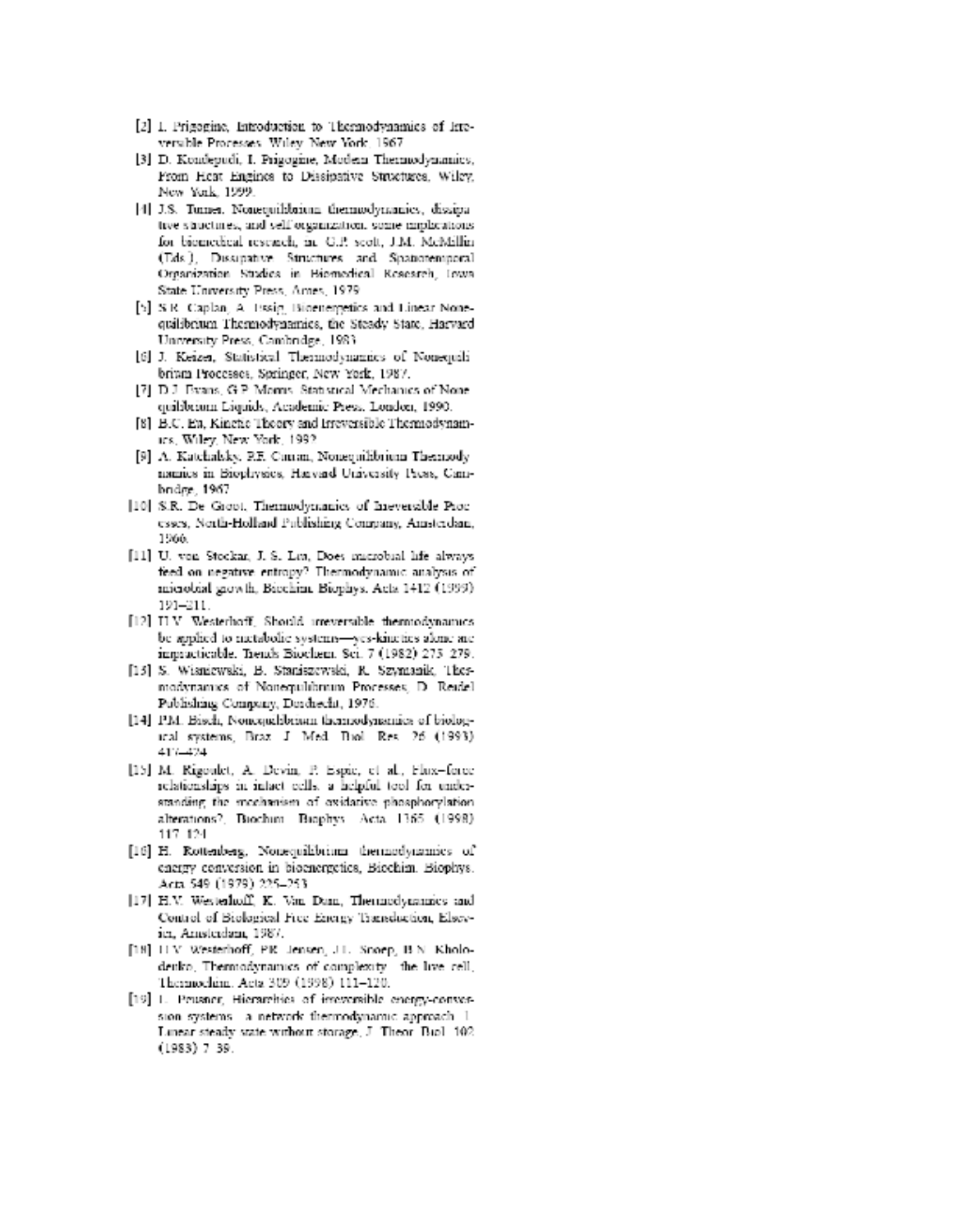- [20] D. Jon, Entended Inconnelale Thermodynamics, Springer-Verlago, New York, 1996.
- [21] O. Kedem, A. Katchalsky, Thermodynamic analysis of the permeability of biological membranes to non-cleetrolytes, Baochum, Baophys, Acta 27 (1958) 229.
- [22] O. Kedem, in: A. Kleinzeller, A. Kotyk (Bds.), Membrane Transport and Metaboliam, Academic Press, New York, 1961, pp. 87.
- [23] O. Kedem, S.R. Caplan, Degree of coupling and its. relation to efficiency in energy conversion, Trans. Facadax Soc. 61 (1965) 1897.
- [24] C.V. Jones, Biological Energy Conservation, Wiley, New Yerk, 1976.
- [25] C.A. Mannella Infroduction can changing views of mitochondria, J. Bioenerg, Biomembr. 32 (2000) 1-4.
- [26] C.B. Carms, J. Walther, A.L. Harken, A. Banerjee, Mitochondrial oxidative phespherylation thermodynamic efficiencies reflect physiological organ roles, Am J. Physiol Regal Integr Comp Physiol 433 (1998). R1576-R1385
- [27] C. Tanford, Mechanism of free energy coupling in active transport, Ann. Rev. Brechent, 52 (1983) 379-409.
- [28] Y. Hatch, The mitochondrial electron-tomeon) and oxidative phosphorylation system. Ann. Rev. Biochem. 54 (1985) 1015-1089
- [29] M. Wyss, J. Smertink, R.A. Wessex, T. Wallmoon, Mitochondinal creatine kinase - a key enzyme of aerobic encagy-metabolism, Biochim Biophys Asta 1102.  $(1992)$  119-100
- [30] H.V. Westerhoff, Nonequilibrium thermodynamic consideration of the efficiency, control, and regulation of microbial growth. Pree Appl. Chem. 65 (1993). 1899-1906
- [31] G.C. Brewn, M.D. Brand, Thermodynamic control of electron flux through mitochondrial cytochrome bc; complex Biochem J 225 (1985) 399-405.
- [32] M.P. Murphy, How understanding the control of energy metabolism can help investigation of initechondrial dysfunction, regulation and pharmacology, Biochira-Brophys. Acts Brochurg. 1504 (2001) 1-11
- [33] J. Castresana, Comparative genomics and bioenergetics, Bioclaim. Biophys. Acta 45098 (2001) 1-16.
- [34] B. Kadenbach, M. Huttemann, S. Arnold, J. Lee, U. Berska, Mitochorskist energy metabolism is regulated. via nuclear-coded subunits of cytochrome a oxidase, free radical, Biol. Med. 29 (2000) 211-221.
- [35] J.T. Edssil, H. Gatticumi, Beothermodynamics, to study of Brochenacal Processes at Equilibrium, Wiley, Chichestri 1983
- [36] O.A. Candia, P.S. Reinach, Thermodynamic analysis of active sodium and potassmm transport in the frog epithelmin, Am. J. Physiol. 242 (1982) F690-F698.
- [37] S. Nath, A. thermodynamic principle for the coupled broancrgetee processes of ATP syntheses, Pure Appl. Chem 10 (1998) 639-644
- [38] P.R. Territo, V.K. Mootha, S.A. French, R.S. Balaban,  $Ca^{2+}$  activation of heat initerionshial candative phos-

phorylation role of the F-0/F-1-ATPsac, Am J. Physiol. Cell Physiol 778 (2000) 473-435

- [39] M.V. Mesquita, A.R. Vasconcellos, R. Luzzi, Complex. sty an boological systems, Contemp. Phys. 40 (1999). 247-256.
- [40] G. Lenaz. Role of mitochondria in oxidative stress and. sging, Biochim Biophys. Acts 1366 (1998) 53-67.
- [41] D. Straub, Alternative Mathematical Theory of Nonequilibrium Phenomena, Academic Press. New York, 1997
- [42] V.A. Etkin, To the nonequilibrium thennodynamics of buological systems, Buožizika 40 (1995) 668-676.
- [43] G.D.C. Korken, Thermodynamics of Incoensible Proccsses Wiley, Chichoster, 1994.
- [44] J. Kestin, Internal variables in the local equilibrium. approximations, J. Non Equilib. Thermodyn. 18 (1993). 360-379.
- [45] K. Cammar, F. Markus, On the global symmetry of thermodynamics and Onsager's recipiecity relations, J. Non-Equilib Thermodyn 13 (1993) 51–57.
- [46] N.W. Tschoegl, Fundamentals of Equilibrium and Steady-State Thermodynamics, Elsevier, Amsterdam, 2000
- [47] Y. Demirel, S.I. Sandler, Linear nonequilibrium then modynamic theory for coupled heat and mass transport, Int. J. Heat Mass Transfer 44 (2001) 2439-2451.
- [48] G.A.J. Jaumann, Closed system of physical and chemical differential laws, Wien Akad. Sitzung-herichte (Math-Nature Klasse) 129 (1911) 385-530
- [49] P. Glansdorff, I. Prigogine, Thermodynamic Theory of Structure, Stability and Phictuations. Wiley, New York, 1971.
- [50] D. Jea, J.E. Liebet, Introduction to the Thermodynamics. of Biological Processes, Prentice Hall, Englewood, Cliffs, NJ, 1990.
- [51] D. Walz, Thermodynamics of oardation-reduction reactions and its application to bioenergetics, Biochim. Brophys. Acta 505 (1979) 279-353.
- [52] D. Walz, Biothermolencties of presesses and energyconversion, Biochim. Biophys. Acta 1019 (1990). 171-224
- [53] F Baumann, The application of Imean meversible theimodynamics to biological growth, Acta Biotechnol. 11  $(1991)$  3.48
- [54] J W Stucki, M. Compiani, S R. Caplan. Efficency of energy conversion in model biological pumps optimization by hirear nonequalibrium thermodynamics relation, Beophys. Chem. 18 (1983) 101-109.
- [55] J. Lahav, A. Essig, S.R. Caplan, Thermodynamic degreeof coupling between metabolism and sodium-transportin frog skin, Biochim. Biophys. Acta 448 (1976). 389-392.
- [56] S. Centassa, M.A. Aon, H.V. Westerhoff Linese nemqualibration thermodynamics describes the dynamics of an autocatalytic system, Biophys. J. 60 (1991) 794-803.
- [57] J.W. Stucki, Optimization of mitochondrial energy conversions, Adv. Chem. Phys. 55 (1984) 141-167.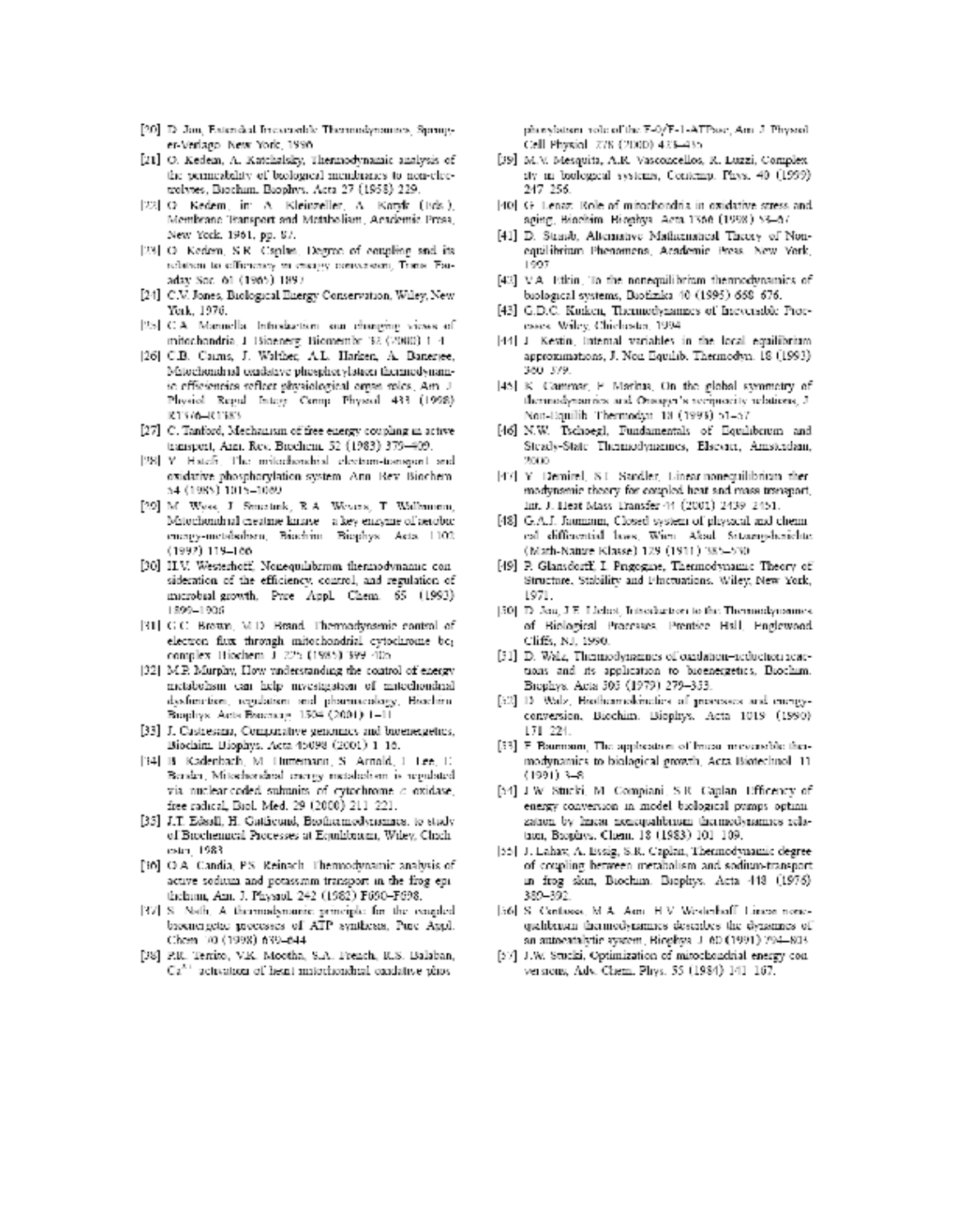- [58] J.W. Stucki, The optimal efficiency and the economic degrees of coupling of exidative phosphorylation, Furo-J. Brochem, 109 (1980) 269-283.
- [39] B. Konzennewski, Is it possible to predict any properties of oxidative phosphorylation in a theoretical way?, Mol-Cell Brochem 184 (1998) 345-358.
- [60] J.J. Lemasters, The ATP-to-exygen stochiometries of essidative-phosphorylation by rat-liver mitochondriaan analysis of ADP-induced excepts jumps by linear nonequilibrium thermodynamics, J. Biol. Chem. 259  $(1984)$  3123-3130.
- [61] S. Soboll, J.W. Sturki, Regulation of the degree of coupling of oxidative phosphorylation in intact rat-liver, Biochim. Biophys. Acts 307 (1985) 245-254.
- [62] J.W. Stucki in: G. Schaefer, M. Klingenberg (Eds.), Energy Conservation in Biological Membranes, Springer Verlag, Berlin 1978 pp. 264-287.
- [63] H.V. Westerhoff, B.A. Melandri, G. Venturoli, G.E. Azzone, D.B. Kell, A minimal-hypothesis for membrane linked free energy transduction the role of independent small coupling units Biochim Biophys. Acta 768 (1984) 257-292.
- [64] B.H. Groen, H.G.J. Vannal, J.A. Berden, K. Vandam, The efficiency of exidative-phosphorylation in potatotober mitochondria is different for succinate and external NADH, Buocham, Buophys, Acta 1140 (1992) 37-44.
- [co] T. Pfeiffer, S. Schuster, S. Bonhoeffer, Cooperation and competition in the evolution of ATP-producing pathways, Science 292 (2001) 504-507
- [66] J. Nielsen, Metabolic control analysis of biochemical pathways based on a thermokinetic description of reaction rates, Brochem, J. 321 (1997) 133-138.
- [67] F. Wagner, R. Falkner, G. Falkner, Information about previous phosphate fluctuations is stored via an adaptive. response of the ingli affinity phosphate uptake system. of the Cyanobucterium amageriz-milalans, Planta 1971 (1995) 147-155.
- [68] H.V. Westerhoff, C.J.A. Vancehteld, J.A.L. Jenesen, Onthe expected relationship between Gibbs energy of ATP. hydrolysis and masele performance, Biophys. Chem. 54.  $(1995)$  137 142.
- $[69]$  A. Stephani, R. Heinrich, Kinetic and thermodynamic principles determining the structural design of ATPproducing systems, Boll, Math. Biol. 60 (1998).  $500 - 543$
- [70] D. Walz, S.R. Caplan, Chennical oveillations arise solely from kinetic nonlinearity and hence can occur near equilibrium, Biophys. J. 69 (1995) 1698-1707.
- [71] K.J. Rothschild, S.A. Ellisa, A. Essig, H.H. Stanley, Non-equilibrium linear behavior of biological systemsexistence of enzyme-mediated multidimensional inflection points, Biophys, J. 30 (1980) 209-239.
- [72] A. Goel, J. Lee, M.M. Donnich, M.M. Atan, Metabolic. fluxes, pool, and enzyme measurements suggest a tighter. coupling of energeties and biosynthesic reactions associated with reduced pyruvate kinase flox, Biotech. Bioeng 64 (1999) 129-134.
- [73] R.M. Knapka, Coupling mechanisms in active transport, Hiochim Biophys Acts 1183 (1993) 105-113.
- $[\mathscr{P}]$  R.M. Krupka, Limits on the tightness of coupling in active transport, J. Mendx, Baol, 165 (1999) 35-41.
- [75] R. Heimich, S. Schuster, The modelling of metabolic systems. Structure, control and optimality, Biosystems. 47 (1998) 61–77
- [76] J.W. Stucki, The thermodynamic-buffer enzymes, Euro. J. Baochem. 109 (1980) 257-267.
- [77] B. Korzeniewski, Thermodynamic regulation of cytochrome oxidase, Mol. Cell. Barchem. 174 (1997).  $137 - 141.$
- [78] G. Nicolis J. Prigogine, Self-Organization in Nonequiliknium Systems, Wiley, New York, 1977.
- [79] G. Falkna, F. Wagnor, R. Falkner, The bioeneagetic coordination of a complex biological system is revealed. by its adaptation to changing environmental conditions, Acta Biothemetica 44 (1996) 283-299.
- [80] T. Uragami, R. Nakamura, M. Sugilasta, Studies ett synthesis and permeabilities of special polymer membranes, 53. Active transport of it phenylalabine through. poly(styrenesulfonic acid) membrane, Makromol, Chem. Rapid. 33 (1982) 141-145.
- [81] H.H. Dung, C.-H. Chen, Energetics of active transport. in invested membrane vesicles of Esterichio coli, J. Membr. Sci. 56 (1991) 327-340.
- [82] S.I. Sandler, H. Orbey, On the thermodynamics of microbial growth process. Biotechnol, Biocag, 38 (1991) 697-718.
- [83] E.J. Bonnann, H.H. Grosse, J. Menz, Entropy balances, of morrobial production formation, Biotech, Adv. 8,  $(1990)$  277 290
- [84] H.V. Westerhoff, K.J. Hellingwerf, K. Vandam, Thermodynamic efficiency of microbial-growth is low but optimal for maximal growth rate, Proc. Nat. Acad. Sci., USA Biol. Sci. 80 (1983) 305-309.
- [85] J.W. Stucki, Noncquilibrian thermodynamic sensitivity of oxidative phosphorylation, Proc. R. Soc. Lond. Set. Biol. Sci. 244 (1991) 197-202.
- [86] V.P. Skulachev, Uncoupling; new approaches to an oldproblem of bioenergeties, Biochim, Biophys, Acta 1363. (1998) 100 124.
- [87] S. Soboll, Regulation of energy metabolism in liver, J. Broenerg, Bromembr. 27 (1995) 571-582.
- [88] P. Jezek, Fatty and interaction with mitochomical uncoupling proteins, J. Bioenerg. Biomembr. 31 (1999).  $487 - 466$
- [89] L. Woitczak, P. Schonfeld, Effect of fatty-acids on energy eeupling processes in mitochondria, Biochim-Biophys. Acta 1183 (1993) 41-57.
- [90] P. Schonfeld, P. Jezek, E.A. Belvacys, et al., Photomodificulties of initecherichial proteins by azide fatty acids and its effect on mitochondrial energeties-fuction evidence for the role of the ADP/ATP canner in faity acidmediated uncoupling, Euro. J. Biochem. 240 (1996). 387-393